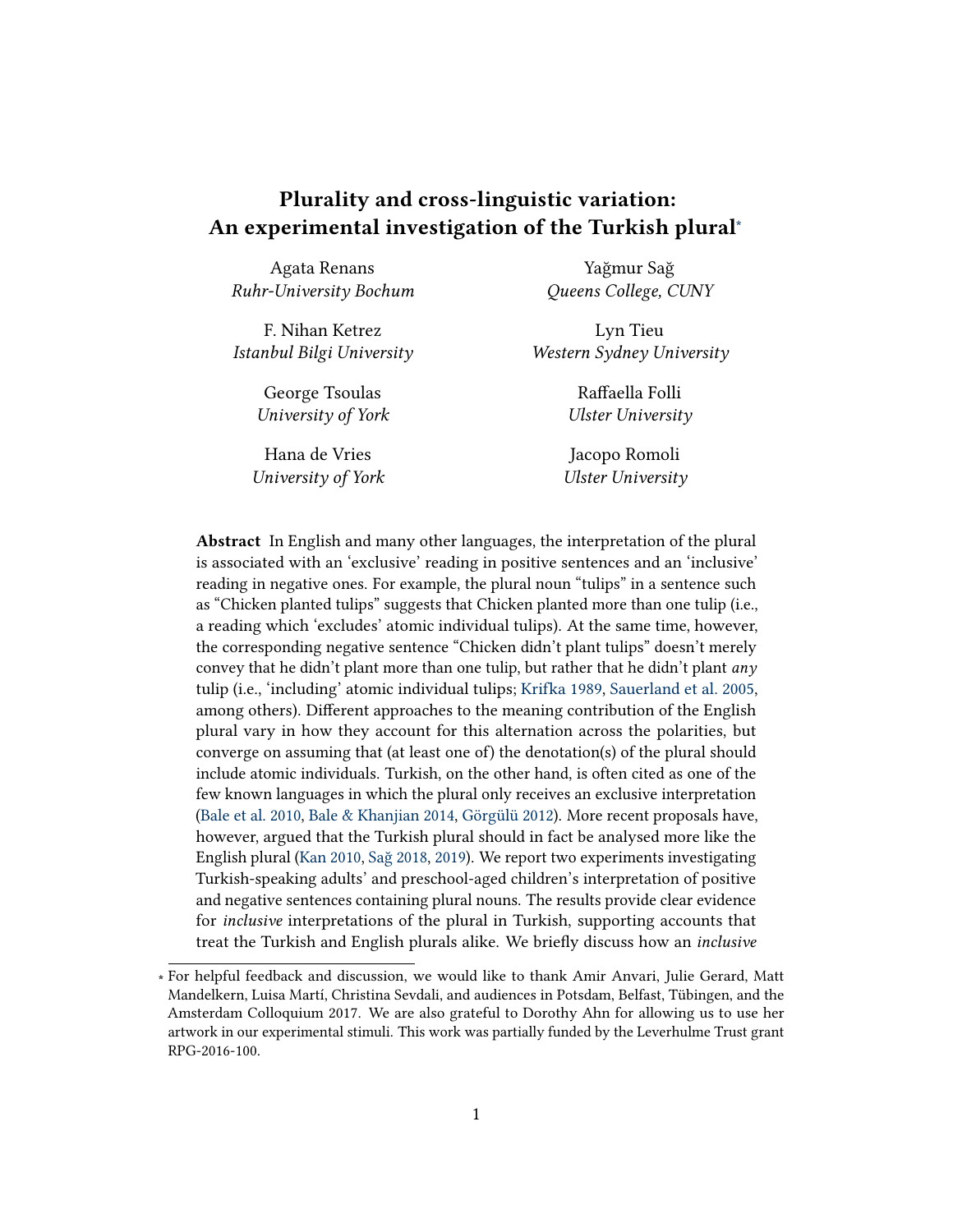meaning of the Turkish plural can be integrated within a theory of the Turkish number system, which includes some idiosyncratic properties of the singular and the agreement between number and numerals, building on recent proposals by [Sağ](#page-39-1) [\(2018,](#page-39-1) [2019\)](#page-39-2) and [Martí](#page-39-3) [\(2020b\)](#page-39-3).

## 1 Introduction

As is well known, the plural in English (and many other languages) is associated with more than one possible interpretation. For example, a plural noun like "tulips" in a sentence such as (1) suggests that Chicken planted multiple tulips (i.e., a reading which 'excludes' atomic individual tulips). At the same time, however, when the same noun appears in a negative sentence such as (2), it doesn't merely convey that Chicken didn't plant multiple tulips, but rather that he didn't plant any tulip (i.e., 'including' atomic individual tulips; [Krifka](#page-38-0) [1989,](#page-38-0) [Sauerland et al.](#page-39-0) [2005,](#page-39-0) among others). The first reading is generally referred to as the exclusive reading, and the latter the inclusive one.

| (1) | Chicken planted tulips.<br>$\sim$ Chicken planted multiple tulips     | <b>EXCLUSIVE READING</b> |
|-----|-----------------------------------------------------------------------|--------------------------|
| (2) | Chicken didn't plant tulips.<br>$\sim$ Chicken didn't plant any tulip | INCLUSIVE READING        |

The main approaches to the semantics of the English plural differ in how they account for this alternation across the polarities, but they all converge on the assumption that (at least one of) the denotation(s) of the plural should include atomic individuals [\(Sauerland et al.](#page-39-0) [2005,](#page-39-0) [Spector](#page-39-4) [2007,](#page-39-4) [Mayr](#page-39-5) [2015,](#page-39-5) [Ivlieva](#page-38-3) [2013,](#page-38-3) [Zweig](#page-40-0) [2009,](#page-40-0) [Martí](#page-39-6) [2020a,](#page-39-6) [Grimm](#page-38-4) [2013,](#page-38-4) [Farkas & de Swart](#page-37-1) [2010,](#page-37-1) [Križ](#page-38-5) [2015,](#page-38-5) [2017\)](#page-38-6).

By contrast, Turkish, together with a few other languages, such as Western Armenian and Korean, is often cited as one of the few known languages in which the plural only receives an exclusive interpretation [\(Bale et al.](#page-36-0) [2010,](#page-36-0) [Bale & Khanjian](#page-37-0) [2014,](#page-37-0) [Görgülü](#page-38-1) [2012\)](#page-38-1), suggesting that the denotation of the plural can never include atomic individuals. Recent accounts, however, have argued against this claim and have proposed instead that the plural in Turkish be analysed more like the plural in English, giving rise to the same alternation of readings [\(Kan](#page-38-2) [2010,](#page-38-2) [Sağ](#page-39-1) [2018,](#page-39-1) [2019\)](#page-39-2). It is therefore controversial whether the plural in Turkish should be assigned an exclusive denotation or whether an inclusive denotation is also possible.

In this paper, we report two experiments designed to investigate this question. We tested Turkish-speaking adults' and preschool-aged children's interpretation of plurals in positive and negative sentences. The results provide clear evidence for an inclusive interpretation of the plural in Turkish, supporting the approach which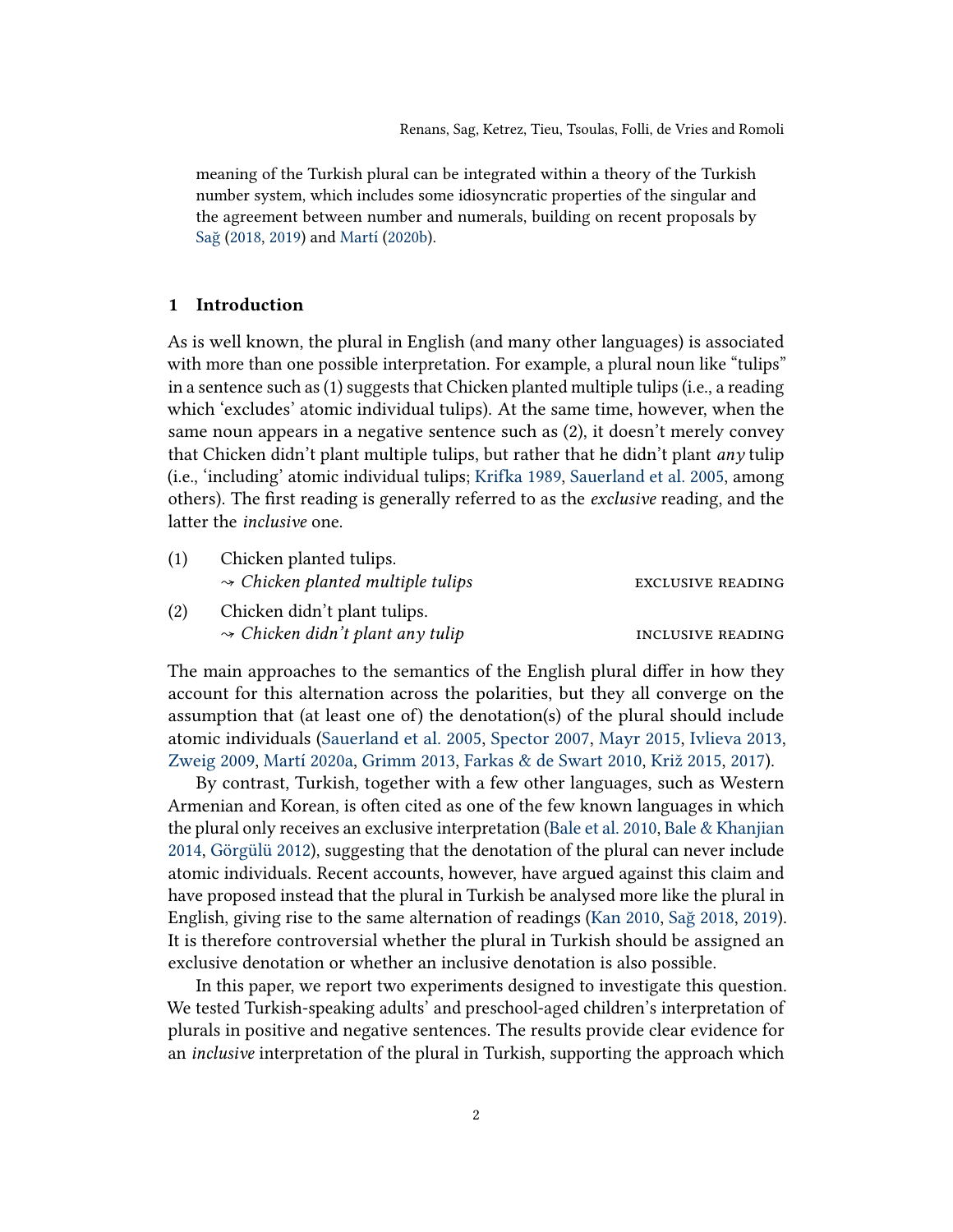argues that it should be analysed like the plural in English in this respect [\(Kan](#page-38-2) [2010,](#page-38-2) [Sağ](#page-39-1)  $2018$  $2018$  $2018$ ,  $2019$ ).<sup>1</sup> We discuss the three main existing accounts of the inclusiveexclusive alternation and how they fare with respect to our results in Turkish. We also briefly discuss, with reference to recent proposals by [Sağ](#page-39-1) [\(2018,](#page-39-1) [2019\)](#page-39-2) and [Martí](#page-39-6) [\(2020a\)](#page-39-6), how an inclusive meaning of the Turkish plural can be integrated within a theory of the Turkish number system in general, which includes wellknown idiosyncratic properties of the singular and agreement between number and numerals.

Whether Turkish is a language with an exclusive-only plural or not is an important question not only for our understanding of the properties of the Turkish plural, but also as a means to gain a better understanding of the different meanings that the plural can obtain across languages, thereby constraining cross-linguistically adequate theories of the semantics of number marking.

The rest of the paper is organised as follows. In Section [2,](#page-2-1) we discuss the exclusive vs. inclusive interpretations of the plural in English and the three main existing theoretical proposals. We then move to the case of Turkish, outlining the differences between English and Turkish and their accounts in the literature. The predictions of the different approaches are discussed in detail in Section [3.](#page-13-0) Subsequently, we report on our experimental study in Section [4](#page-18-0) and its follow-up in Section [5.](#page-28-0) In Section [5.3](#page-32-0) we discuss the results. We briefly outline in Section [6](#page-33-0) how an inclusive interpretation of the plural can be integrated within a general theory of the number-marking system in Turkish. Section [7](#page-36-1) concludes the paper.

#### <span id="page-2-1"></span>2 Background

# 2.1 The plural in English

#### 2.1.1 The empirical picture

As already discussed above, a sentence like (3) in English suggests that Chicken planted multiple tulips, giving rise to the so-called exclusive interpretation of the plural; this is not an interpretation that is associated with the corresponding singular sentence in (4).

<span id="page-2-2"></span>

| (3) | Chicken planted tulips.                    |                          |
|-----|--------------------------------------------|--------------------------|
|     | $\sim$ Chicken planted more than one tulip | <b>EXCLUSIVE READING</b> |

(4) Chicken planted a tulip.  $\phi$  Chicken planted more than one tulip

<span id="page-2-0"></span><sup>1</sup> For a similar investigation and conclusion for the plural in Buryat, see [Bylinina & Podobryaev](#page-37-2) [\(2017\)](#page-37-2).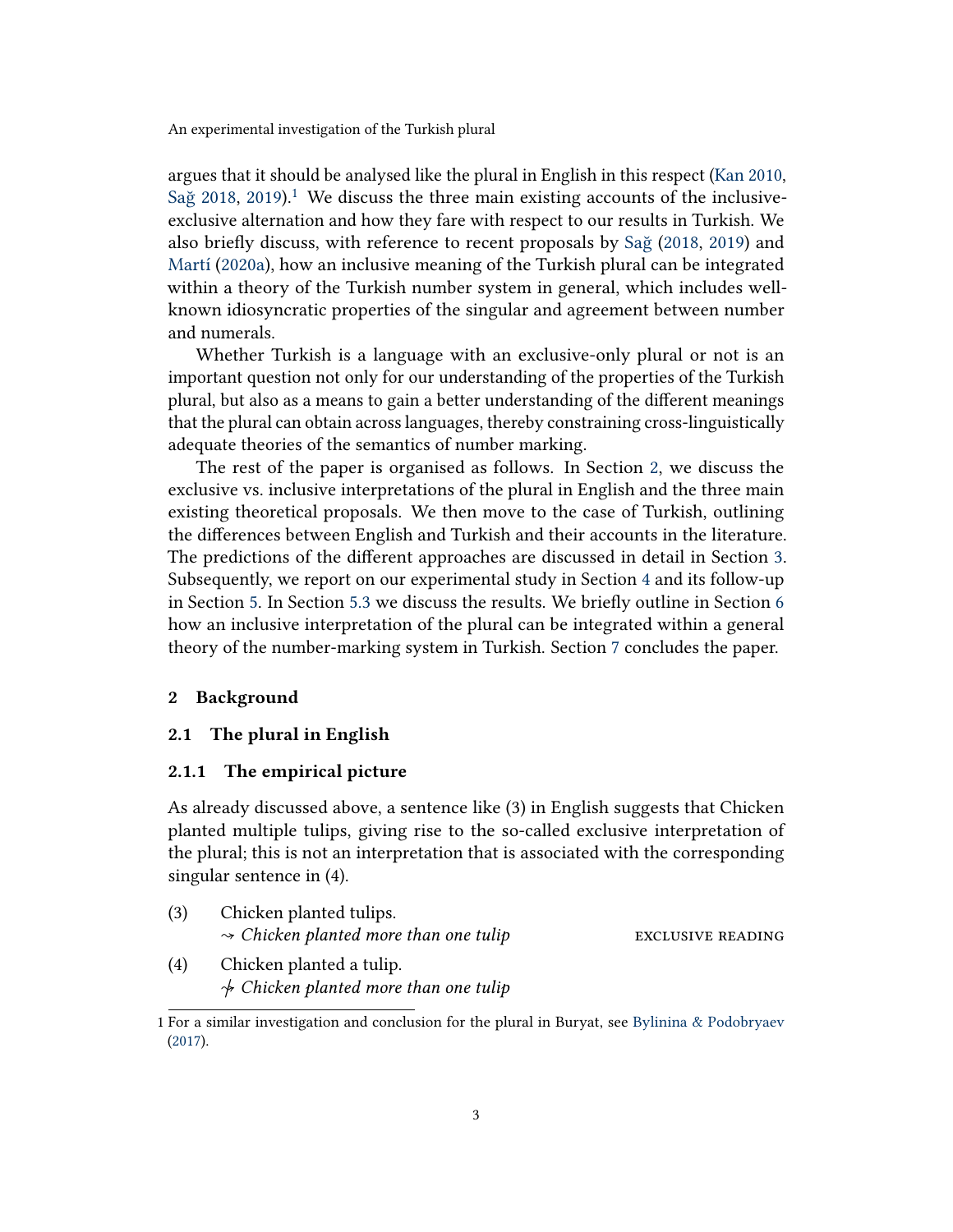However, this exclusive reading generally disappears when the plural noun appears in a downward-entailing context, as in (5). That is, (5) typically does not merely convey that Chicken didn't plant multiple tulips, but rather that he didn't plant any tulip at all.

<span id="page-3-1"></span>

| (5) | Chicken didn't plant tulips.          |                   |
|-----|---------------------------------------|-------------------|
|     | $\sim$ Chicken didn't plant any tulip | INCLUSIVE READING |

The same holds for other downward-entailing contexts, such as the restrictor of universal quantifiers and questions, as shown below:<sup>[2](#page-3-0)</sup>

- (6) Every chicken who planted tulips will be rewarded.  $\sim$  Every chicken who planted one or more tulips, will be rewarded INCLUSIVE
- (7) Did Chicken plant tulips?  $\sim$  Did Chicken plant one or more tulips? inclusive

Sentences like [\(5\)](#page-3-1) can also obtain the weaker exclusive reading that Chicken didn't plant multiple tulips, but this has to be forced by the context, for example, by a continuation that is incompatible with the inclusive reading, as illustrated in (8) (which is typically pronounced with stress on the plural noun).

<span id="page-3-2"></span>(8) Chicken didn't plant rutips ... he planted only one!

A theory of the plural in English therefore has to account for the alternation between the exclusive and inclusive readings, while also allowing for the exclusive interpretation to re-emerge as a dispreferred option in cases like [\(8\).](#page-3-2)

There are three main accounts of the English plural in the literature: the implicature approach (e.g., [Sauerland et al.](#page-39-0) [2005,](#page-39-0) [Spector](#page-39-4) [2007,](#page-39-4) [Zweig](#page-40-0) [2009,](#page-40-0) [Ivlieva](#page-38-3) [2013,](#page-38-3) [Mayr](#page-39-5) [2015\)](#page-39-5), the ambiguity approach [\(Farkas & de Swart](#page-37-1) [2010,](#page-37-1) [Grimm](#page-38-4) [2013,](#page-38-4) [Martí](#page-39-6) [2020a\)](#page-39-6), and the homogeneity approach [\(Križ](#page-38-5) [2015,](#page-38-5) [2017\)](#page-38-6). While different, all of these approaches have in common the assumption that (at least one of) the denotation(s) of the plural should include atomic individuals. That is, one denotation is *inclusive*. For this reason we will call this approach the INCLUSIVE approach.<sup>[3](#page-3-3)</sup> For instance, in a context in which the relevant tulips are a, b, and c, the literal meaning of the plural noun "tulips" would include the atomic individual tulips and the sets thereof, as in (9) (cf. [Schwarzschild](#page-39-7) [1996\)](#page-39-7)

<span id="page-3-4"></span><span id="page-3-0"></span><sup>2</sup> It is controversial whether questions are downward-entailing contexts. What is relevant for us however is that they pattern with other downward-entailing contexts with respect to the interpretation of plural nouns.

<span id="page-3-3"></span><sup>3</sup> This denotation is sometimes also referred to as number-neutral or semantically unmarked. We will use the more neutral inclusive and exclusive terminology throughout the paper.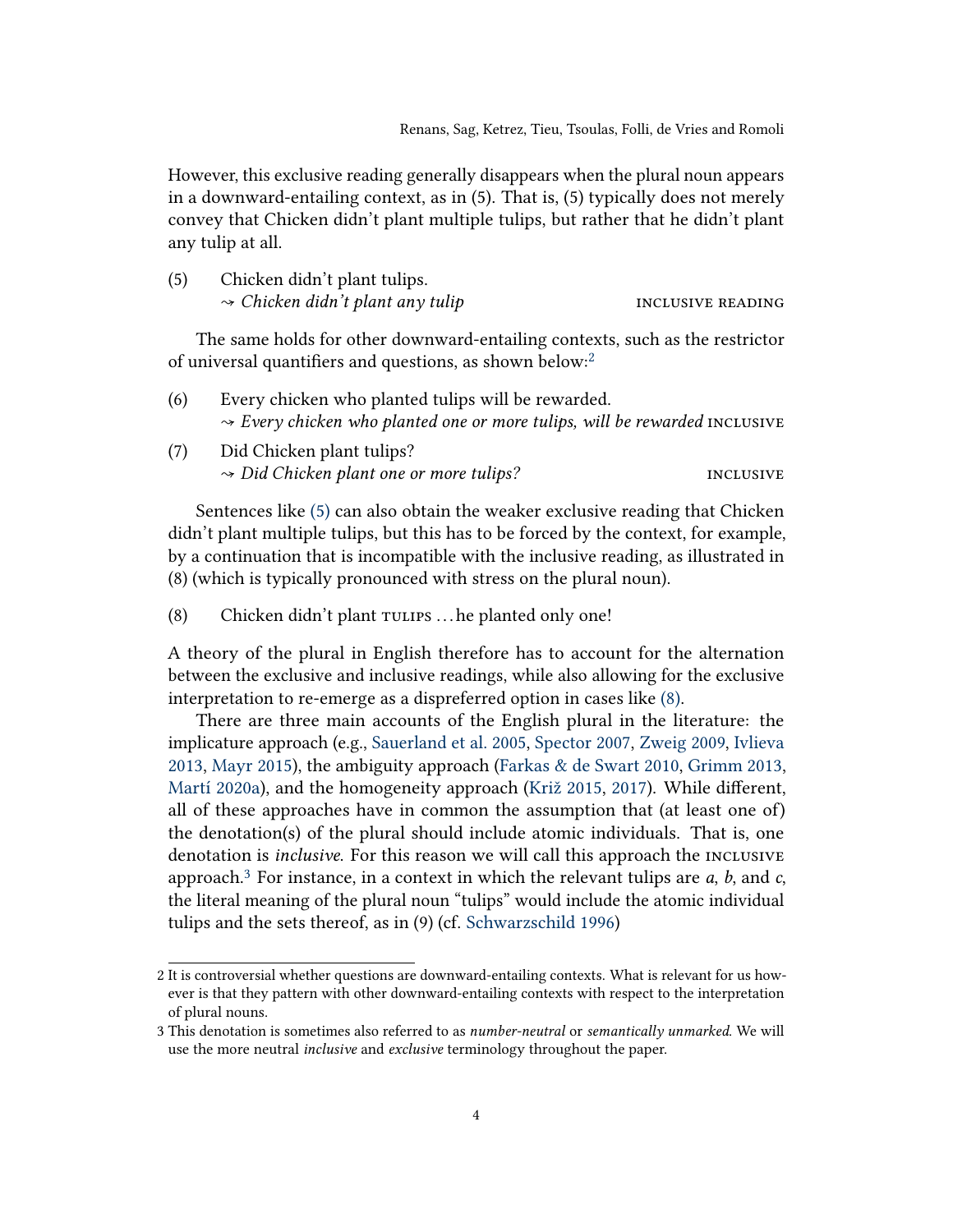(9) 
$$
\llbracket \text{tulips} \rrbracket = \{a, b, c, \{a, b\}, \{a, c\}, \{b, c\}, \{a, b, c\} \} \qquad \text{INCUSIVE MEANING}
$$

The meaning in (9), combined with the rest of the sentence in [\(3\),](#page-2-2) thus gives rise to an inclusive reading, which can be paraphrased as in (10).

<span id="page-4-0"></span>(10) Chicken planted one or more tulips.

As is easy to see, positing the inclusive meaning of the plural in (9) makes the right prediction for cases like [\(5\),](#page-3-1) which can simply be analysed as the negation of (10), conveying that Chicken didn't plant any tulip

<span id="page-4-1"></span>(11) Chicken didn't plant one or more tulips.

What remains to be explained, of course, is how the exclusive meaning arises in cases like [\(3\).](#page-2-2) The three main accounts differ in how they derive this interpretation. We next briefly discuss each of these in turn.

## 2.1.2 Theories

The three inclusive accounts of the English plural, i.e., the ambiguity account, the implicature account, and the homogeneity account, share the following properties: (i) they all assume that the plural can have an inclusive meaning as in [\(9\),](#page-3-4) (ii) they all predict the alternation between inclusive and exclusive readings discussed above, albeit in different ways, and (iii) they all allow for the exclusive reading to emerge as a marked option for cases like [\(8\).](#page-3-2)

**The ambiguity account** The ambiguity account, defended mainly in Farkas  $\&$ [de Swart](#page-37-1) [\(2010\)](#page-37-1), [Martí](#page-39-6) [\(2020a\)](#page-39-6), and [Grimm](#page-38-4) [\(2013\)](#page-38-4), posits that the plural is ambiguous between the inclusive meaning in [\(9\)](#page-3-4) and the exclusive one in (12). When (12) is combined with the rest of the sentence in [\(3\),](#page-2-2) the reading it gives rise to is the exclusive one in (13).

- (12)  $[[tulips]] = {\{a,b\}, \{a,c\}, \{b,c\}, \{a,b,c\}}$  exclusive meaning<br>(13) Chicken planted more than one tulip.
- Chicken planted more than one tulip.

In addition, this approach assumes that the choice between the exclusive and the inclusive meaning of the plural is regulated by a Maximise Strength principle favouring the strongest possible interpretation whenever possible in the context, as formulated in (14).

(14) The Strongest Meaning Hypothesis for Plurals: for a sentence involving a plural nominal, prefer that interpretation of the plural which leads to the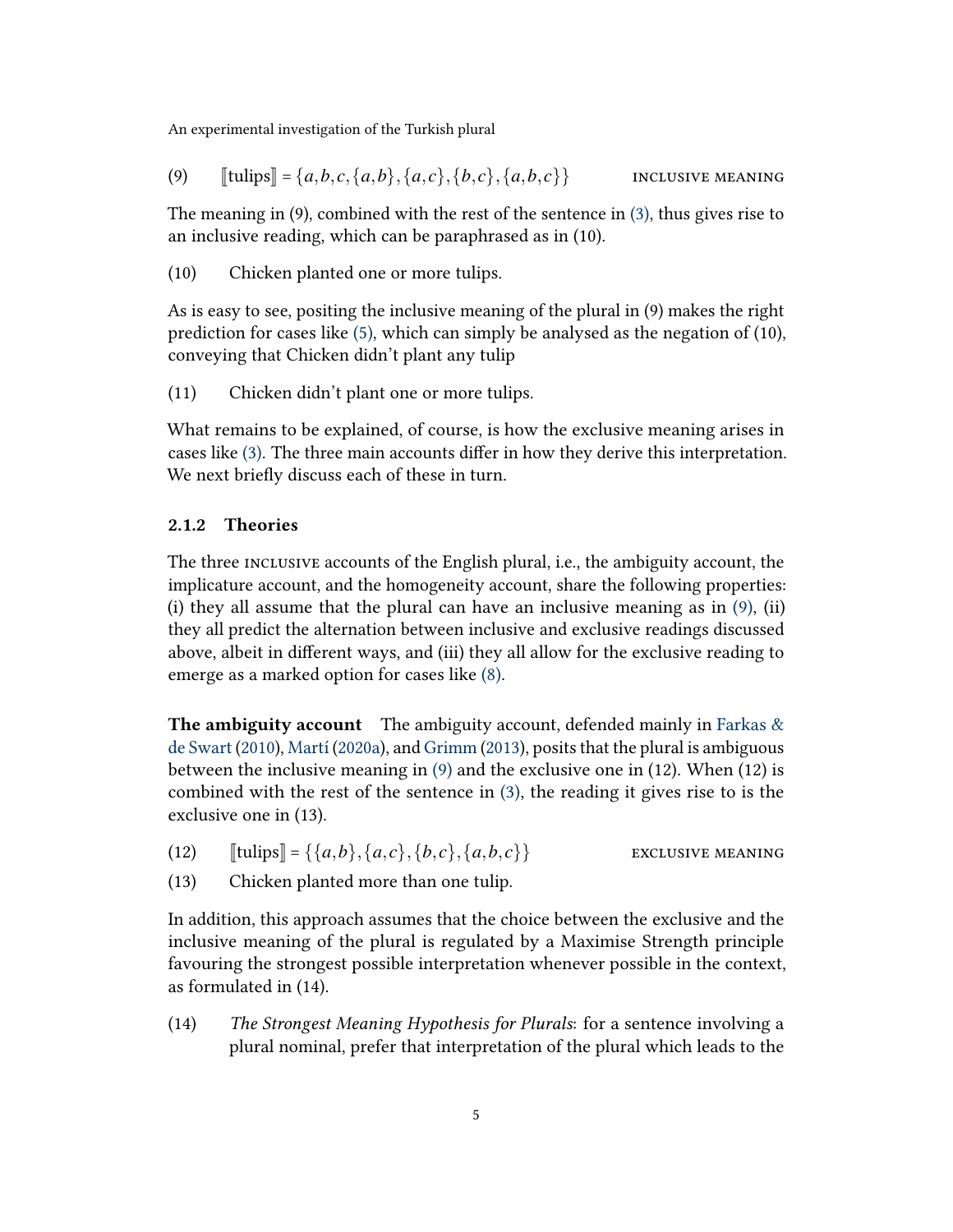stronger overall interpretation for the sentence as a whole, unless this interpretation conflicts with the context of utterance.

This predicts that in a positive context like [\(3\),](#page-2-2) the exclusive reading in (13) will be favoured as it is stronger than the corresponding inclusive one in [\(10\).](#page-4-0) Under negation, on the other hand, entailment relations reverse so it is the inclusive reading in [\(11\)](#page-4-1) which will be favoured over the corresponding exclusive one in (15).

(15) Chicken didn't plant more than one tulip.

Finally, the principle in (14) is formulated in such a way as to allow for a weak interpretation if the stronger one is in conflict in some way with the context of utterance. This predicts that in a case like [\(8\),](#page-3-2) the weak exclusive interpretation is possible, because the stronger inclusive one would contradict the continuation of the sentence.

In sum, the ambiguity approach predicts the alternation between exclusive and inclusive readings by positing an ambiguous meaning for the plural and a pragmatic principle regulating the choice between the two possible meanings based on logical strength.

The implicature account A different take on the inclusive-exclusive alternation of the English plural is the implicature account developed in [Sauerland](#page-39-8) [\(2003\)](#page-39-8), [Sauerland, Andersen & Yatsushiro](#page-39-0) [\(2005\)](#page-39-0), [Spector](#page-39-4) [\(2007\)](#page-39-4), [Zweig](#page-40-0) [\(2009\)](#page-40-0), [Ivlieva](#page-38-3) [\(2013\)](#page-38-3), and [Mayr](#page-39-5) [\(2015\)](#page-39-5), among others. There are three main ingredients of this account: an inclusive literal meaning for plural nouns, an assumption about competition between the singular and the plural, and a theory of implicatures. The first ingredient is common to all accounts within the INCLUSIVE approach. That is, (16-a) can be paraphrased as in (16-b):

<span id="page-5-2"></span>

| (16) | a. Chicken planted tulips.                   |                 |
|------|----------------------------------------------|-----------------|
|      | $\approx$ Chicken planted one or more tulips | LITERAL MEANING |

As for the second ingredient, an assumption regarding the competition between the singular and the plural is that the plural in (16-a), whose literal meaning is the inclusive one in (16-b), competes with an alternative sentence (which we can paraphrase as) in  $(17):$ <sup>[4](#page-5-0)</sup>

<span id="page-5-1"></span>(17) Chicken planted exactly one tulip.

The third ingredient is a theory of implicatures. The standard approach treats

<span id="page-5-0"></span><sup>4</sup> The different implicature approaches to the exclusive reading vary in how they derive the alternative in [\(17\);](#page-5-1) see [Tieu & Romoli](#page-40-1) [\(2018\)](#page-40-1) for an overview.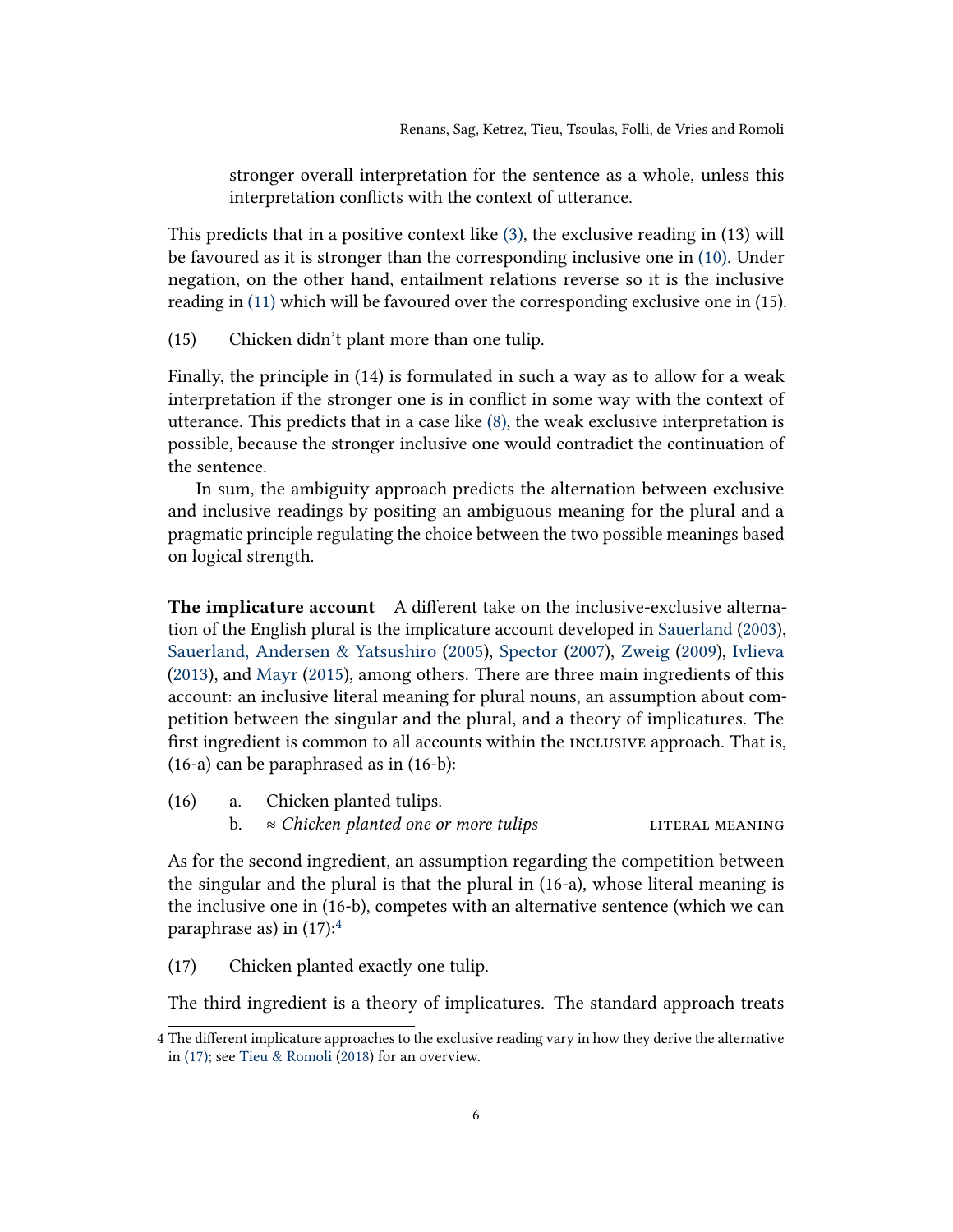scalar implicatures as arising from the hearer's reasoning about what the speaker actually said as compared to what she could have said instead, assuming she was being cooperative for the purposes of the conversation (see [Grice](#page-38-7) [1975](#page-38-7) and much subsequent work). Without going into details, in the case of [\(16-a\)](#page-5-2) the hearer assumes that the speaker will convey the strongest relevant piece of information she believes to be true. Therefore, upon hearing (16) the hearer will assume that the stronger alternative in (17) must be false. But then, if (16) is true and (17) is false, it leads to the exclusive reading that Chicken planted more than one tulip.

(18) Chicken planted tulips (=Chicken planted one or more tulips) and it is not true that Chicken planted exactly one tulip  $=$  Chicken planted more than one tulip  $\sum_{n=1}^{\infty}$  EXCLUSIVE READING

As for the negative case, negation reverses the entailment relation and therefore (20) is now weaker than (19). Thus, upon hearing (19) the listener will not draw any inference from it.

- (19) Chicken didn't plant tulips.
- (20) Chicken didn't plant exactly one tulip.

As noted, sentences like (19) can sometimes obtain an additional marked reading as in [\(5\).](#page-3-1) For the implicature approach, this would be a case in which the implicature is computed locally, under negation. That is, the implicature is first computed, giving rise to the meaning that Chicken planted more than one tulip; this meaning is then negated, giving rise to the meaning that Chicken didn't plant more than one tulip (he planted only one).

The homogeneity account [Križ](#page-38-5) [\(2015,](#page-38-5) [2017\)](#page-38-6) proposes an alternative approach to the multiplicity inference in terms of homogeneity. The main idea is that most predicates are undefined under certain conditions when they apply to pluralities. As [Križ](#page-38-6) [\(2017\)](#page-38-6) shows, when a (homogeneous) predicate appears in an episodic sentence such as (21), it gives rise to the following trivalent truth-conditions: it is true when both  $(22-a)$  and  $(22-b)$  are true, false when both are false, and undefined otherwise. This gives us the intuitively correct reading of the sentence in (21), namely that it's true if and only if Chicken planted more than one tulip.

- (21) Chicken planted tulips.
- (22) a. Chicken planted one or more tulips.
	- b. Chicken planted multiple tulips.

When  $(21)$  is negated, as in  $(23)$ , the undefinedness is unaffected by negation, so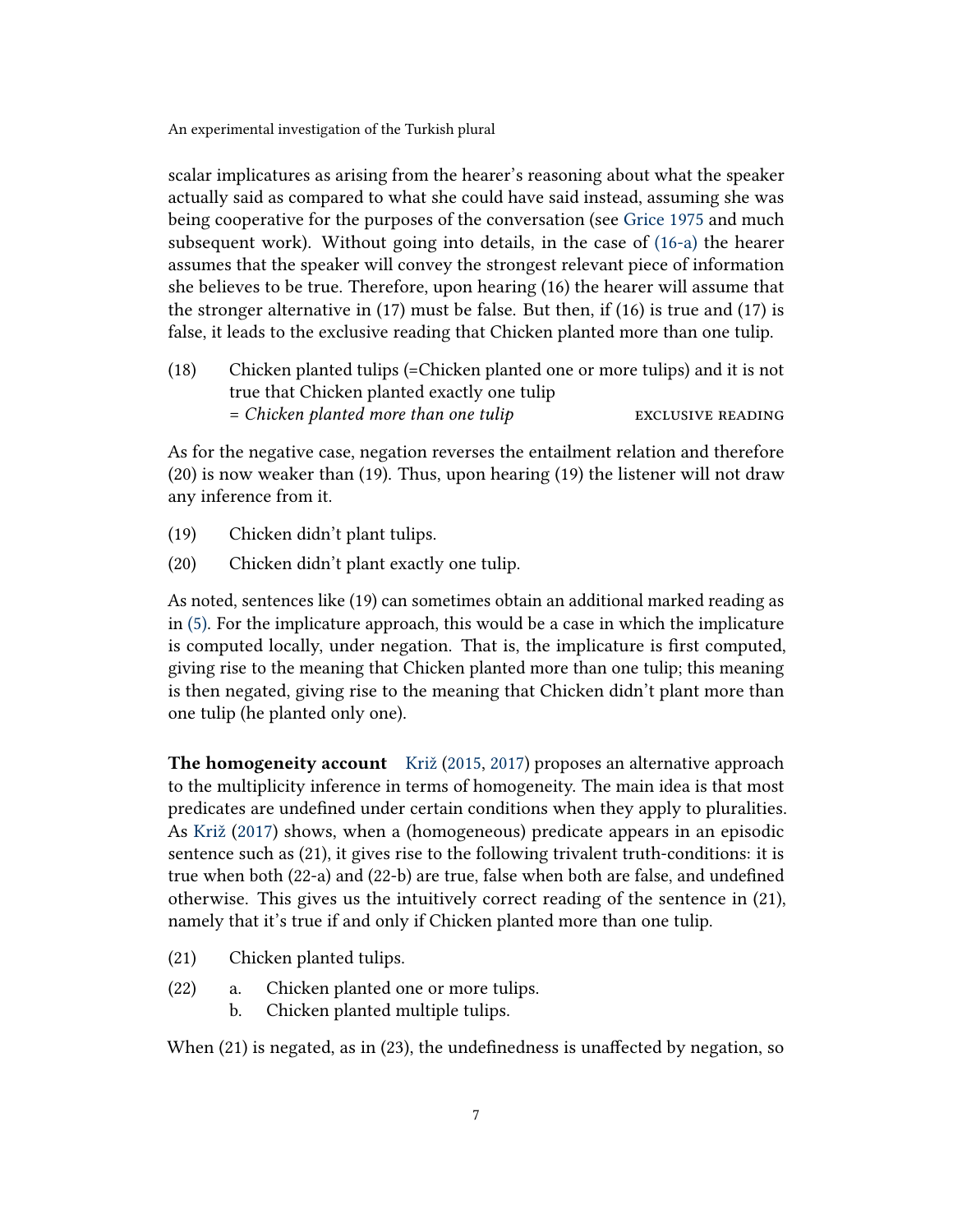that the conditions for (23) are as follows: (23) is true when both (24-a) and (24-b) are true, false when both are false, and undefined otherwise. These appear to be the correct conditions for (23) and in particular they capture the intuition that the sentence is true if and only if Chicken didn't plant any tulip.

- (23) Chicken didn't plant tulips.
- (24) a. Chicken didn't plant one or more tulips.
	- b. Chicken didn't plant multiple tulips.

In sum, the homogeneity approach can account for the alternation between positive and negative cases.

For the marked case in [\(8\),](#page-3-2) [Križ](#page-38-6) [\(2017\)](#page-38-6) appeals to a pragmatic principle for dealing with undefinedness, which allows the use of a sentence even if undefined in the context, as long as the actual situation that makes the sentence undefined is equivalent to a situation that would make the sentence true.<sup>[5](#page-7-0)</sup> For instance, in [\(5\),](#page-3-1) the prediction is that it can be used felicitously to the extent that we can accommodate in the context that the distinction between Chicken planting just one tulip and her planting no tulip is not relevant in the context (i.e., it only matters whether she planted more than one tulip, not whether she planted tulips at all).

Summary The plural in English (and many other languages) gives rise to inclusive and exclusive readings in different contexts. The main theoretical accounts in the literature agree on the assumption that the plural can have an inclusive meaning, but derive the exclusive reading in different ways. In the next subsection, we turn to discuss the case of Turkish, which has been argued to work quite differently from English in this respect. In particular, Turkish has been argued to be a language in which the plural can only be interpreted exclusively.

#### <span id="page-7-1"></span>2.2 The plural in Turkish

# 2.2.1 The empirical picture

The basic cases Turkish plural nouns also give rise to exclusive readings. As with its English counterpart, a sentence like (25) with a (non-case-marked) plural noun in object position conveys the meaning that Chicken planted more than one

<span id="page-7-0"></span><sup>5</sup> This principle is summarised in (i).

 $(i)$  An undefined sentence can be used when the situation described in the context is, for current purposes, equivalent to the situation in which the sentence is true. [Križ 2017, p. 22]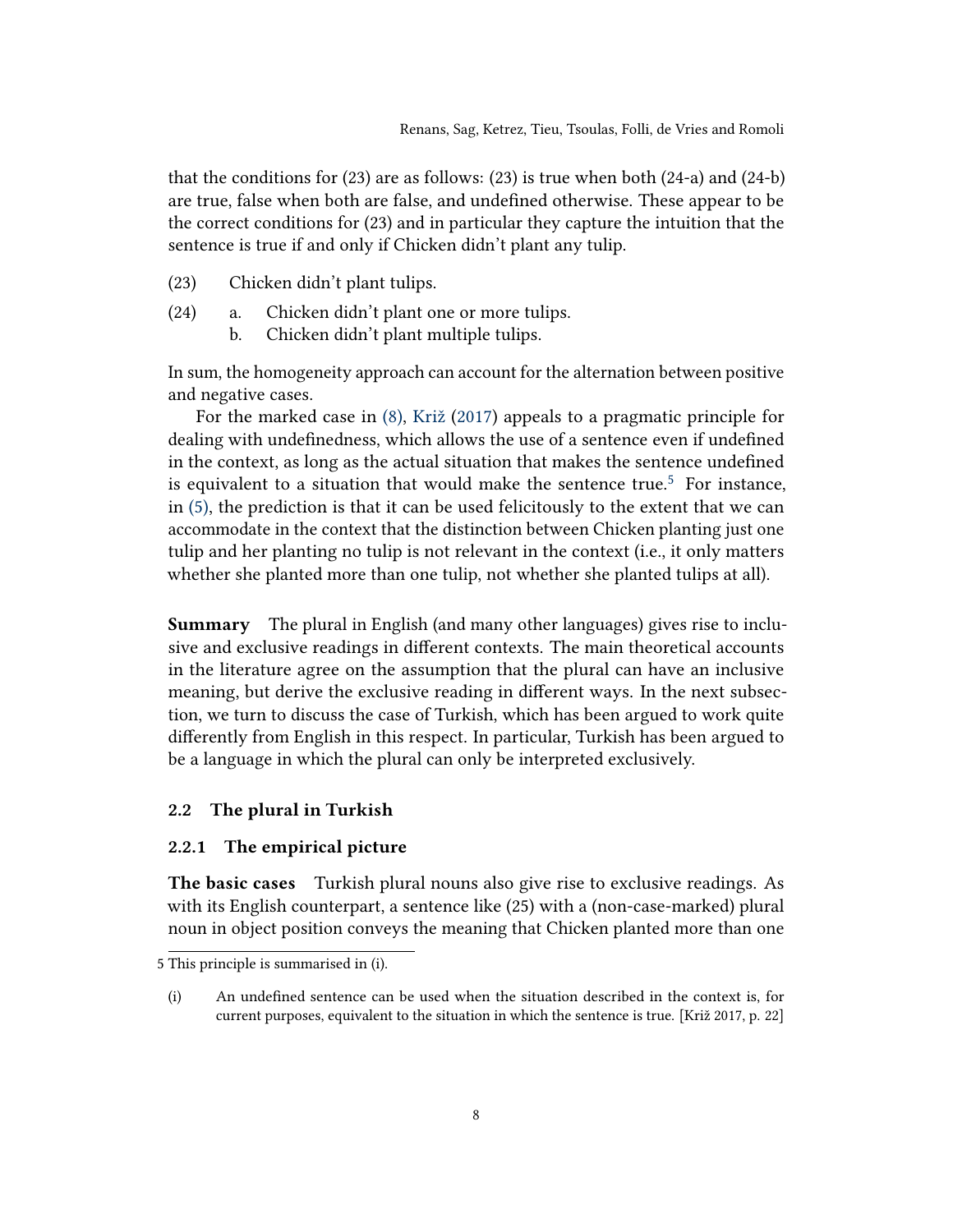tulip.<sup>[6](#page-8-0)</sup> We have added the modifier 'with blue petals' as this improves the felicity of the sentence for most speakers.<sup>[7](#page-8-1)</sup>

(25) Tavuk (mavi yaprak-lı) lale-ler dik-ti. chicken blue petal-with tulip-pl plant-past 'Chicken planted tulips (with blue petals).'  $\sim$  Chicken planted more than one tulip (with blue petals)

EXCLUSIVE READING

What is more controversial is the question of whether inclusive readings are possible in Turkish. In fact, as already mentioned, Turkish is often cited as one of the few known languages in which the plural can only be interpreted exclusively.

Recently, however, the question of whether Turkish is a language with an exclusive-only plural has became a subject of controversy. On the one hand, [Bale](#page-37-0) [& Khanjian](#page-37-0) [\(2014\)](#page-37-0) and [Bale et al.](#page-36-0) [\(2010\)](#page-36-0) argue that the plural in Turkish is never interpreted inclusively. The main focus of their papers is Western Armenian, but they argue that their account extends to Turkish. As [Bale & Khanjian](#page-37-0) [\(2014:](#page-37-0) fn.15) propose: "The theory advanced [...] can also account for the distribution of singular and plural in Turkish, a language that has many of the same properties as Western Armenian." They provide examples (26) and (27) as evidence that the plural in Western Armenian is interpreted only exclusively both in upwardand downward-entailing contexts. That is, in (27), the plural noun receives an exclusive interpretation, despite appearing in a downward-entailing context, unlike the corresponding cases in English discsussed above.<sup>[8](#page-8-2)</sup>

(26) Western Armenian Dəgha-ner vaze-ts-in. boy-pl run-pst-3pl

'Two or more boys ran.' [\(Bale & Khanjian](#page-37-0) [2014:](#page-37-0) p.4)

<span id="page-8-3"></span>(27) Western Armenian ?Amen mart vor bodig-ner uner vodk-i gajne-tsav. all person that child-pl had foot-par stand.up-pst 'Everyone that had two or more children stood up.'

[\(Bale & Khanjian](#page-37-0) [2014:](#page-37-0)  $p.4$ )

More recent work by [Kan](#page-38-2) [\(2010\)](#page-38-2) and [Sağ](#page-39-1) [\(2018,](#page-39-1) [2019\)](#page-39-2), on the other hand, has

<span id="page-8-0"></span><sup>6</sup> Accusative-marked nouns in object position convey a specific/definite interpretation. For this reason, we focus on unmarked bare plurals throughout the paper.

<span id="page-8-1"></span><sup>7</sup> In the two experiments reported below, we tested plural nouns with and without a modier.

<span id="page-8-2"></span><sup>8</sup> [Bale & Khanjian](#page-37-0) [\(2014\)](#page-37-0) note that Armenian native speakers prefer the singular noun in [\(27\)](#page-8-3) but if they are forced to interpret [\(27\),](#page-8-3) they interpret the plural exclusively.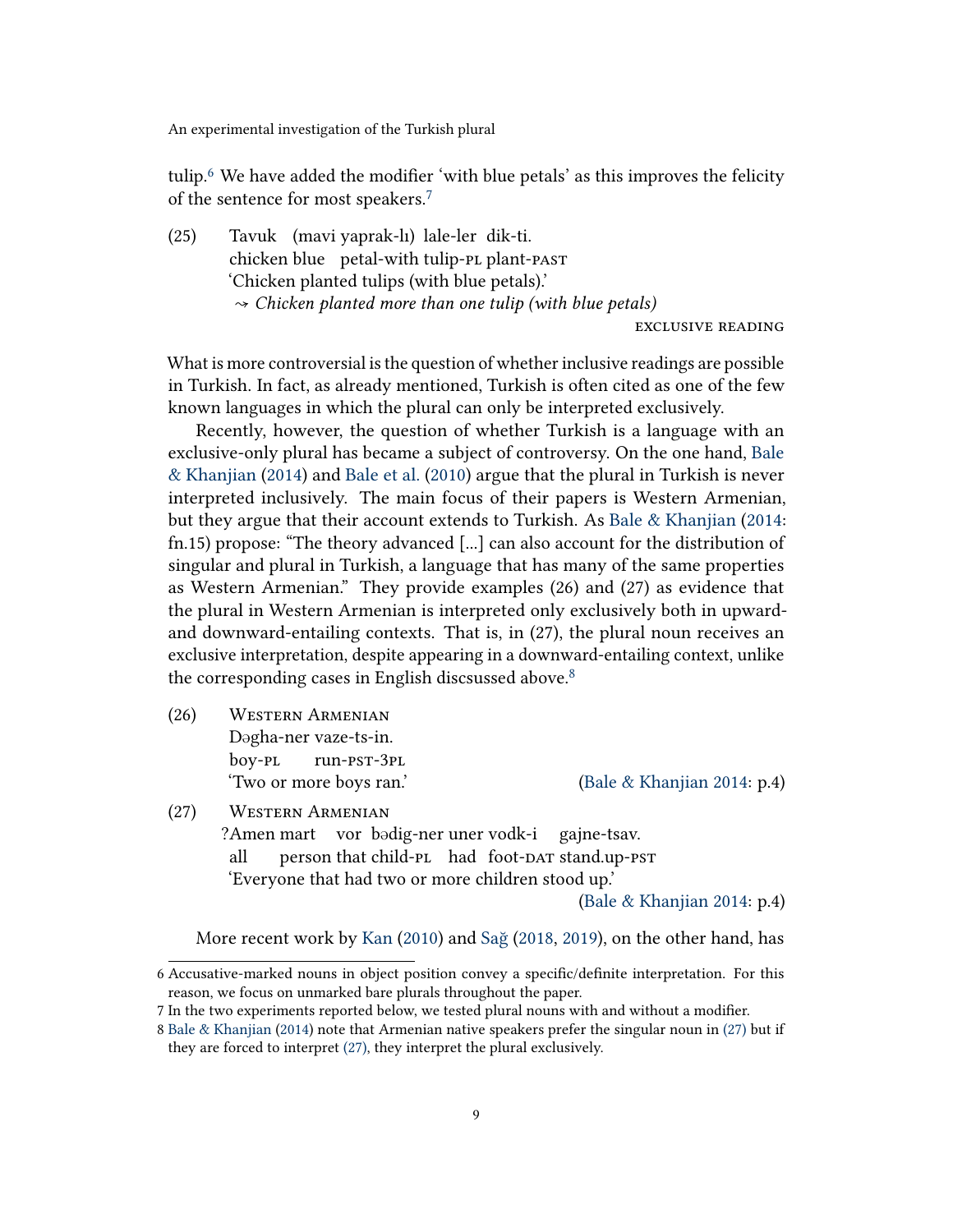argued that the Turkish plural does give rise to the same exclusive vs. inclusive alternation as in English, as demonstrated for instance in (28) vs. (29) (from [Sağ](#page-39-1) [2018\)](#page-39-1).

| (28) | Cocuk-lar sokak-ta top oynu-yor.<br>child-PL street-LOC ball play-PROG<br>'Children are playing ball on the street.'<br>$\sim$ More than one child is playing ball on the street | <b>EXCLUSIVE</b> |
|------|----------------------------------------------------------------------------------------------------------------------------------------------------------------------------------|------------------|
| (29) | Cocuk-lar sokak-ta top oyna-mi-yor.<br>child-PL street-LOC ball play-NEG-PROG<br>'Children aren't playing ball on the street.'<br>$\sim$ No child is playing ball on the street  | <b>INCLUSIVE</b> |

In addition, the inclusive reading appears to extend beyond negation, as the examples below from [Sağ](#page-39-1) [\(2018\)](#page-39-1) show. That is, (30) intuitively would be answered in the affirmative if just one bear was encountered;  $(31)$  suggests that cheating by iust one man is enough for joining; and similarly for  $(32)$ .

| (30) | Orman-da ayı-lar-la karşılaş-tı-nız               | $m1$ ? |
|------|---------------------------------------------------|--------|
|      | forest-LOC bear-PL-COM come.across-PAST-2PL QUEST |        |
|      | 'Did you come across bears in the forest?         |        |

- (31) Eğer erkek-ler tarafından aldat-ıl-dı-y-sa-n, if man-pl by cheat-pass-past-cop-cond-2sg you also we-dat sen de biz-e katıl-abil-ir-sin. join-abil-aor-2sg 'If you have been cheated by men, you can join us.'
- <span id="page-9-0"></span>(32) Erkek-ler tarafından aldat-ıl-an man-pl by cheat-pass-rel everybody we-dat join-abil-aor. herkes biz-e katıl-abil-ir. 'Everyone who has been cheated by men can join us.'

In sum, contra previous claims by [Bale et al.](#page-36-0) [\(2010\)](#page-36-0), [Bale & Khanjian](#page-37-0) [\(2014\)](#page-37-0)

<span id="page-9-1"></span><sup>9</sup> [Bale & Khanjian](#page-37-3) [\(2009\)](#page-37-3) suggest that negation would not be a good downward-entailing context to test the interpretation of the plural. Their argument is that in Western Armenian, negation patterns differently from other downward-entailing contexts, such as the restrictor of the universal quantifier. They argue that in all of these environments bare plurals only have an exclusive reading, but in negated sentences, an inclusive reading seems to re-emerge. We tested only negation in our experiments, so we acknowledge that further experimental work is required to determine whether there is really a distinction between negation and other downward-entailing environments in Turkish. Note, however, that the examples of bare plurals in Turkish in questions and other downward-entailing contexts above from [Sağ](#page-39-1) [2018](#page-39-1) suggest that the plural in Turkish does have an inclusive reading in these contexts as well.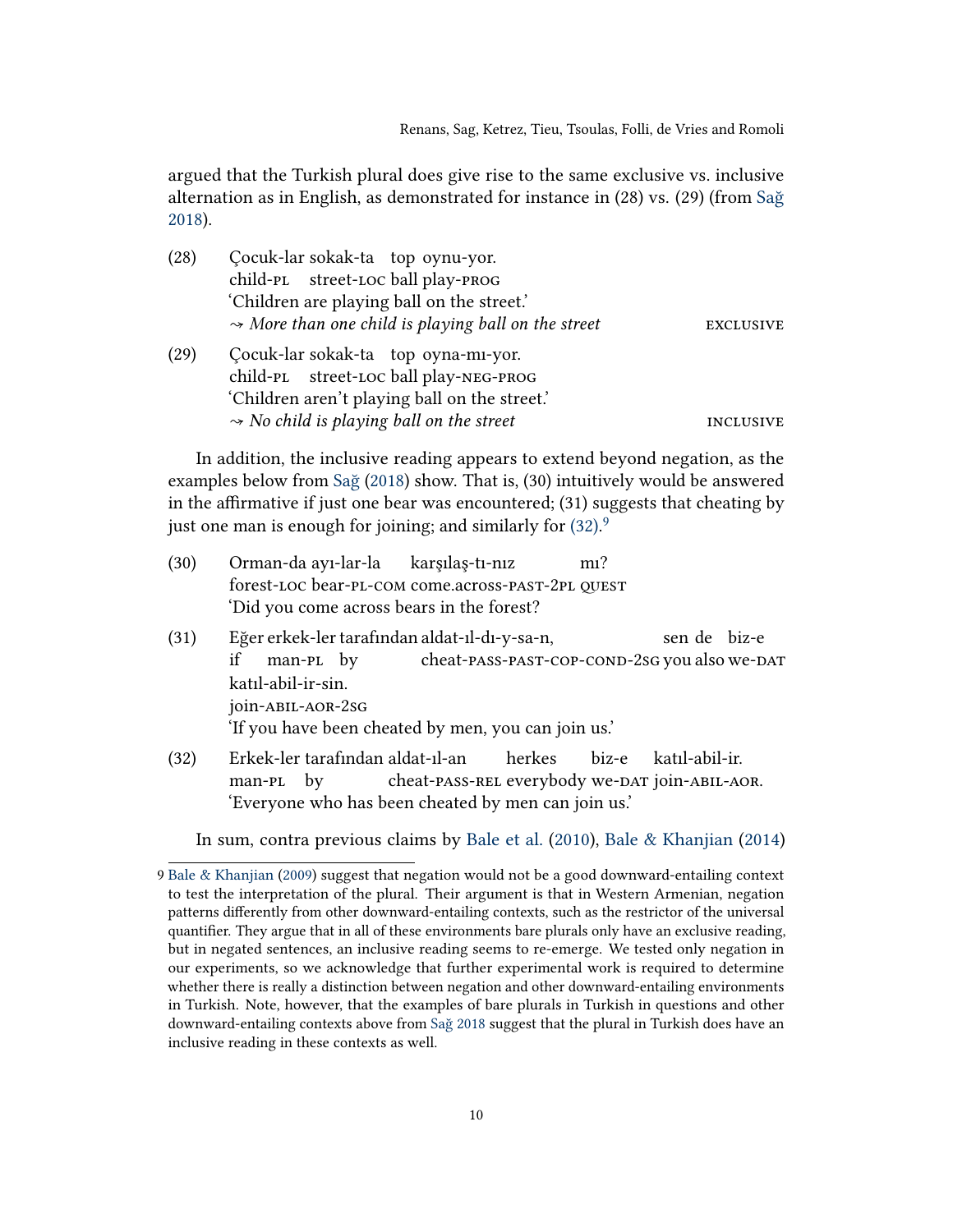and others, the data from [Sağ](#page-39-1) [\(2018\)](#page-39-1) show that the Turkish plural can receive a genuine inclusive denotation in addition to the exclusive one, unlike Western Armenian.<sup>[10](#page-10-0)</sup> Given the controversial nature of these claims in the literature, we believe a systematic experimental investigation is crucial to provide further insight on this question.

Other properties of the Turkish plural Before we sketch more systematically the two possible approaches to the Turkish plural outlined above (i.e., whether the Turkish plural is only exclusive or whether it has both an inclusive and an exclusive reading), let us first mention some other characterising properties of the Turkish number system which set it apart from the English system, and which are important for our experimental design.

First, it has long been observed in the literature that the singular in Turkish can obtain an inclusive interpretation in certain contexts compatible with plural individuals [\(Bliss](#page-37-4) [2004,](#page-37-4) [Görgülü](#page-38-1) [2012,](#page-38-1) [Bale et al.](#page-36-0) [2010,](#page-36-0) [Scontras](#page-39-9) [2014,](#page-39-9) [Martí](#page-39-3) [2020b,](#page-39-3) [Sağ](#page-39-1) [2018,](#page-39-1) [2019\)](#page-39-2). That is, while (33) in English suggests that Chicken planted just one tulip, the corresponding sentence in Turkish is compatible with Chicken planting more than one tulip. $11$ 

(i) iete gin-er-e <u>if</u> woman-pl-abl betray-pass-2sgpast can.2sgpres our group-pat join.inf tavaZan-v-etsar, garnas mer xump-i-n mijanal. 'If you are betrayed by women, you can join our group.' (one or more women)

Context: We go to the forest and see one bear there.

- (ii) arts-er des-ak? bear-pl see-2plpast 'Did you see bears?'
	- a. ayo meg had ma des-ank ves one CL INDF see-1PLPAST 'Yes, we saw one.'
	- b. #votS (minag) meg had des-ank no only one cl see-1plpast 'No, we (only) saw one.'

<span id="page-10-1"></span>11 Another way to express the meaning that Chicken planted a tulip is with the use of the indefi-

<span id="page-10-0"></span><sup>10</sup> Though note that all Western Armenian examples that exhibit exclusive denotations that we are aware of contain the predicate *uni* 'have'. This is one place where bare singulars have an inclusive denotation (see [Sigler](#page-39-10) [1996\)](#page-39-10). We suggest that the availability of the inclusive reading of bare singulars with the 'have' predicate might be the reason for the seemingly exclusive reading of bare plurals. While we think it should be tested experimentally, some initial fieldwork conducted by some of us with 8 native speakers of Western Armenian suggests that once we move away from the predicate "have", the inclusive reading arises in Western Armenian in downward-entailing contexts. Some of the examples used are the following (see also [Sağ](#page-39-2) [2019\)](#page-39-2):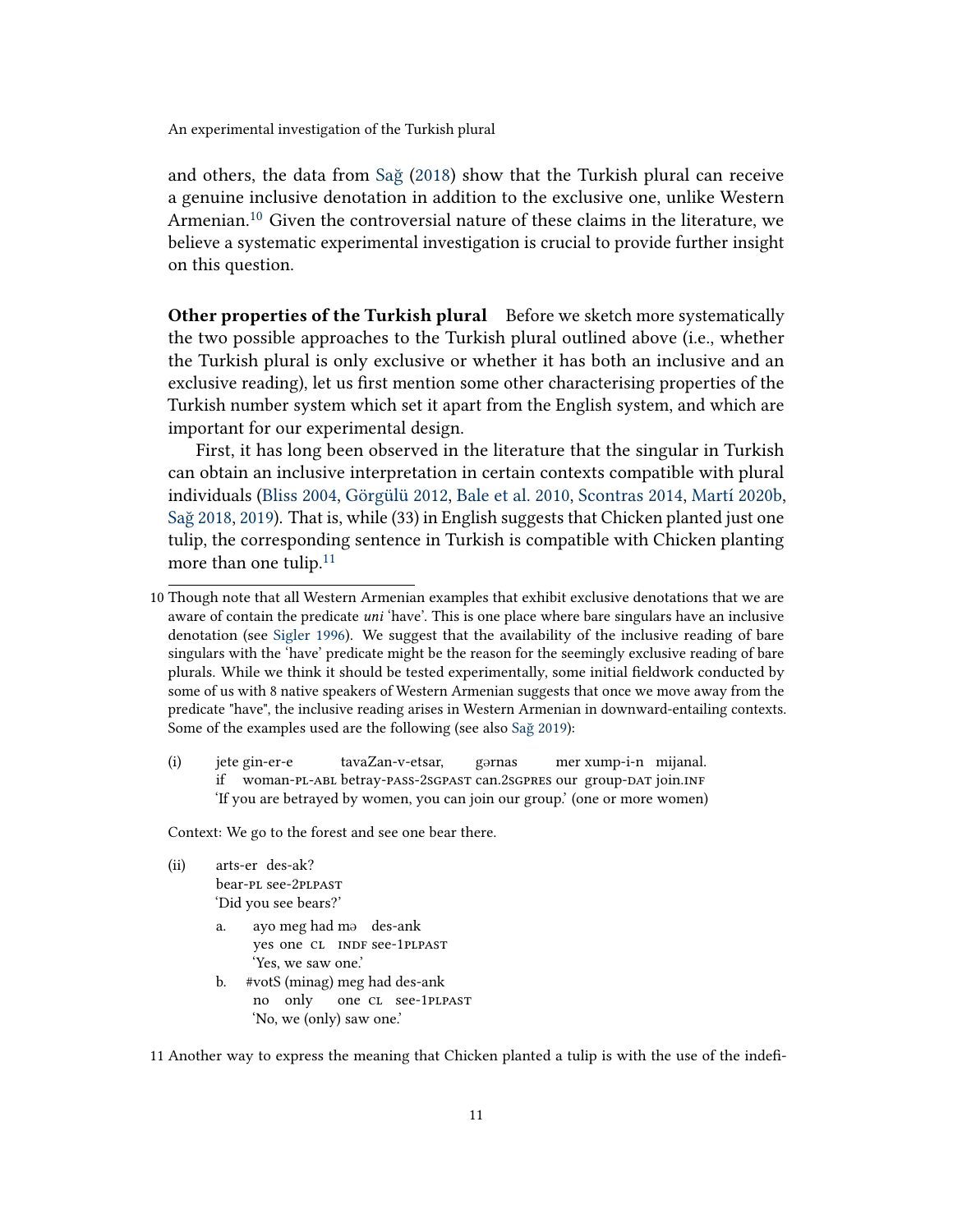- (33) Chicken planted a tulip.
- (34) Tavuk lale dik-ti. chicken tulip plant-past 'Chicken planted a tulip.'

It is important to note that this interpretation of the singular is restricted to certain contexts, but we will come back to this below.

A second property of the Turkish number system which is well-known to be different from that of English is the interaction between number marking and numerals: while English numerals other than "one" require plural nouns, in Turkish, numerals can only combine with the singular [\(Ionin & Matushansky](#page-38-8) [2006,](#page-38-8) [Bale](#page-36-0) [et al.](#page-36-0) [2010,](#page-36-0) [Sağ](#page-39-1) [2018,](#page-39-1) [2019\)](#page-39-2).

- (35) Chicken planted two tulip<sup>\*</sup>(s).
- (36) Tavuk iki lale(\*ler) dik-ti. chicken two tulip-pl plant-past 'Chicken planted two tulip(\*s).'

Finally, as discussed in [Görgülü](#page-38-1) [\(2012\)](#page-38-1) and [Ketrez](#page-38-9) [\(2003\)](#page-38-9), among others, the Turkish plural can give rise to a 'plurality of events' reading and a 'plurality of types' reading, in addition to the regular plurality of individuals one. For instance, (37) can be interpreted as suggesting that Ayşe engaged in multiple events of bookreading or that she read different types of books, in addition to the 'more than one book' reading.[12](#page-11-0)

<span id="page-11-1"></span>(37) Ayşe kitap-lar oku-du. Ayşe book-pl read-past 'Ayşe read books.'

nite/numeral bir:

(i) Tavuk bir lale dik-ti. chicken INDF tulip plant-past 'Chicken planted a tulip.'

- <span id="page-11-0"></span>12 As [Ketrez](#page-38-9) [\(2003\)](#page-38-9) discusses, a way to distinguish between these readings is with examples like (i), which pragmatically exclude the multiple individual reading (i.e., there is only one Koran). The reading suggested by (i) can only be the multiple events reading: Ayşe read the Koran multiple times.
	- (i) Ayşe Kuran-lar oku-du. Ayşe Koran-pl read-past 'Ayşe read Koran.'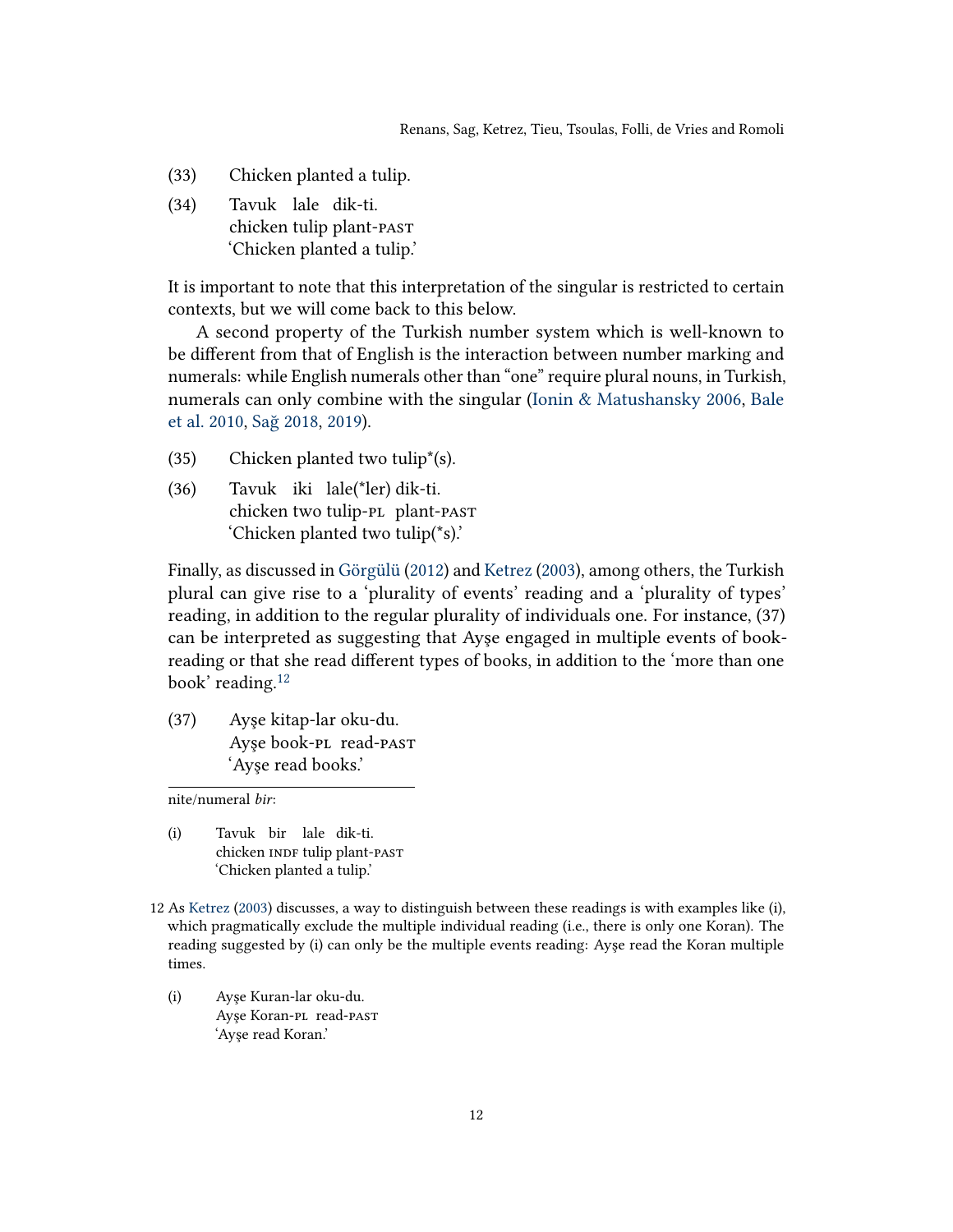The multiple events interpretation is a rather marked interpretation of the plural and requires a particular context.<sup>[13](#page-12-0)</sup> In addition, such readings require an extra prosodic emphasis on the plural marker [\(Ketrez](#page-38-9) [2003\)](#page-38-9).<sup>[14](#page-12-1)</sup>

What is important for us is that these additional readings of the plural could in principle be the source of an inclusive interpretation.<sup>[15](#page-12-2)</sup> For instance, under the multiple events reading, (37) is compatible with there being an event in which only one book is read by Ayşe, which in turn would give the impression of an inclusive reading i.e., Ayşe read one or more books. Note, however, that this source of 'inclusivity' is not predicted to be sensitive to polarity: the same reasoning can be extended to the corresponding negative sentence in (38) to obtain an inclusive reading in which there is no event of book reading, including an event in which only one book is read.

#### (38) Ayşe didn't read books.

In sum, while these other readings of the plural in Turkish could be the source of apparent inclusivity at least in some cases, they cannot account for sensitivity to monotonicity. We will return to this in the general discussion.<sup>[16](#page-12-3)</sup>

## 2.2.2 Theories

Returning to the discussion on the existence of the inclusive plural in Turkish, there are two approaches to the plural in Turkish, corresponding to the two positions in the literature sketched above.

Under the first approach proposed in [Bale et al.](#page-36-0) [\(2010\)](#page-36-0) and [Bale & Khanjian](#page-37-0) [\(2014\)](#page-37-0), the plural can only have the exclusive meaning in (39). Under the second approach by [Sağ](#page-39-1) [\(2018,](#page-39-1) [2019\)](#page-39-2) and others, the plural has the inclusive meaning in (40), as in English, while the exclusive reading arises in one of the ways sketched

<span id="page-12-0"></span><sup>13</sup> For instance, according to the intuitions of the native speakers of Turkish among us, under that reading, [\(37\)](#page-11-1) implies that Ayşe wanted to make someone happy by reading a book/books multiple times, and it is likely to be understood that Ayşe was unsuccessful in her attempt.

<span id="page-12-1"></span><sup>14</sup> In the case of the negated verbs, the verb (which happens to be the syllable immediately preceding the negative morpheme) has to be stressed (e.g., [Kabak](#page-38-10) [2001\)](#page-38-10) and this is incompatible with the extra stress of the plural marker. This could be a reason why the multiple events reading is not intuitively possible in negative sentences.

<span id="page-12-2"></span><sup>15</sup> Thanks to an anonymous reviewer for discussion on this point.

<span id="page-12-3"></span><sup>16</sup> Note also that the plural in Turkish can have an associative reading. That is, as has been noted by [Lewis](#page-38-11) [\(1971\)](#page-38-11), [Lewis](#page-38-12) [\(2000\)](#page-38-12), [Göksel & Kerslake](#page-37-5) [\(2005\)](#page-37-5), and [Görgülü](#page-37-6) [\(2011\)](#page-37-6), the Turkish plural marker also has an associative use when attached to proper names and kinship nouns. For example, Yağmur-lar refers to the individual named Yağmur and other individuals associated with her, such as her friends or family. Since this use of the plural marker is restricted to proper names and kinship nouns only, we do not think this reading is relevant in our experiment.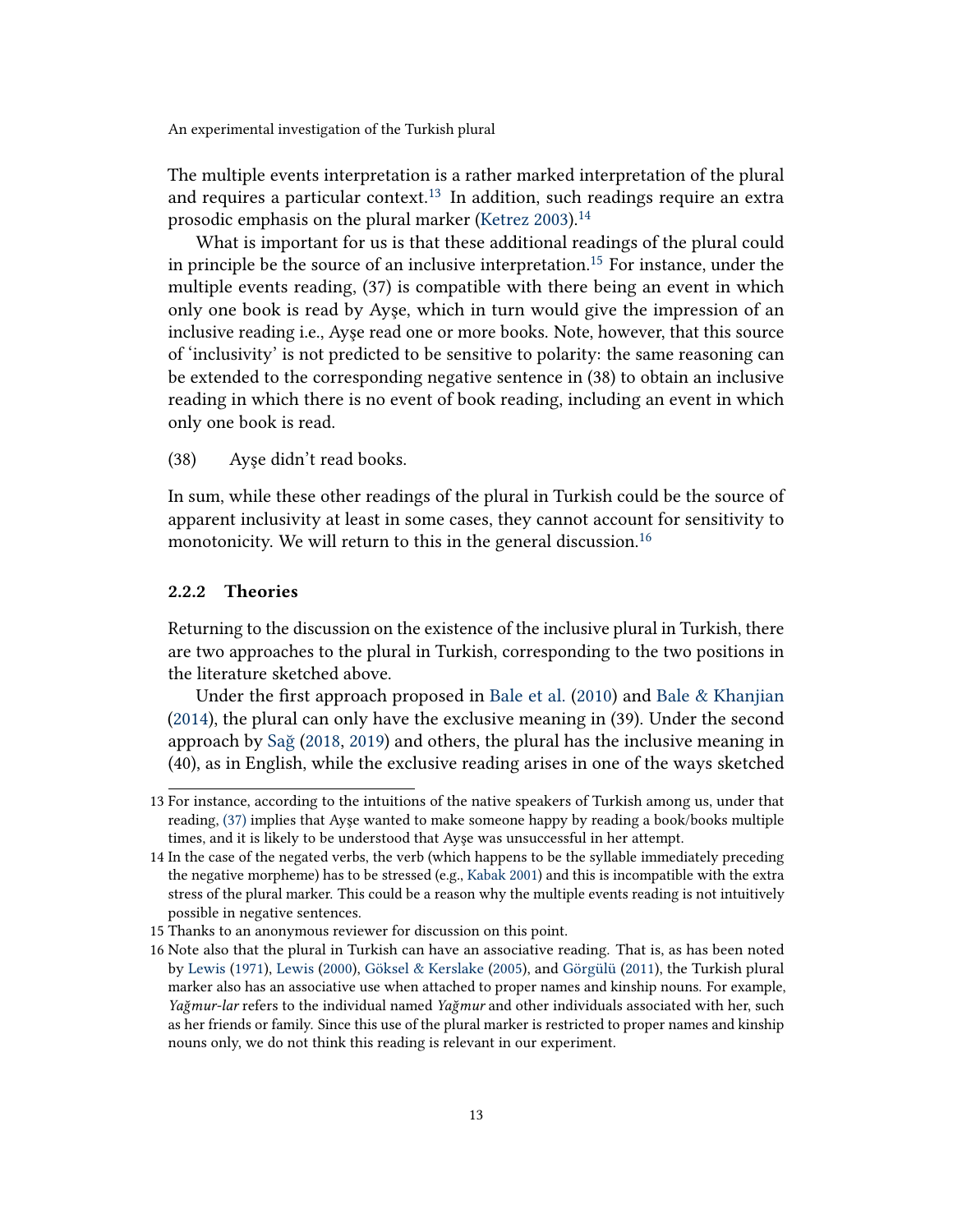above (i.e., via implicature, ambiguity, or homogeneity).

- (39)  $[\text{agg-lar}] = {\{a,b\}, \{a,c\}, \{b,c\}, \{a,b,c\}}$  exclusive meaning<br>(40)  $[\text{agg-lar}] = {a,b,c, \{a,b\}, \{a,c\}, \{b,c\}, \{a,b,c\}}$  inclusive meaning
- $[\text{agg-lar}] = {a,b,c, {a,b}, {a,c}, {b,c}, {a,b,c}}$  inclusive meaning

As above, we will refer to the latter approach as the inclusive approach, while we will call the former approach the exclusive approach, with the understanding that the former predicts both the *inclusive* and exclusive interpretations, while the latter only predicts the exclusive one.

How can we distinguish between these two approaches? One main case in which the predictions of the two approaches diverge is (41). In negative sentences, the inclusive approach, unlike the exclusive approach, predicts an inclusive reading, i.e., Chicken didn't plant any tulips (with blue petals). $^{17}$  $^{17}$  $^{17}$ 

(41) Tavuk mavi yaprak-lı lale-ler dik-me-di. chicken blue petal-with tulip-pl plant-NEG-PAST 'Chicken didn't plant tulips with blue petals.'

We turn below to outline the predictions of the two approaches more systematically. Before that, note that the exclusive approach simply predicts one meaning across polarities and does not need further assumptions, while the INCLUsive approach needs to say something more about the alternation between the two readings in upward- and downward-entailing contexts, and can be implemented in the three main ways discussed above, i.e., via implicature, ambiguity, and homogeneity. In other words, the theoretical landscape is as in Figure [1:](#page-14-0) there is a first choice point between EXCLUSIVE and INCLUSIVE approaches; if the latter path is taken, the choice is among the three accounts outlined above. In the following, we focus on the main predictions regarding the first choice, but we also discuss the predictions and the results of our experiments in relation to the specific predictions of the different accounts within the INCLUSIVE approach, based on discussion in [Tieu et al.](#page-39-11) [\(2018\)](#page-39-11) and [Renans et al.](#page-39-12) [\(2018\)](#page-39-12). We turn to this in the next section.

## <span id="page-13-0"></span>3 Predictions

## 3.1 Main prediction: positive versus negative contexts

As already mentioned, both the exclusive and the inclusive approaches predict an exclusive reading of the plural in positive cases like (42), repeated from

<span id="page-13-1"></span><sup>17</sup> The two approaches also make different predictions in other environments like the scope of uni-versals or that of non-monotonic quantifiers (see [Spector](#page-39-4) [2007](#page-39-4) and [Ivlieva](#page-38-3) [2013,](#page-38-3) among others, for relevant discussion). We leave an investigation of these other environments for further research.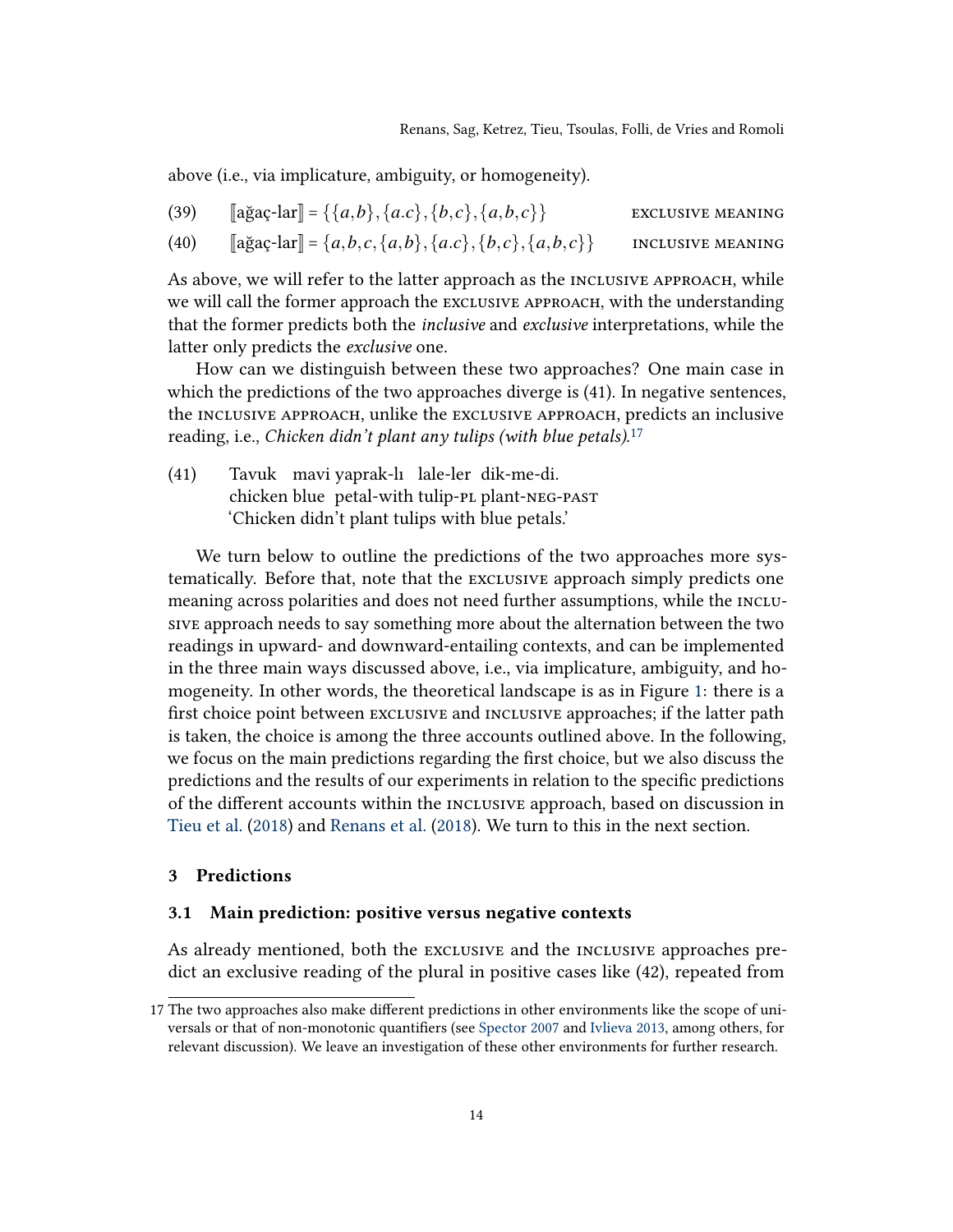

<span id="page-14-0"></span>Figure 1 The different theoretical options for the analysis of the Turkish plural. The main prediction we focus on is the one distinguishing between the exclusive and inclusive approaches; however, we also further explore more specific predictions within the inclusive camp by looking at the predictions of the three main accounts, based on ambiguity, implicature, and homogeneity.

above. This reading simply corresponds to the literal meaning of the plural on the exclusive approach, while it arises in one of the ways discussed above (i.e., via implicature, ambiguity, or homogeneity) on the INCLUSIVE approach. Either way, both approaches predict that the sentence in (42) will not be compatible with a context in which Chicken planted only one tulip with blue petals, as depicted in Figure [2.](#page-15-0)

Things are different, however, in cases like the following:

<span id="page-14-1"></span>(42) Tavuk mavi yaprak-lı lale-ler dik-ti. chicken blue petal-with tulip-pl plant-past 'Chicken planted tulips with blue petals.'  $\sim$  Chicken planted more than one tulip with blue petals

The two approaches make divergent predictions for plural nouns in negative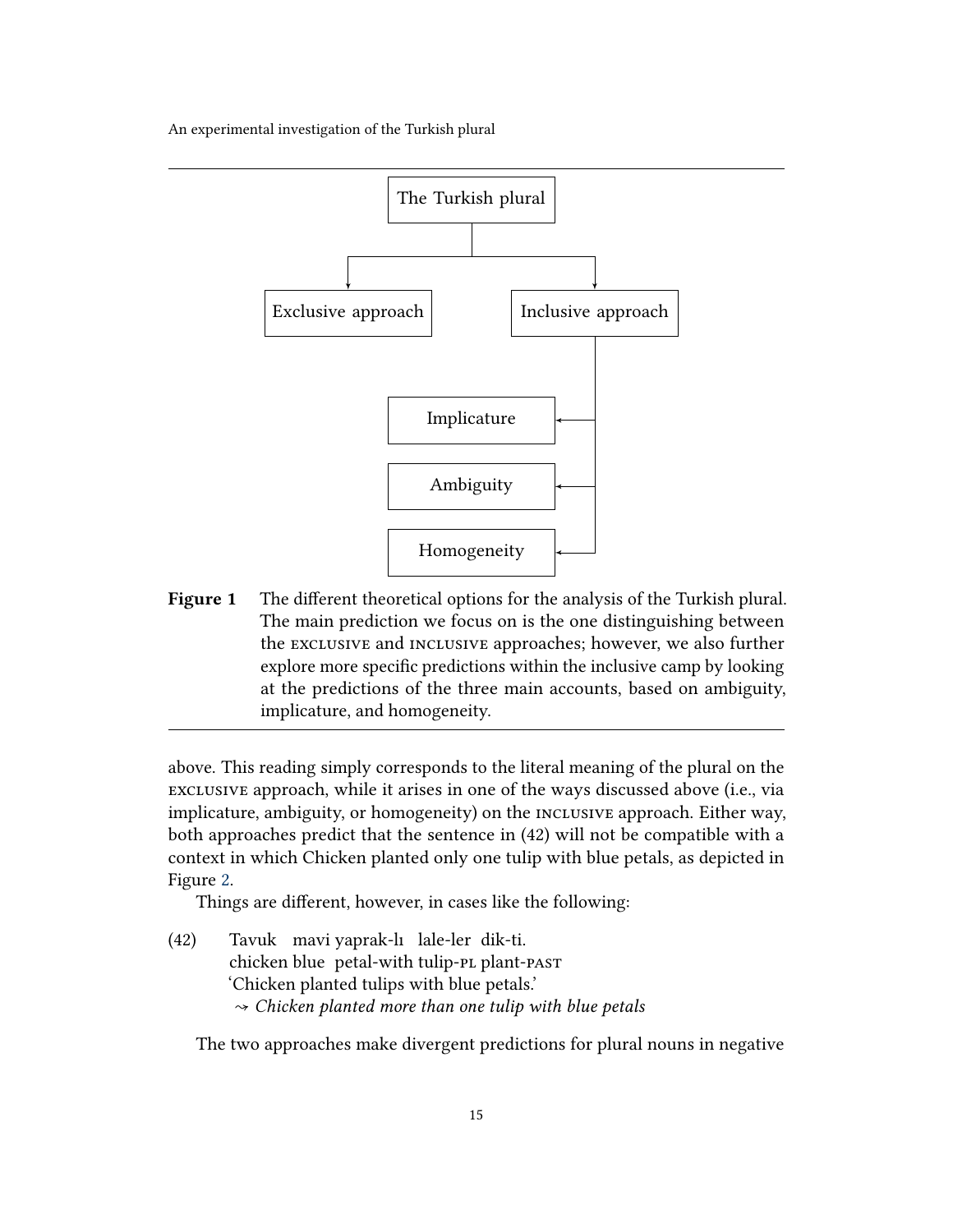<span id="page-15-0"></span>

**Figure 2** Context for the sentences in  $(42)$  and  $(43)$  in which Chicken planted only one tulip with blue petals.

sentences like (43):

<span id="page-15-1"></span>(43) Tavuk mavi yaprak-lı lale-ler dik-me-di. chicken blue petal-with tulip-pl plant-NEG-PAST 'Chicken didn't plant tulips with blue petals.'

The exclusive approach only allows for exclusive readings of the plural; the only predicted reading of (43), then, is one we can paraphrase as *Chicken didn't plant* more than one tulip with blue petals. The EXCLUSIVE approach therefore predicts (43) to be true in the context depicted in Figure [2.](#page-15-0) By contrast, the inclusive approach makes more nuanced predictions for (43). First, as we discussed, the most prominent reading predicted for (43) is an inclusive reading paraphraseable as Chicken did not plant any tulips with blue petals, which is not compatible with the context depicted in Figure [2.](#page-15-0) In addition, the INCLUSIVE approach also allows for a marked reading that corresponds to the negation of the exclusive reading (the same reading as predicted by the EXCLUSIVE approach), which is compatible with the context depicted in Figure [2.](#page-15-0)

A summary of the predictions of the exclusive and inclusive approaches for positive and negative sentences is outlined in Table [1.](#page-16-0) These predictions will be the main focus of our experimental study.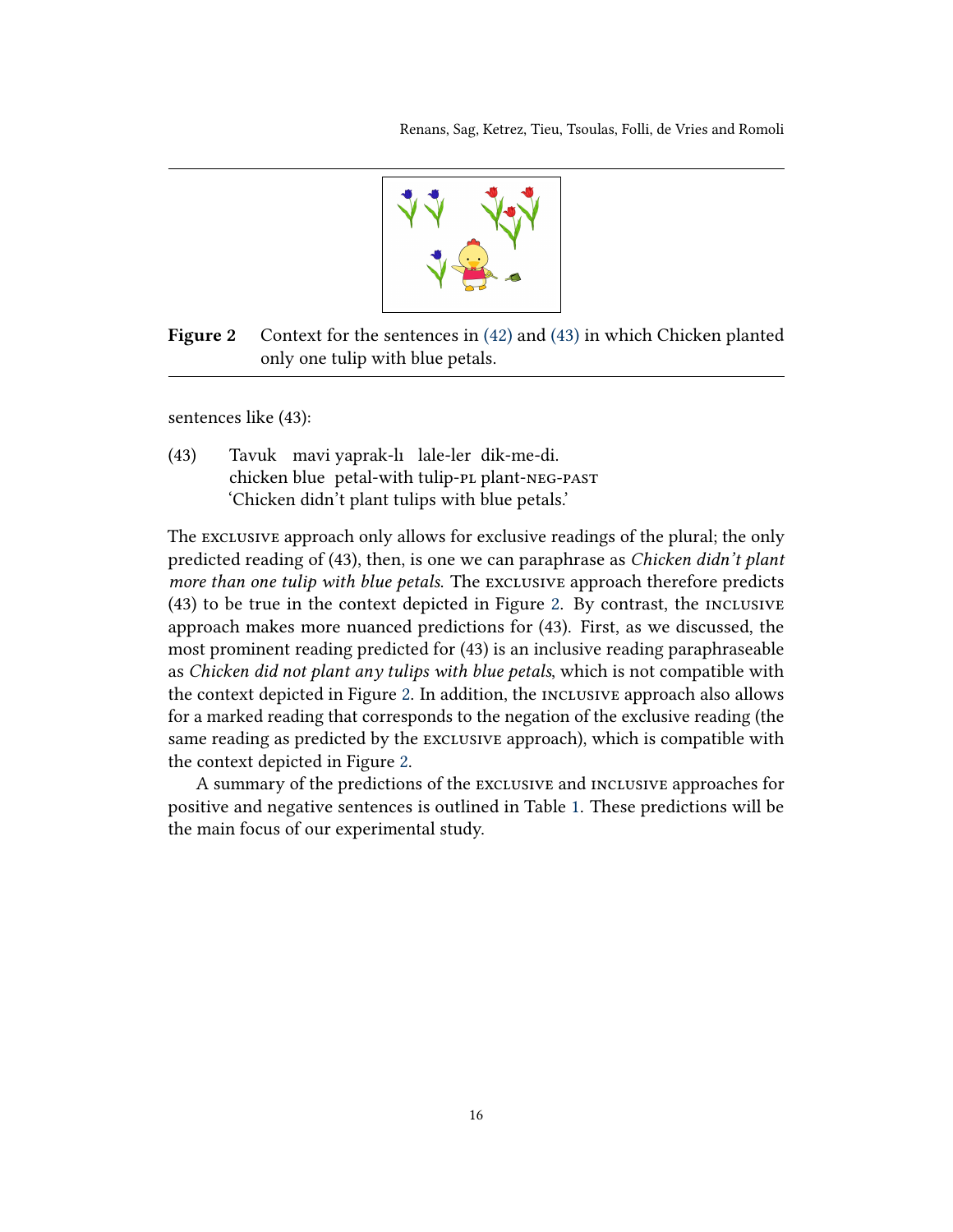| Context                | <b>EXCLUSIVE approach</b> INCLUSIVE approach |                          |
|------------------------|----------------------------------------------|--------------------------|
| C planted tulips.      |                                              |                          |
| C didn't plant tulips. |                                              | $\times$ /( $\checkmark$ |

<span id="page-16-0"></span>Table 1 Predictions of the EXCLUSIVE and INCLUSIVE approaches regarding acceptance of the sentence "Chicken planted tulips"/"Chicken didn't plant tulips" in a context in which Chicken planted only one tulip. '×' means that the sentence is predicted to be rejected in the given context and  $\sqrt{'}$  means that the sentence is predicted to be accepted.

## 3.2 Additional predictions of the INCLUSIVE approach

In this subsection, we further discuss the INCLUSIVE approach by considering the predictions of the different accounts within this kind of approach. That is, if the inclusive approach is on the right track, these predictions allow us to further distinguish among the three main accounts within the inclusive camp outlined above. We focus on two predictions in particular, having to do with the comparison between children and adults on plurals and a corresponding implicature case.

Plurals The three accounts differ in the predictions they make for the acquisition of the plural and how children might differ from adults at a certain stage in their development (see [Tieu et al.](#page-39-11) [2018,](#page-39-11) [Renans et al.](#page-39-12) [2018,](#page-39-12) and [Tieu & Romoli](#page-40-1) [2018](#page-40-1) for similar discussion).

Under the implicature approach, children are expected to behave roughly as they do with implicatures more generally. As has been reported in much previous developmental literature, 4-6-year-old children differ from adults in their computation of scalar implicatures (e.g., [Chierchia et al.](#page-37-7) [2001,](#page-37-7) [Noveck](#page-39-13) [2001,](#page-39-13) [Papafragou &](#page-39-14) [Musolino](#page-39-14) [2003,](#page-39-14) among many others). Therefore, everything being equal, we expect a similar difference between the two groups when it comes to the exclusive reading of the plural as well, with children exhibiting fewer exclusive interpretations than adults.

Under the ambiguity approach, the predictions for children's acquisition of the plural depend on what assumptions are made about the acquisition of the proposed meanings for the plural and the Strongest Meaning Principle. That is, to be adult-like, children need to have acquired the two proposed meanings of the plural and the Strongest Meaning Principle to regulate between them. There are, in particular, three main scenarios in which children might not be adult-like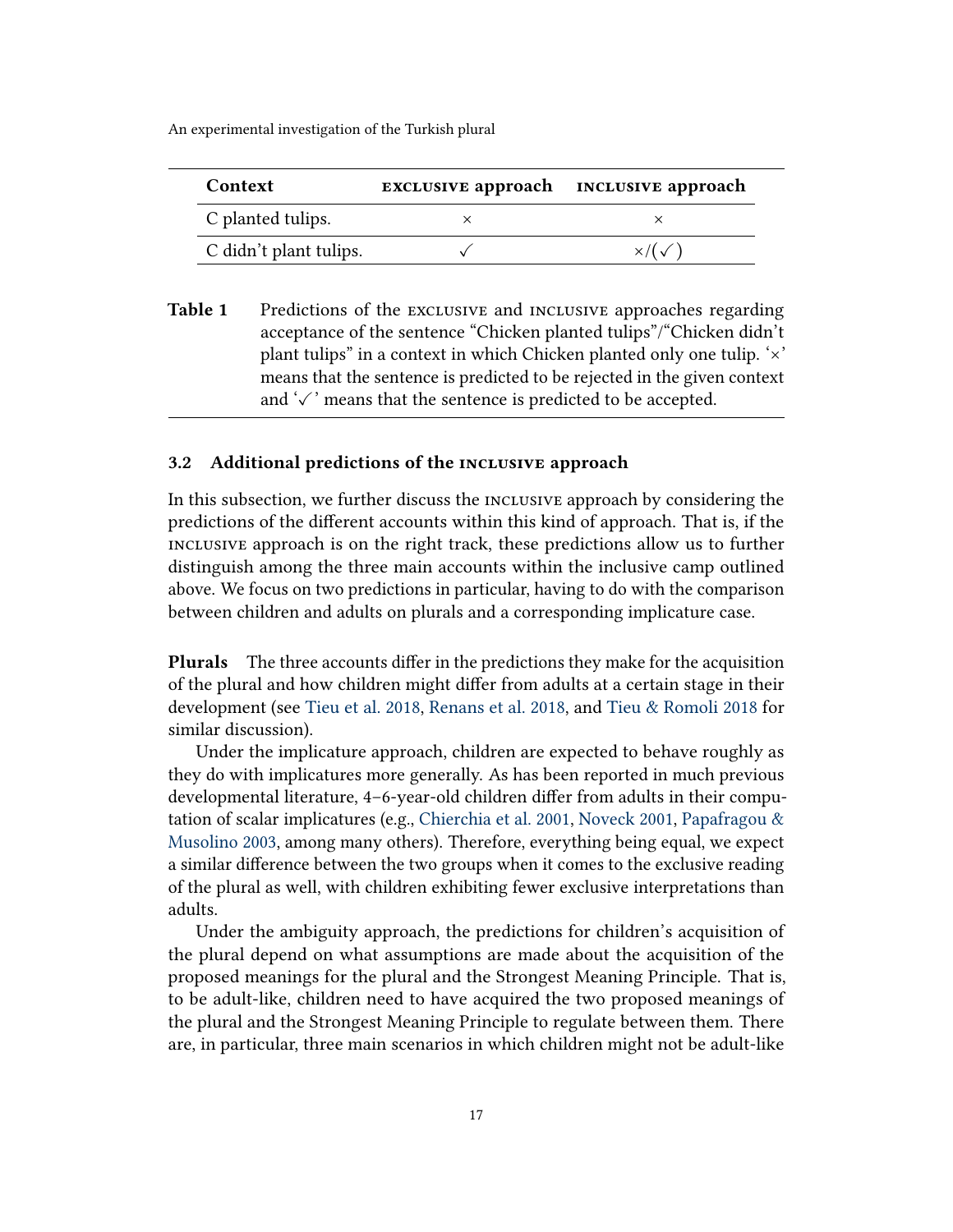under this approach. That is, they might go through a developmental stage where they have only acquired one of the two meanings of the plural or they might go through a stage where they have acquired both meanings for the plural but are not yet able to use the Strongest Meaning Principle in an adult-like way. These three possible scenarios are associated with different predictions for how children will respond to plural sentences, compared to adults. If children have only acquired the strong meaning of the plural, they should appear adult-like on the plural in positive sentences but not in negative ones; if they have only acquired the weak meaning of the plural, they should only appear adult-like in negative contexts. On the other hand, if they have acquired both meanings of the plural but cannot yet make use of a Strongest Meaning Principle in selecting a reading, they might not be guided by the relative strength of the two meanings of the plural in the same way that adults are.

Finally, in the case of the homogeneity approach, adult-like behavior is dependent on children having acquired the homogeneity principle and the pragmatic principle for dealing with undefinedness. If they have acquired both, they should perform like adults; if they are missing either ingredient, they will not perform like adults. What is most relevant for us is that, as on the ambiguity approach, there is no clear way to distinguish between positive and negative contexts in this respect; either children will be adult-like in both contexts, or they will be non-adult-like in both of them.

Plurals vs. implicatures Finally, let us outline a further prediction of the implicature-based account. This account argues that the exclusive reading of the plural arises as a scalar implicature and thus predicts a relationship between this reading and other kinds of scalar implicatures, especially in the context of the comparison between adults and young children. More specifically, as mentioned, it has been observed that young children typically compute fewer scalar implicatures than adults. Therefore, everything being equal, if the exclusive reading of the plural is a scalar implicature, we expect that children should access this reading less than adults do. More generally, we expect a uniform pattern across groups when we compare the exclusive reading of the plural with standard scalar implicatures. The ambiguity and homogeneity accounts (and the EXCLUSIVE approach for that matter), on the other hand, make no particular predictions with respect to the relationship between multiplicity inferences and implicatures, since they do not relate the two phenomena.

In sum, while all three accounts of the plural within the INCLUSIVE approach make the same predictions regarding an effect of polarity, there are other areas where their predictions diverge. In particular, the theories make different predictions when it comes to the relative performance of children and adults on the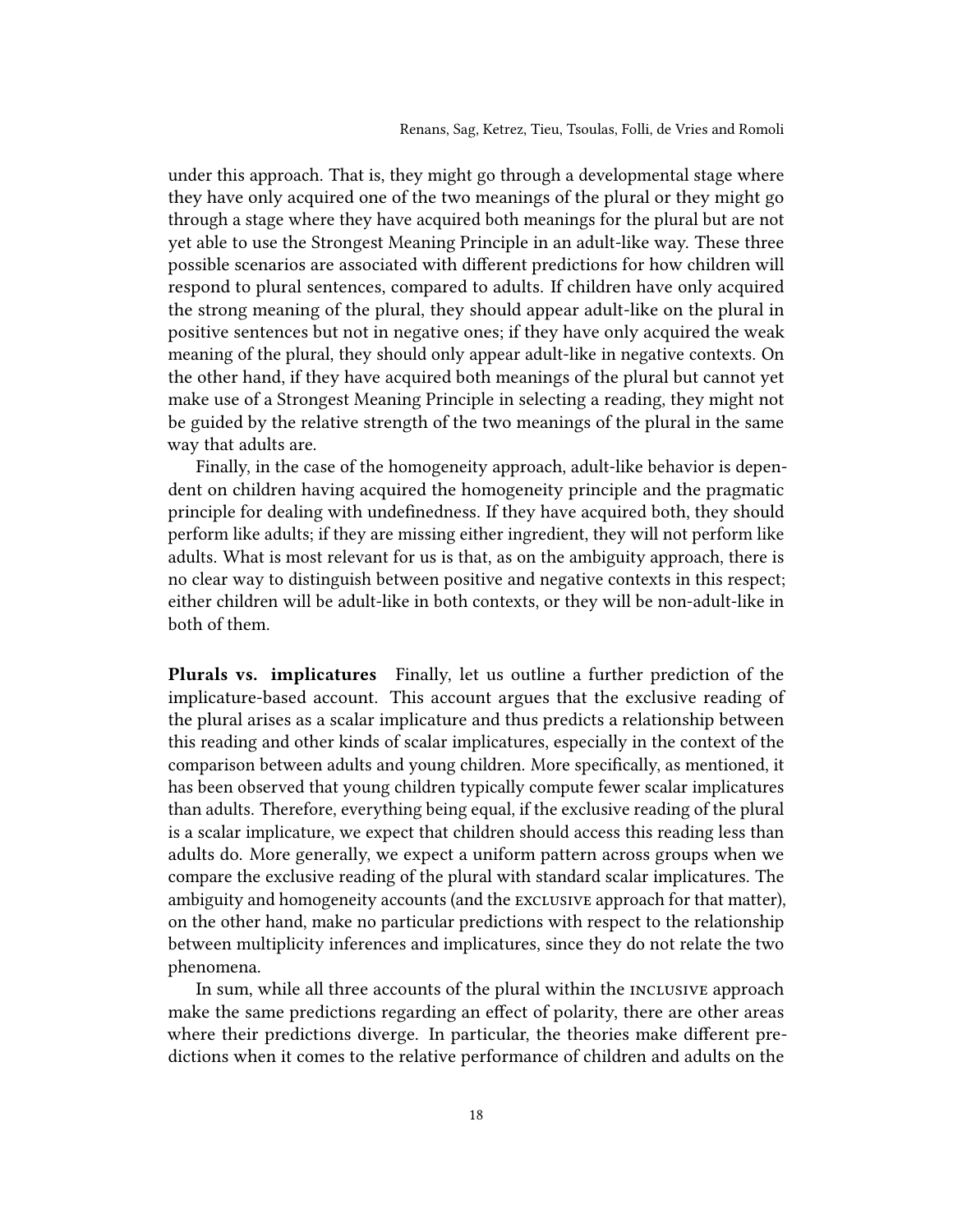inference of plurals. Moreover, the implicature approach makes predictions with respect to the relationship between the exclusive reading of the plural and standard implicatures.

# <span id="page-18-0"></span>4 Experiment 1

We tested the predictions discussed above by investigating Turkish speakers' interpretations of plural nouns in positive and negative sentences and comparing the plural to the scalar implicature of bazı 'some.' We employed the methodology used in the previous studies on English and Greek reported in [Tieu et al.](#page-39-11) [\(2018\)](#page-39-11) and [Renans et al.](#page-39-12) [\(2018\)](#page-39-12). Below, we also discuss how our results relate to theirs.

# 4.1 Methods

# 4.1.1 Participants

45 adults and 22 children aged 4–6 years (mean age 5;2), all native speakers of Turkish, participated in the experiment. We excluded from the analysis any participant who answered fewer than six of eight control trials correctly, which left us with a total of 42 adults and 21 children.

## 4.1.2 Procedure

At the beginning of the experiment, participants were introduced to a puppet with whom they would interact throughout the experiment via webcam (in reality, however, the puppet appeared in pre-recorded videoclips). Subsequently, the participants were presented with a series of short stories in a PowerPoint presentation. After each story, the experimenter asked a question to the puppet and the puppet replied with one of the test sentences. The participants' task was to judge the puppet's utterances by rewarding her with 1, 2, or 3 strawberries, depending on her performance [\(Katsos & Bishop](#page-38-13) [2011,](#page-38-13) [Tieu et al.](#page-39-11) [2018,](#page-39-11) [2019\)](#page-40-2). Participants were clearly instructed about the meaning of each reward: they were supposed to give the puppet one strawberry if they thought the puppet didn't answer well, three strawberries if they thought she answered well, and two strawberries if the puppet's answer was somewhere in the middle – not perfect, but somewhat okay.

## 4.1.3 Materials

Three factors were manipulated in the experiment: Group (child vs. adult), Sentence Type (Plural sentence vs. Scalar Item sentence), and Polarity (positive vs. negative) within the Plural condition. The materials for the Scalar Implicature condition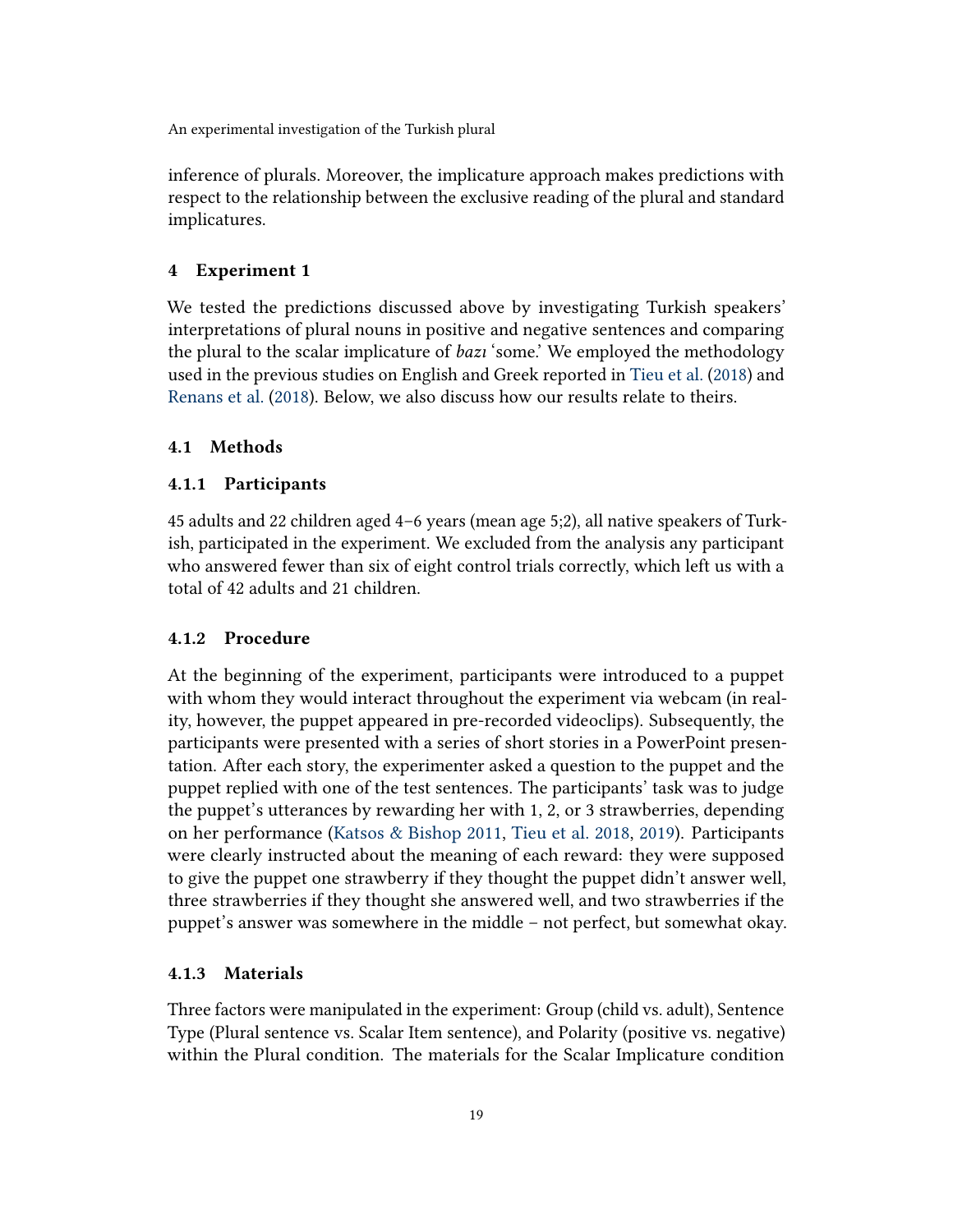<span id="page-19-1"></span>

Figure 3 Left: image for the plural targets in [\(44\);](#page-19-0) Right: image for the scalar implicature target in [\(45\).](#page-20-0)

and controls were translated to Turkish from the previous studies in English and Greek (reported in [Tieu et al.](#page-39-11) [2018](#page-39-11) and [Renans et al.](#page-39-12) [2018\)](#page-39-12), while the materials for Plural sentence conditions were designed to be similar to these other conditions. The plural and scalar implicature conditions were presented in blocks with the order counterbalanced across participants. Examples of positive and negative plural targets are presented in (44), with the corresponding picture in Figure  $3^{18,19}$  $3^{18,19}$  $3^{18,19}$  $3^{18,19}$  $3^{18,19}$ 

<span id="page-19-0"></span>

| Context: Tiger only planted this one tree and no flowers. |                                                                                               |  |
|-----------------------------------------------------------|-----------------------------------------------------------------------------------------------|--|
| Peki, Ellie, Kaplan çiçek-ler ek-me-di.<br>Peki,          |                                                                                               |  |
| okay Ellie tiger flower-PL plant-NEG-PAST what.about tree |                                                                                               |  |
|                                                           |                                                                                               |  |
| Kaplan ağaç-lar ek-ti.                                    | <b>POSITIVE</b>                                                                               |  |
| tiger tree-PL plant-PAST                                  |                                                                                               |  |
| 'Tiger planted trees.'                                    |                                                                                               |  |
| Kaplan ağaç-lar ek-me-di.                                 | <b>NEGATIVE</b>                                                                               |  |
| tiger tree-PL plant-NEG-PAST                              |                                                                                               |  |
| 'Tiger didn't plant trees.'                               |                                                                                               |  |
|                                                           | Plural target<br>ağaç?<br>'Okay, Ellie, so Tiger didn't plant any flowers. What about trees?' |  |

Turning to the predictions, both the exclusive and inclusive approaches predict an exclusive reading of the positive targets (i.e. Tiger planted more than one tree). Since the exclusive reading was not true in the context, participants

<span id="page-19-2"></span><sup>18</sup> To keep things interesting for the child participants, the characters and objects varied from one item to the next. The stories for the positive and negative conditions also differed.

<span id="page-19-3"></span><sup>19</sup> We should flag right away that, as mentioned, most native speakers find non-case-marked unmodified bare plurals in object position infelicitous. We decided nevertheless to use them as a first step for the sake of maintaining uniformity with the previous studies on Greek and English. Using control items, we were able to confirm that participants were nonetheless interpreting the sentences in the expected way. But we acknowledge this potential issue with Experiment 1, and address it in Experiment 2 by moving to sentences with modified bare plurals in object position.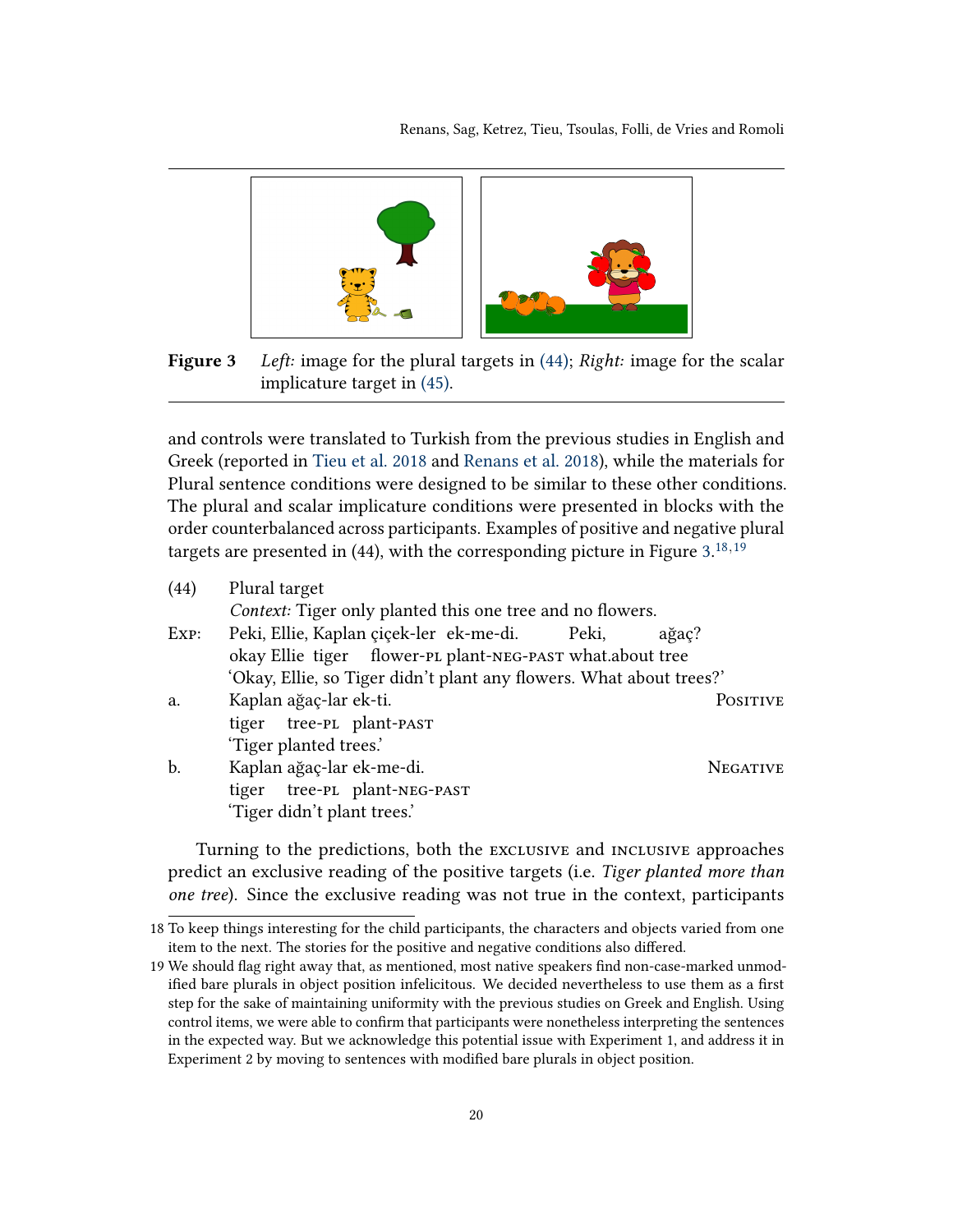were expected to give the puppet a non-maximal reward, i.e., one or at most two strawberries. As for the negative targets, the exclusive approach predicts that participants should invariably access the exclusive plural interpretation of the noun (i.e., Tiger didn't plant more than one tree). Given that this interpretation is true in the context, participants were expected to give the puppet the maximal reward, i.e., three strawberries. Under the inclusive approach, on the other hand, participants were expected to predominantly interpret the sentence inclusively (i.e., Tiger didn't plant any tree). Since this interpretation is incompatible with the context, the expected reward was again one or at most two strawberries. In addition, the inclusive approach allows for a marked reading on which the exclusive reading is computed in the scope of negation (i.e., Tiger didn't plant more than one tree). This interpretation is compatible with the context, so if participants accessed this reading, they were expected to give the puppet the maximal reward. In other words, the inclusive approach, but not the exclusive approach, allows for variability in participants' responses to the negative targets.

In the scalar implicature condition, the context made it clear that the action of the protagonist involved the whole set of objects depicted in the picture. When the experimenter asked the puppet what had happened in the story, she responded with a sentence containing the scalar term *bazi* 'some', as illustrated in (45) (the corresponding picture is provided in Figure [3\)](#page-19-1):

<span id="page-20-0"></span>(45) Scalar Implicature target

Context: Lion carried all of the apples and none of the oranges.

- Exp: Okay, Ellie, so the Lion didn't carry any oranges. What about the apples?
- Pupp: Aslan elma-lar-ın bazı-lar-ı-nı Lion apple-pl-gen some-pl-poss.3sg-acc carry-past taşı-dı. 'Lion carried some of the apples.'

If participants interpreted the puppet's utterance with the scalar implicature of bazi 'some', i.e., Lion didn't carry all of the apples, they were expected to give the puppet one or two strawberries as a reward. By contrast, if they interpreted it literally, then they were expected to give the puppet the maximal reward.

The participants also received eight control trials to ensure that they could give minimal and maximal rewards where appropriate. Four of them corresponded to clearly true plural sentences and were expected to elicit the maximal reward, as in (46) and (47):

 $(46)$  Context: Giraffe did not bake any cakes but she baked four cookies. EXP:Peki, Ellie, Zürafa kek-ler pişir-me-di. okay Ellie giraffe cake-pL bake-neg-past what.about cookie Peki, kurabiye? 'Okay, Ellie, so Giraffe didn't bake any cakes. What about cookies?'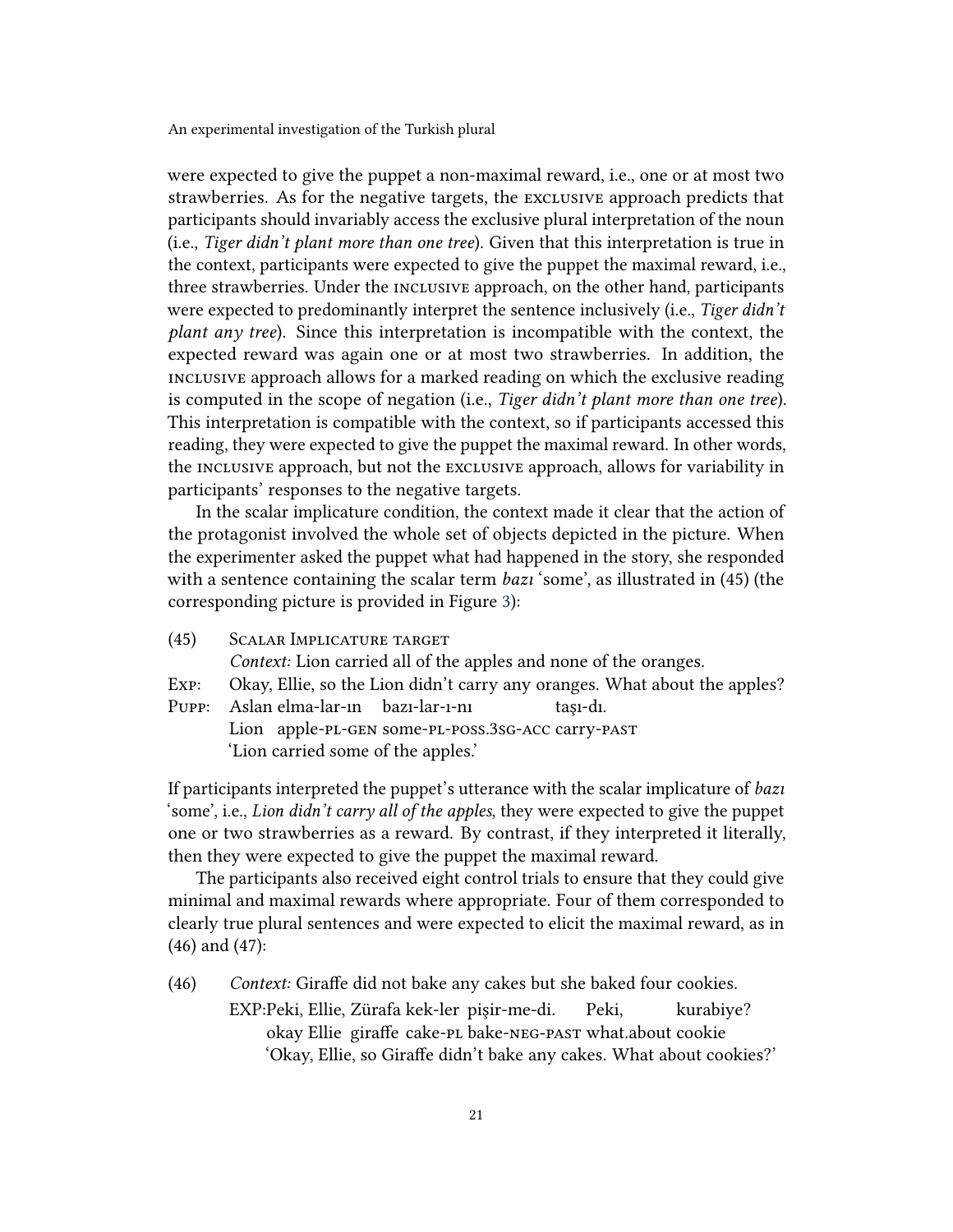|      | PUP:Zürafa kurabiye-ler pişir-di.<br>Giraffe cookie-PL bake-PAST<br>'Giraffe baked cookies.' | POSITIVE CONTROL        |
|------|----------------------------------------------------------------------------------------------|-------------------------|
| (47) | Context: Sheep baked four pizzas but no baklavas.                                            |                         |
|      | EXP:Peki, Ellie, Koyun pizza-lar pişir-di. Peki,                                             | baklava?                |
|      | okay Ellie sheep pizza-PL bake-PAST what.about baklava                                       |                         |
|      | 'Okay, Ellie, so Sheep baked pizzas. What about baklavas?'                                   |                         |
|      | PUP:Koyun baklava-lar pişir-me-di                                                            | <b>NEGATIVE CONTROL</b> |
|      | Sheep baklava-PL bake-NEG-PAST                                                               |                         |
|      | 'Sheep didn't bake baklavas.'                                                                |                         |

Four other control trials corresponded to clearly true or clearly false negative sentences that contained a definite noun phrase instead of a bare plural. This allowed us to ensure that participants could correctly interpret negation independently of the bare plural. These trials could be associated with either a minimal or a maximal reward target; the experimenter selected the appropriate version of the trial depending on how participants responded to the critical target trials, balancing the overall number of minimal and maximal rewards given across the experiment.

| (48) | Context: Zebra painted four vases and no bowls.        | NEGATION CONTROL |
|------|--------------------------------------------------------|------------------|
|      | EXP: Ellie, can you tell us something about the story? |                  |
|      | PUP':Zebra kase-ler-i boya-ma-dı.                      |                  |
|      | Zebra bowl-PL-ACC paint-NEG-PAST                       |                  |
|      | 'Zebra didn't paint the bowls.'                        |                  |
|      | PUP":Zebra vazo-lar-1 boya-ma-dı.                      |                  |
|      | Zebra vase-PL-ACC paint-NEG-PAST                       |                  |
|      | 'Zebra didn't paint the vases.'                        |                  |
|      |                                                        |                  |

In sum, each participant received two training items followed by 18 test trials: 6 critical plural targets (3 positive, 3 negative), 4 scalar implicature targets, 4 clearly true positive and negative plural controls, and 4 clearly true or clearly false negation controls. The plural and scalar implicature targets were presented in blocks which were counterbalanced across participants; the test and control trials within the plural block were pseudo-randomised.

#### 4.2 Results

Figure [4](#page-22-0) displays the proportion of 1-, 2-, and 3-strawberry responses to the plural positive, plural negative, and scalar implicature targets. At this stage, we group the non-maximal 1- and 2-strawberry responses together, in contrast to the 3-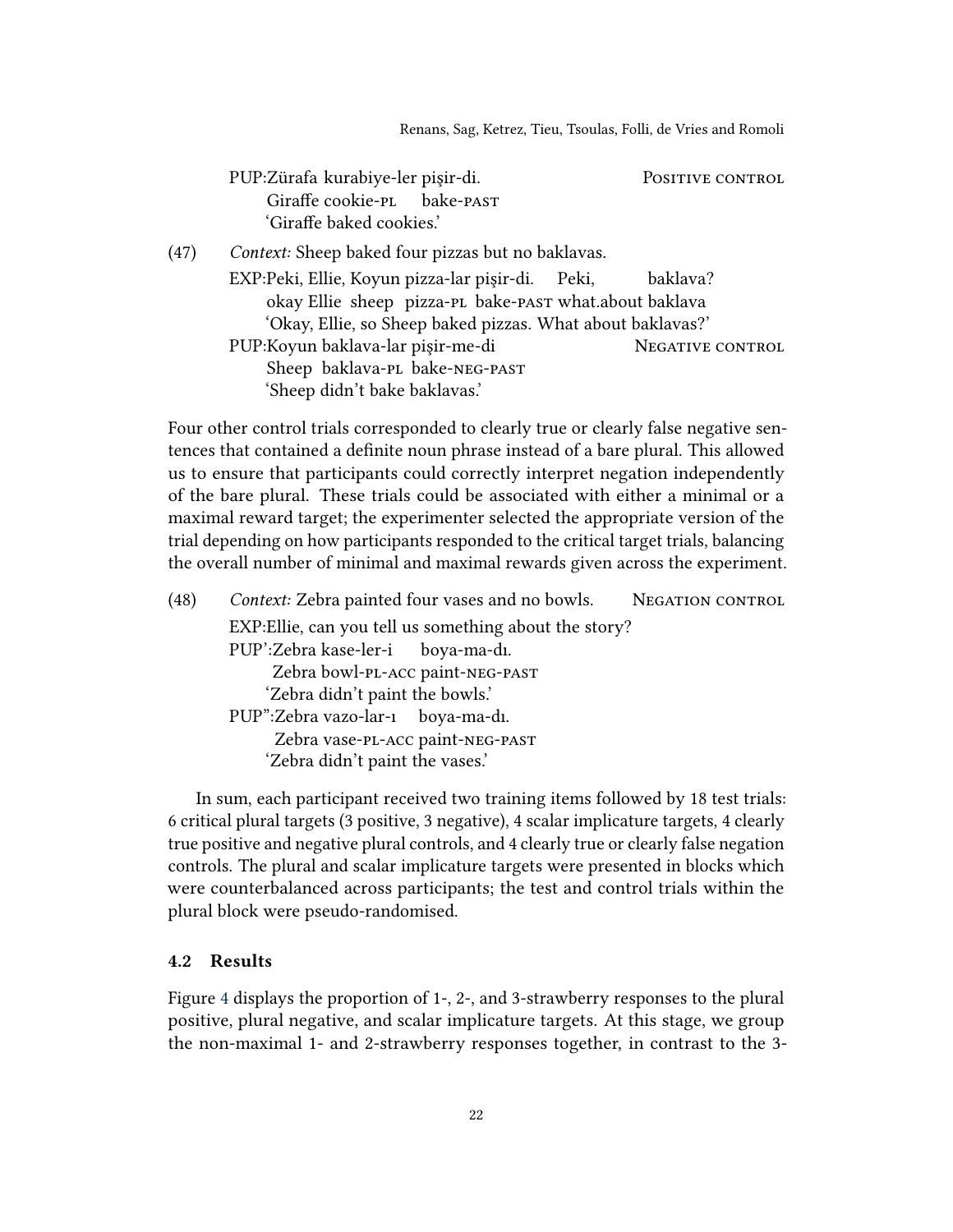strawberry responses, mapping the reward types to different readings of the target sentences in the following way: for the positive plural targets, 1- and 2-strawberry responses are interpreted as a measure of the exclusive reading, while 3-strawberry responses correspond to an inclusive reading. For the negative plural targets, the opposite holds: 3-strawberry rewards are interpreted as consistent with the exclusive reading, while 1- and 2-strawberry responses correspond to an inclusive reading. Finally, for the scalar implicature targets, 1- and 2-strawberry responses are interpreted as a measure of the target inference having been computed, whereas 3-strawberry rewards correspond to an implicature-less reading.

Starting with the plural positive targets, we observe that adults mostly rejected the positive sentences in contexts that were incompatible with the exclusive reading. By contrast, children tended to accept such sentences in the same contexts, suggesting they had instead interpreted the sentence under an inclusive reading. On the plural negative targets, on the other hand, adults appeared to split between selecting the maximal and the non-maximal rewards, while children tended to give minimal rewards only, suggesting they generally interpreted the plural inclusively under negation. Finally, in the scalar implicature condition, both groups generally selected non-maximal rewards, indicating they computed the implicature of bazi 'some'.



<span id="page-22-0"></span>Figure 4 Percentage of 1-, 2-, and 3-strawberry responses to positive, negative, and scalar implicature targets.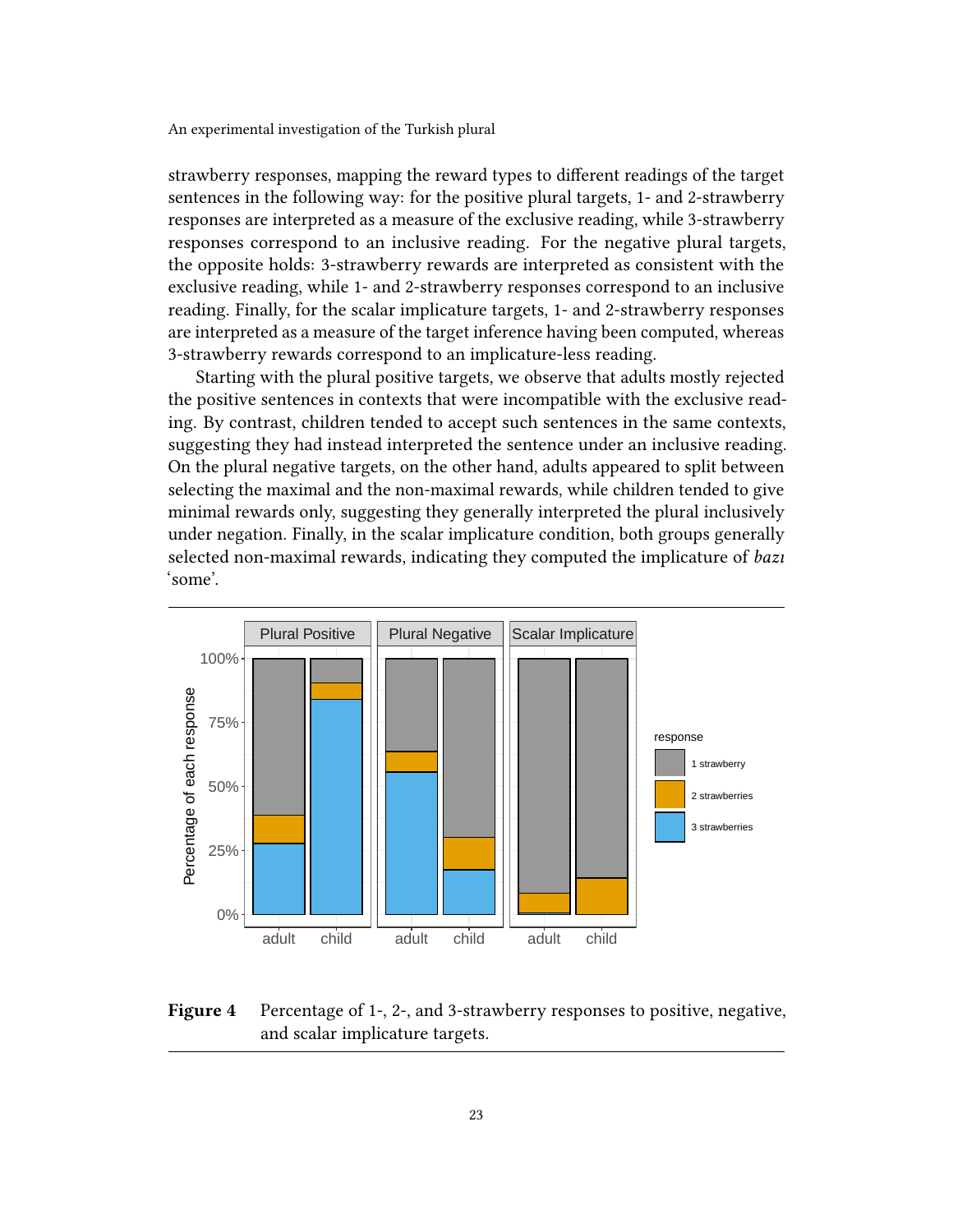Figure [4](#page-22-0) displays the results for the positive and negative plural targets, with the ternary responses recoded in binary terms (1 for exclusive reading, 0 for inclusive reading). Logistic regression models tted to these recoded plural data revealed a significant effect of Group  $(X^2(1) = 29 \, p < .001)$ , but no effect of Polarity or interaction between Group and Polarity; that is, adults gave more exclusive responses than children did, and this difference between the two groups did not vary across the two polarities.



Figure 5 Exclusive interpretations of positive and negative plural targets, after recoding the ternary responses in binary terms (1 for the exclusive reading, 0 for the inclusive reading). Each dot represents an individual participant's mean inference rate for the given target.

## 4.3 Discussion

Overall the results of Experiment 1 are in line with the predictions of the inclusive approach: adults gave clear evidence of an inclusive interpretation in negative contexts by rejecting the target sentence more than half of the time. The results are instead challenging for the exclusive approach, which predicts invariable acceptance in those contexts.

In addition, in relation to the additional predictions, children indeed exhibited fewer exclusive readings than adults did in positive contexts. This is in line with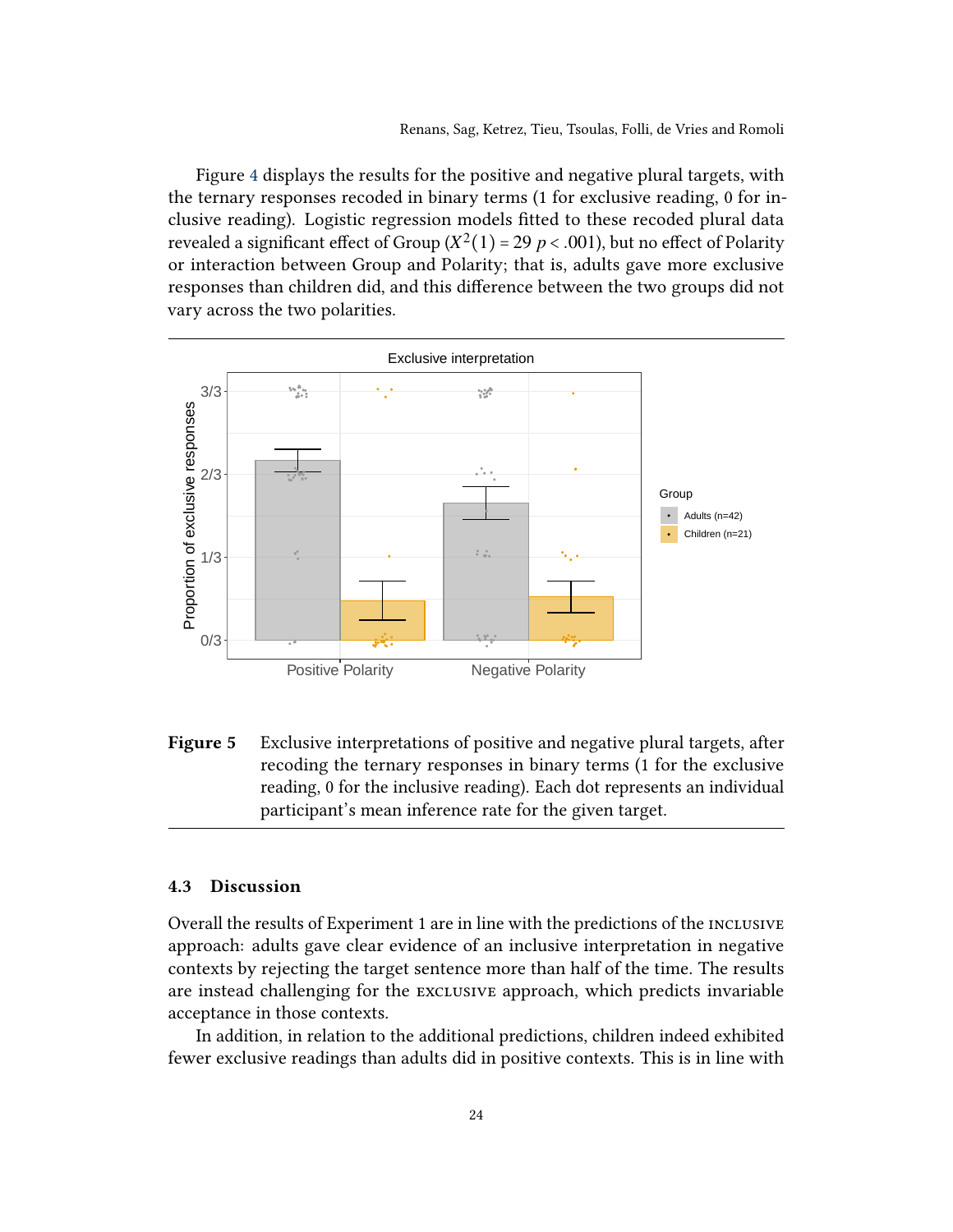the general trend in the developmental literature on scalar implicatures and hence this result is expected under the implicature account. However, the finding that children rejected the scalar implicature targets just as adults did is puzzling from this perspective and thus poses a challenge for the implicature account.<sup>[20](#page-24-0)</sup>

As for the ambiguity approach, it is compatible with children behaving differently with plurals and scalar implicatures, but it cannot account, at least not straightforwardly, for the observed difference in children's behaviour on the positive and negative sentences. To illustrate, recall that on the ambiguity approach, a plural sentence is ambiguous between an exclusive and an inclusive reading, with the Strongest Meaning Principle regulating between them. That is, a sentence like (49-a) is ambiguous between the readings in (49-b) and (49-c), while the sentence in (50-a) is ambiguous between the readings in (50-b) and (50-c). The Strongest Meaning Principle is expected to favour the strong reading in (49-b) for (49-a) and (50-c) for (50-a).

| (49) |    | a. Chicken planted tulips.                |               |
|------|----|-------------------------------------------|---------------|
|      | b. | Chicken planted more than one tulip.      | <b>STRONG</b> |
|      |    | c. Chicken planted one or more tulips.    | WEAK          |
| (50) |    | a. Chicken didn't plant tulips.           |               |
|      | b. | Chicken didn't plant more than one tulip. | WEAK          |
|      |    | Chicken didn't plant one or more tulips.  | <b>STRONG</b> |

The challenge for the ambiguity approach is as follows: while children seem to interpret positive sentences like (49-a) on the weak reading in (49-c), they preferred the strong interpretation in (50-c) for negative sentences like (50-a). It is unclear then how the ambiguity approach might capture this observed pattern across the polarities.

One possibility would be to assume that children have acquired both readings of plural sentences, but engage with the Strongest Meaning Principle differently from adults. More precisely, they obey the principle in downward- but not in upward-entailing contexts. Such a scenario, however, appears implausible without further elaboration or auxiliary assumptions. In particular, while it is possible that children at a certain age might differ from adults in their use of a pragmatic principle like the Strongest Meaning Principle, there is no reason why they should be able to apply such a principle only in certain linguistic contexts. In particular, we can see no reason why their application of the principle would systematically

<span id="page-24-0"></span><sup>20</sup> The challenge is in part mitigated by previous results in the literature revealing that rates of implicature computation vary widely across different scales [\(van Tiel et al.](#page-39-15) [2014\)](#page-39-15). In the present case, it would mean that the some implicature is stronger than the exclusive reading of the plural in Turkish.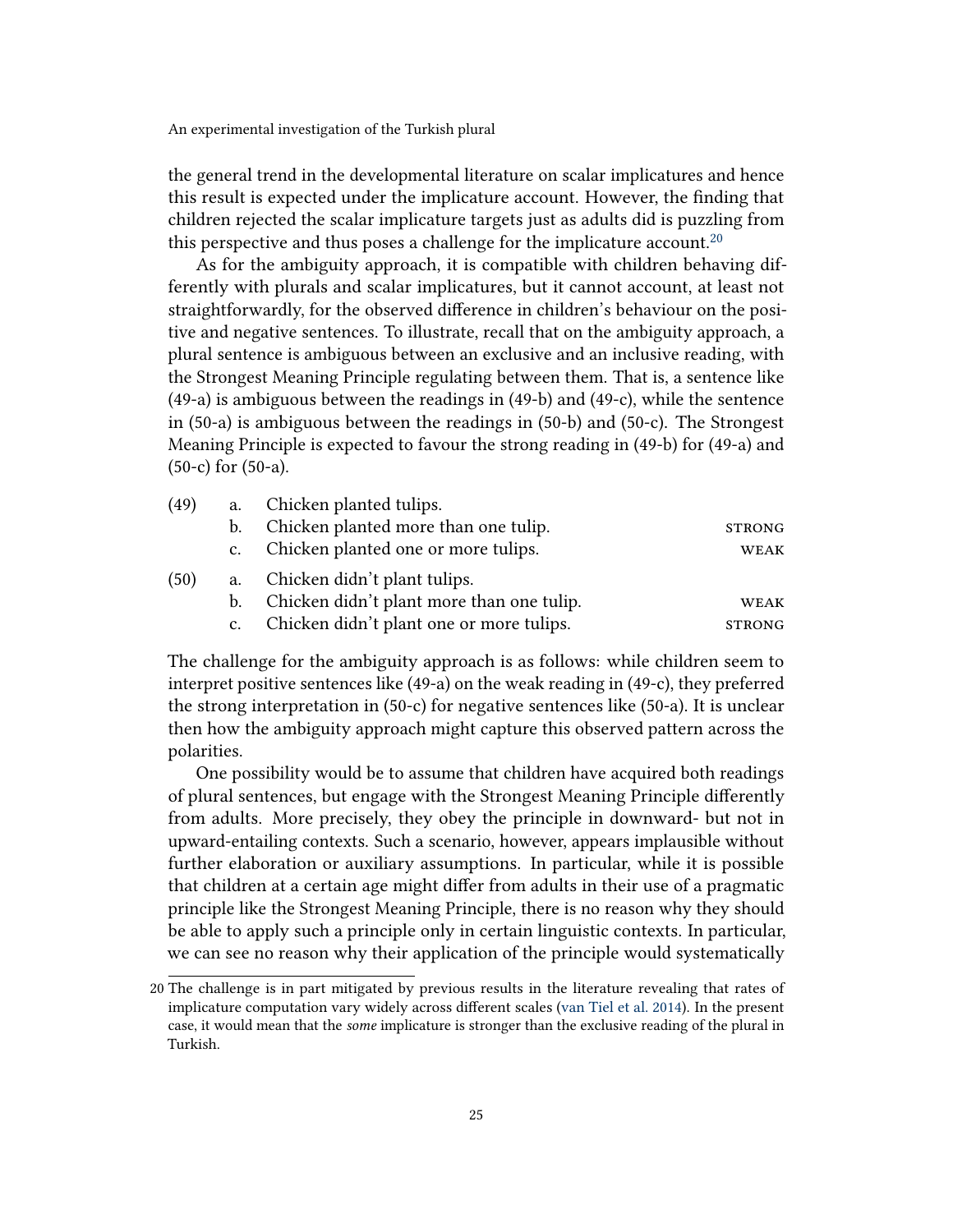vary with the polarity of the context.

Alternatively, under the ambiguity approach, one might hypothesise that children at a certain age have only acquired one of the two meanings of the plural morpheme. The scenario in which they have only acquired the strong exclusive reading of the plural morpheme would predict the opposite pattern of what we observed in our experiment. This leaves us then with the scenario in which children in this age range have only mastered the weak inclusive meaning of plural morphology. This would indeed account for the pattern of behaviour that we observe, namely that children end up with a globally weak reading of the positive sentence in (49-c) but a globally strong reading of the negative sentence in (50-c) (since the weak interpretation of the plural morpheme yields the strongest interpretation under negation). This scenario, however, is also not free from challenges, and in particular faces a learnability challenge. Having first acquired the weak meaning of the plural morpheme, how do children then acquire the strong meaning? In the absence of appropriate negative evidence, it is not clear what would trigger a shift from the weak to the strong meaning.  $21,22$  $21,22$  $21,22$ 

The results are also challenging for the homogeneity approach. In particular, it is unclear how to account for the finding that children were adult-like in response to the negative sentences but not to the positive ones. Under this approach, we

<span id="page-25-0"></span><sup>21</sup> This kind of subset problem is a much discussed topic in the acquisition literature (see, for example, [Berwick](#page-37-8) [1985,](#page-37-8) [Crain, Ni & Conway](#page-37-9) [1994,](#page-37-9) [Gualmini & Schwarz](#page-38-14) [2009\)](#page-38-14), and on the face of it would appear to pose a challenge for this choice point of the ambiguity theory.

<span id="page-25-1"></span><sup>22</sup> An anonymous reviewer points out that even if children engage differently from adults with the Strongest Meaning Principle, other principles of word learning or developmental biases regarding lexical ambiguity might play a role in explaining the observed pattern. We are not aware of any word learning principles or biases that would predict children to base meaning preferences for ambiguous sentences (containing lexically ambiguous words) on the monotonicity or other logical properties of the sentence. On the other hand, child learners are generally reported to prefer one-to-one form-meaning mappings and have difficulty with homonyms [\(Markman](#page-38-15) [1990,](#page-38-15) [Clark](#page-37-10) [1993,](#page-37-10) [Backscheider & Gelman](#page-36-2) [1995\)](#page-36-2), with some studies showing the ability to detect lexical ambiguity emerging only around the age of 6 years [\(Cairns et al.](#page-37-11) [2004\)](#page-37-11) (though see Kamowski-Shakibai  $\&$ [Cairns](#page-38-16) [2016](#page-38-16) for evidence that kindergarteners can be trained to detect lexical ambiguities); indeed, a number of studies focus on ambiguity detection in older, school-aged children, for instance focusing on the role of ambiguity detection in reading abilities [\(Marmurek & Rossi](#page-38-17) [1993,](#page-38-17) Wankoff & Cairns [2009\)](#page-40-3), or on the role of sentential context in lexical ambiguity resolution [\(Khanna & Boland](#page-38-18) [2010\)](#page-38-18). If children do initially recognise only one of the possible meanings of the plural (namely the weak, inclusive meaning), this could explain why they prefer the globally weak reading of the positive sentences but the globally strong reading of the negative sentences. On the other hand, as we note above, in such a scenario, it's not clear what evidence would eventually trigger the child to shift from having a weak/inclusive-only meaning for the plural to having both a weak/inclusive meaning and a strong/exclusive meaning. We agree with the reviewer, however, that the issue of lexical ambiguity in word learning could be quite relevant in this context, and could make the predictions for the ambiguity approach more nuanced; we leave a more detailed investigation of this for future research.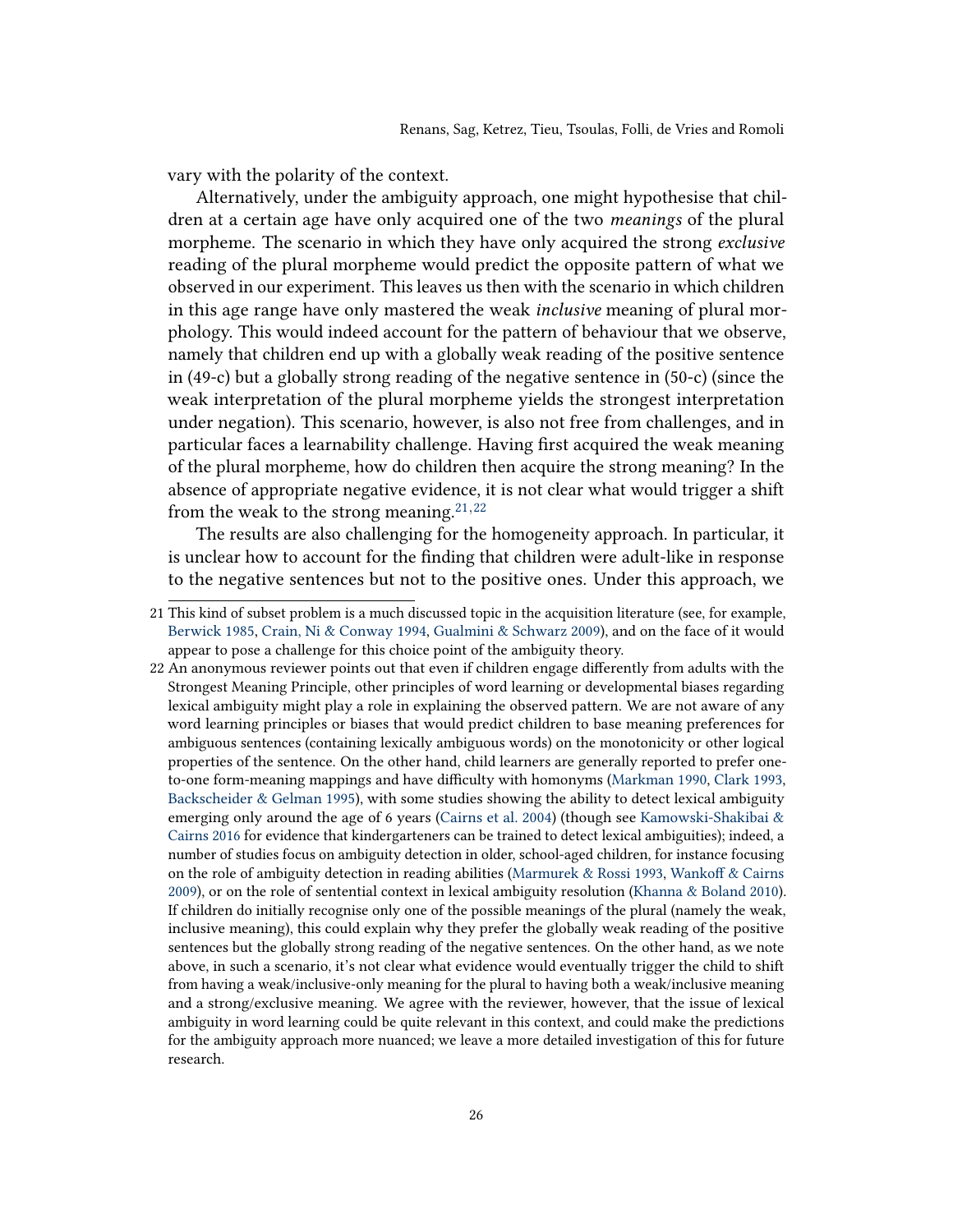would expect children to either have acquired the homogeneity principle and the pragmatic principle for dealing with undefinedness, and therefore to be adult-like in both the positive and negative conditions, or we would expect them not to have acquired either one and therefore to be non-adult-like in both conditions. It is not clear how to account for the observed difference across the two polarities.<sup>[23](#page-26-0)</sup> To summarise our discussion thus far, while the adults' data support the INCLUSIVE approach, the children's data are not straightforwardly in line with any of the three main accounts within this approach, and distinguishing among them requires further investigation.

Finally, the results are comparable to those reported in [Tieu et al.](#page-39-11) [\(2018\)](#page-39-11) and [Renans et al.](#page-39-12) [\(2018\)](#page-39-12) for English and Greek, respectively. There is, however, one key difference between the Turkish results and the findings from English and Greek, which lies in the relatively high acceptance rate of the negative targets in the Turkish experiment. While in the Turkish experiment adult participants accepted the negative sentence "Tiger didn't plant trees" 55% of the time in a context in which Tiger planted a single tree, in Tieu et al.'s English experiments and Renans et al.'s Greek experiment, the percentage of acceptance was generally lower (19–42% in English, and 2% in Greek). We can think of two potential sources of this high acceptance rate in the negative condition. First, it could be due to an interpretation in which the plural noun takes scope above negation. Second, it could be that the participants accessed the marked exclusive reading under negation, which is allowed, albeit dispreferred, under the INCLUSIVE approach. We turn next to discuss these two possibilities in detail, before moving on to Experiment 2, designed to tease apart these hypotheses.

The scope of the plural Let us first consider the scope possibility. In English, bare plurals are generally only able to take narrow scope (e.g., [Carlson](#page-37-12) [1977\)](#page-37-12). For example, it is claimed in the literature that the only possible reading of (51) is one in which the plural doctors is in the scope of want:

(51) Mary wants to meet doctors. [\(Carlson](#page-37-12) [1977\)](#page-37-12)  $\approx$  Mary wants to meet some doctors or other (not a specific set of doctors)  $WANT$  > DOCTORS

By contrast, bare plurals have been argued to be able to take wide scope in

<span id="page-26-0"></span><sup>23</sup> One could, for instance, posit that children differ from adults in how they deal with a sentence that is undefined in the context. The problem is that given that the homogeneity approach predicts undefinedness in both the negative and positive conditions, we would need to assume that children deal with undefinedness differently for undefined positive sentences and undefined negative sentences.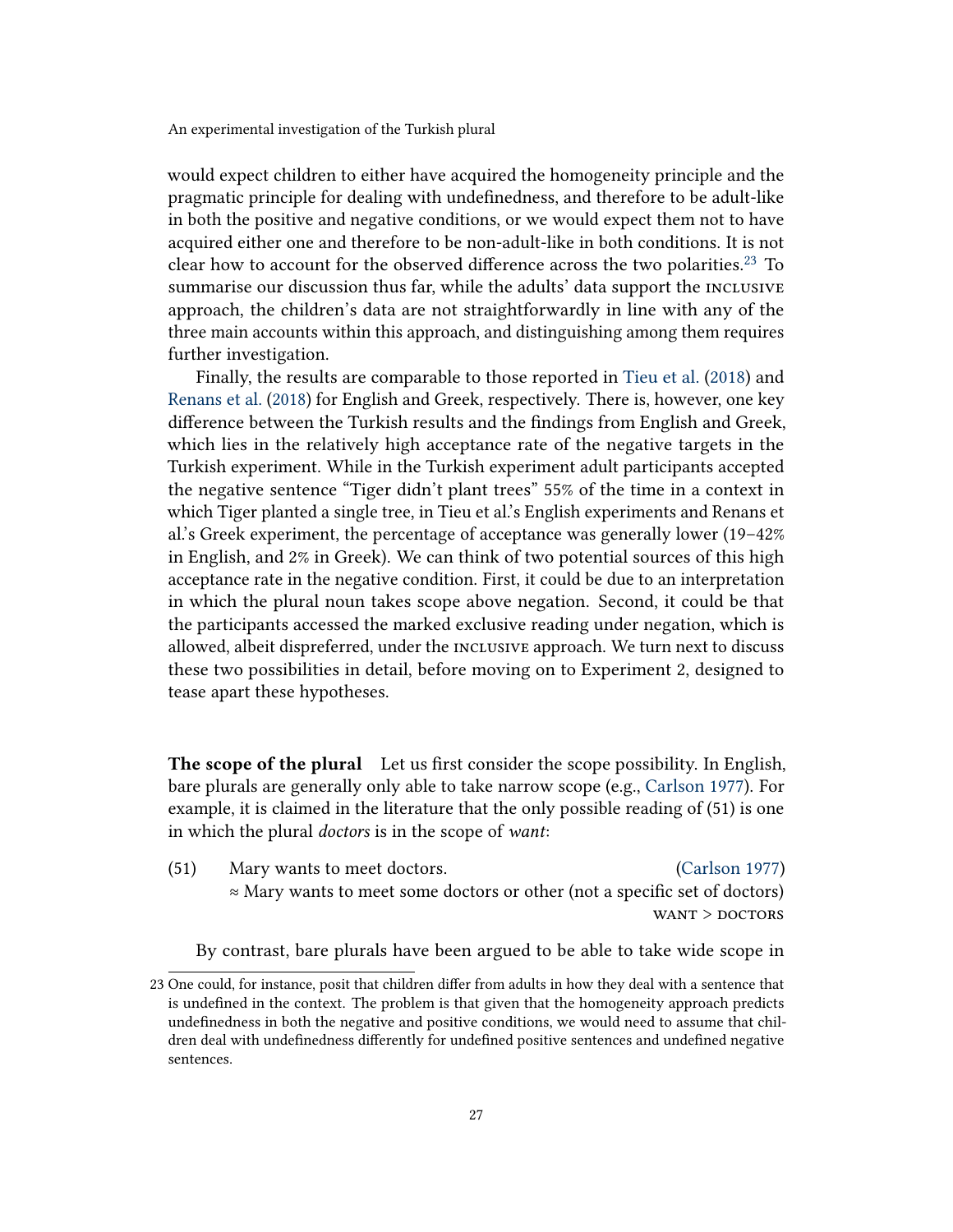Turkish [\(Bliss](#page-37-4) [2004;](#page-37-4) see also [Bale & Khanjian](#page-37-0) [2014\)](#page-37-0). For example, (52) has been claimed to allow two interpretations depending on the scopal relation between the bare plural *doktorlar* 'doctors' and *istiyor* 'want'. If *doctors* scopes below want, than the predicted reading is the same as in English, i.e., (52-a). But when doctors scopes above want, then the predicted reading is as in (52-b), that is, Mary wants to see a specific set of doctors.

| (52) |    | Mary doktor-lar bul-mak isti-yor.                        | (from Bliss 2004: p.51) |  |  |
|------|----|----------------------------------------------------------|-------------------------|--|--|
|      |    | Mary doctor-PL meet-INF want-PROG.3                      |                         |  |  |
|      |    | 'Mary wants to meet doctors.'                            |                         |  |  |
|      | a. | $\approx$ Mary wants to meet some doctors or other       | (WANT > PL)             |  |  |
|      |    | $\approx$ There are some doctors that Mary wants to meet | (PL > WANT)             |  |  |

This suggests that a negative sentence containing a bare plural in Turkish, such as (53), might also in principle give rise to the two interpretations depending on the scopal relation between the plural and negation.

| (53) | Kaplan ağaç-lar ek-me-di.                                    |            |  |  |
|------|--------------------------------------------------------------|------------|--|--|
|      | tiger tree-PL plant-NEG-PAST                                 |            |  |  |
|      | 'Tiger didn't plant trees.'                                  |            |  |  |
|      | $\approx$ It's not true that Tiger planted trees<br>a.       | (NEG > PL) |  |  |
|      | $\approx$ There are some trees that Tiger didn't plant<br>b. | (PL > NEG) |  |  |

If indeed the sentence in (53) was sometimes interpreted as in (53-b), and since our contexts were compatible with this interpretation, this could explain the relatively high proportion of acceptance of the negative targets.

Favouring the marked interpretation through contrastive focus The second possible explanation for the high acceptance rate of the negative sentences in Turkish could be due to some factor facilitating the generally dispreferred exclusive reading under negation; as we have discussed, this reading is always a possibility when forced by the context. In particular, the English and Greek experiments differed from the present Turkish experiment in one potentially important respect: in both the English and Greek experiments, the experimenter asked the puppet a question using a bare plural and then the puppet replied using a bare plural noun as well, as seen in the English example in (54). In the Turkish experiment, however, the experimenter asked the puppet a question using a morphologically singular noun and the puppet replied using a bare plural noun, as in (55):

<sup>(54)</sup> Exp: Tiger didn't plant any flowers. What about **trees**? ENGLISH Pupp:Tiger didn't plant trees.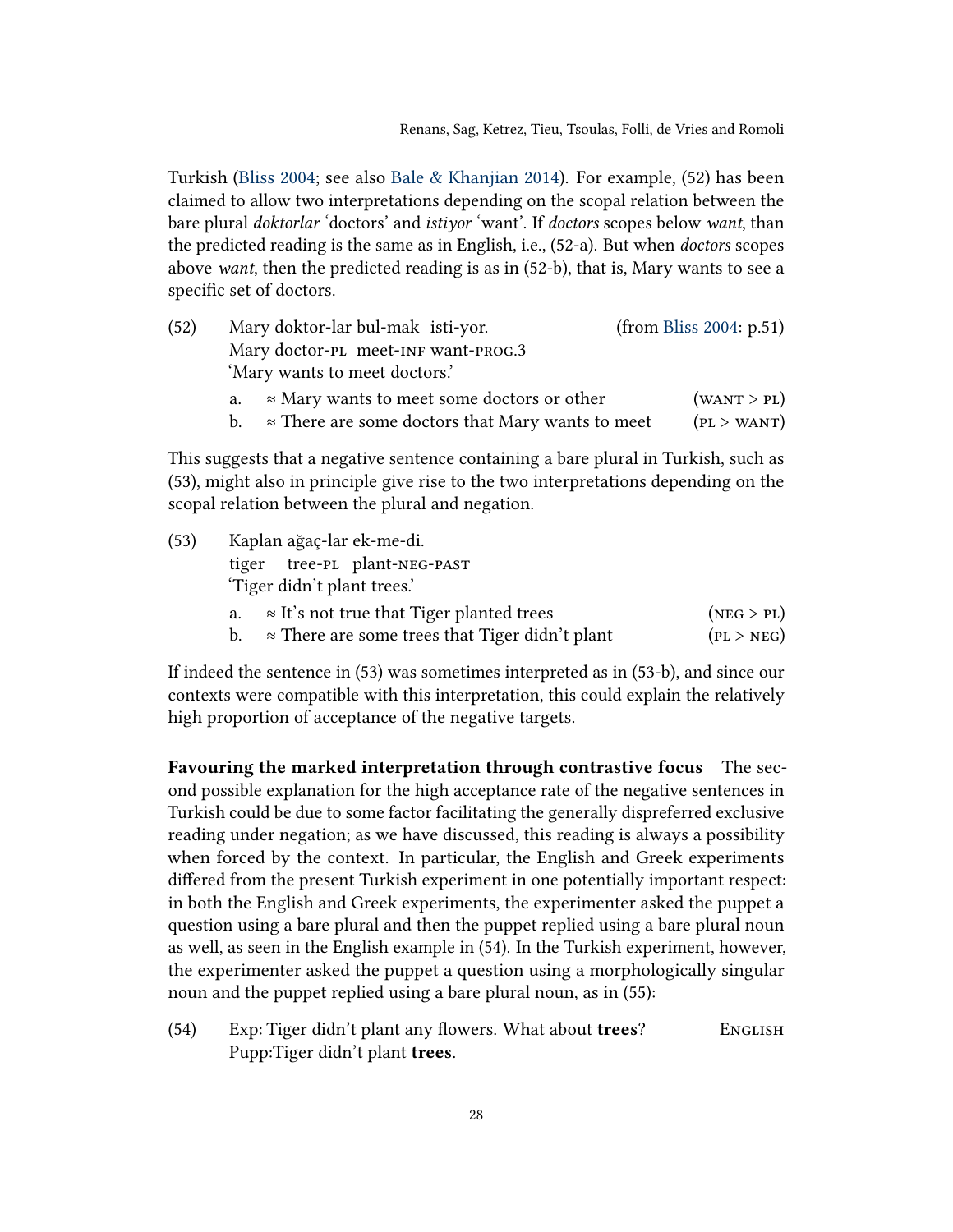(55) Exp: Kaplan çiçek-ler ek-me-di. lion flower-pl plant-NEG-PAST what.about tree Peki ağaç? Turkish 'Tiger didn't plant any flowers. What about tree?' Pupp:Kaplan ağaç-lar ek-me-di. lion tree-pl plant-neg-past 'Tiger didn't plant trees.'

This contrast between the singular noun in the question and the plural noun in the answer could have encouraged a contrastive focus interpretation of the plural and facilitated the otherwise dispreferred exclusive interpretation of the plural under negation. That is, "Tiger didn't plant trees" would be interpreted as "Tiger didn't plant TREES" ( $\approx$  Tiger didn't plant more than one tree). If so, this could account for the higher acceptance of the negative sentences, as this interpretation was compatible with the given context.

In order to tease apart these different hypotheses, we conducted a follow-up study to Experiment 1, which we present in the next section.

## <span id="page-28-0"></span>5 Experiment 2

The aim of Experiment 2 was two-fold. First, we wanted to investigate in more detail the finding of greater acceptance of the negative targets in Experiment 1, as discussed in the last section. Second, we wanted to address the potential issue of the acceptability of sentences with unmodified bare plurals and replicate the results with more natural sentences involving modified plurals.

#### 5.1 Methods

## 5.1.1 Participants

We tested 40 adult native speakers of Turkish. Two participants were excluded from the analysis for failing to correctly answer at least six of the eight control items, leaving a total of 38 participants.

#### 5.1.2 Procedure

The procedure was exactly the same as in Experiment 1.

## 5.1.3 Materials

The design was different from that of Experiment 1 in three respects. First, we used target sentences involving modified bare plurals, as in  $(56)$ .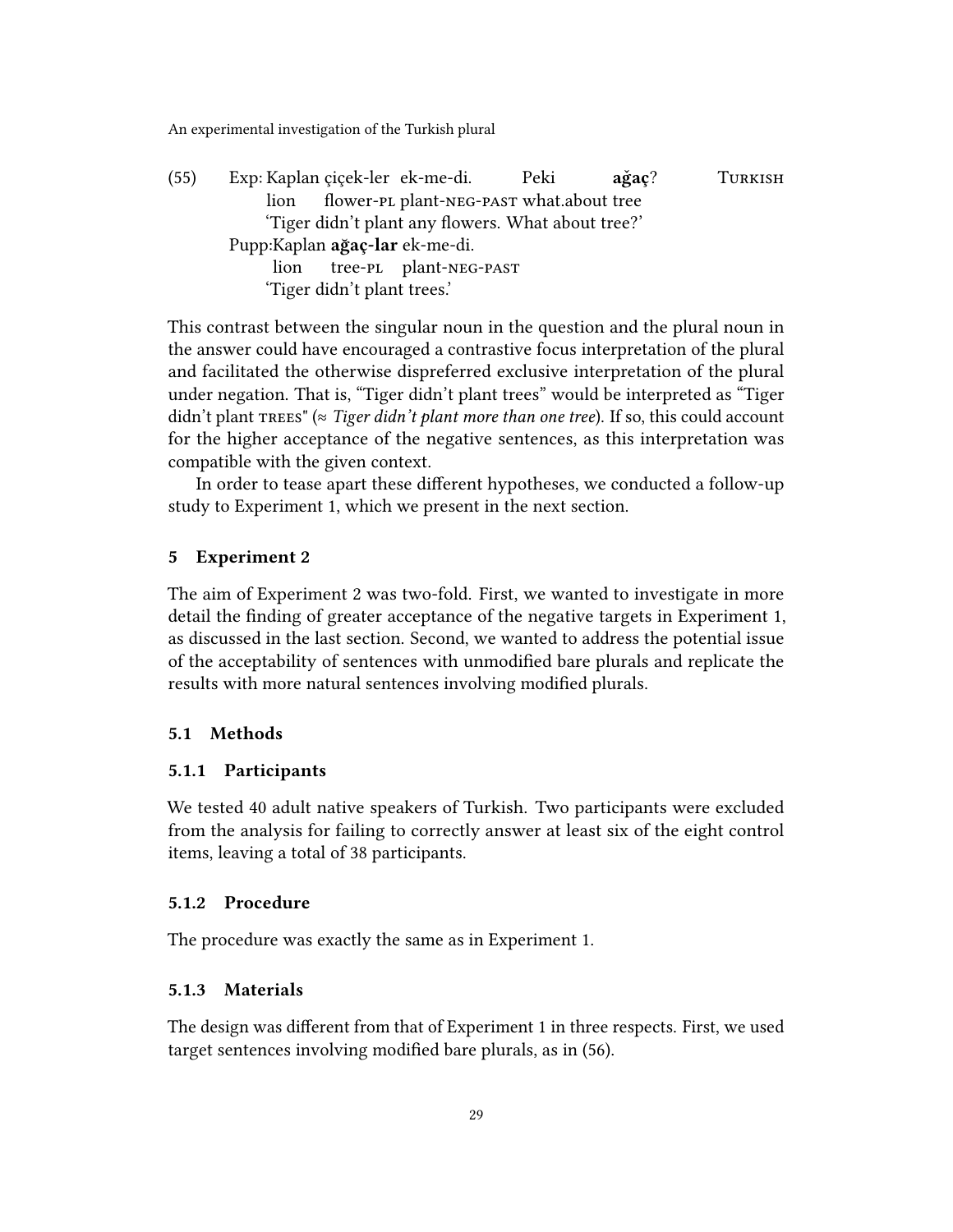(56) Tavuk mavi yaprak-lı lale-ler dik-me-di. chicken blue petal-with tulip-pl plant-NEG-PAST 'Chicken didn't plant tulips with blue petals.'

Second, we changed the question that the experimenter asked the puppet so as not to facilitate a contrastive focus interpretation that could lead to the exclusive reading under negation. The new type of question was as in (57):

(57) Bize hikaye hakkında birşey-ler us story about something-pl say-aor qest-2sg söyle-r mi-sin? 'Can you tell us something about the story?'

Third, we manipulated scope such that half of the negative targets made a wide scope interpretation of the plural noun true (*wide-scope-true contexts*) and half made the wide scope interpretation false (*wide-scope-false contexts*). An example of a target sentence in a wide-scope-true context is provided in (58); the corresponding image is provided in Figure [6.](#page-29-0) In this example, it is true that there are tulips with blue petals that Chicken didn't plant.

An example of a target sentence in a wide-scope-false context is given in [\(59\);](#page-30-0) the corresponding image is provided in Figure [6.](#page-29-0) In this example, the wide scope interpretation (i.e., there are books with green covers that Tiger didn't buy) is false (assuming that the wide-scope reading would give rise to an exclusive interpretation, i.e., there is more than one book with a green cover that Tiger didn't buy, as would be expected by any of the approaches, given that the plural would not be in the scope of negation).



**Figure 6** Target image for [\(58\)](#page-29-1) (left) and [\(59\)](#page-30-0) (right).

<span id="page-29-1"></span><span id="page-29-0"></span>(58) Wide-scope-true target

Context: Chicken only planted this one tulip with blue petals over here. EXP: Okay, Ellie, can you tell us something about the story?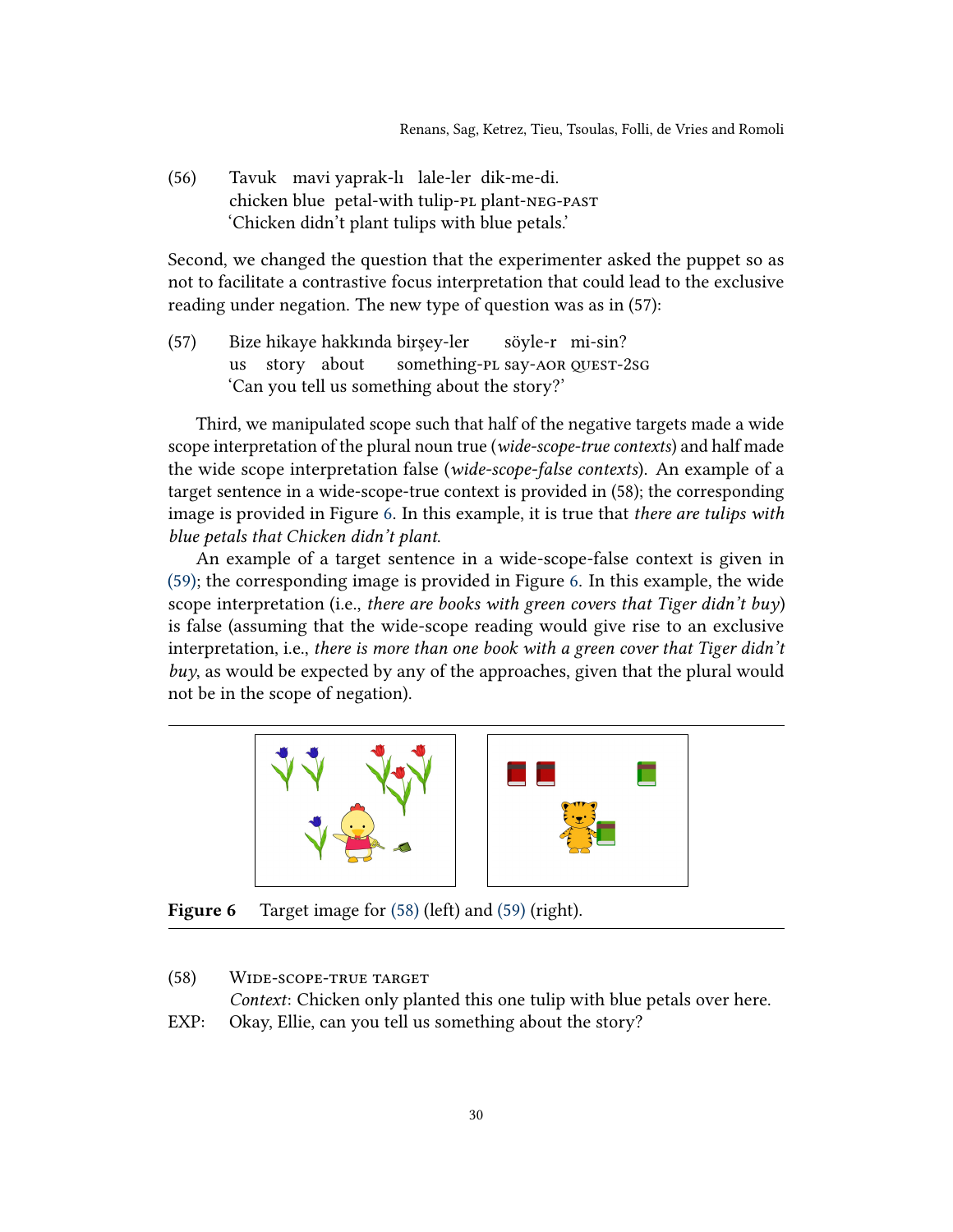- PUP: Tavuk mavi yaprak-lı lale-ler dik-me-di. chicken blue petal-with tulip-pl plant-NEG-PAST 'Chicken didn't plant tulips with blue petals.'
- <span id="page-30-0"></span>(59) Wide-scope-false target Context: Tiger only bought this one book with a green cover over here. Exp: Okay, Ellie, can you tell us something about the story?
- Pupp: Kaplan yeşil kapak-lı tiger green cover-with book-pl buy-neg-past kitap-lar al-ma-dı. 'Tiger didn't buy books with green covers.'

As in Experiment 1, participants also received eight control items to ensure that they could give minimal and maximal rewards where appropriate. Unlike in Experiment 1, however, participants were not presented with scalar implicature targets. To sum up, each participant received six positive plural targets, six negative plural targets (three in wide-scope-true contexts and three in wide-scope-false contexts), and eight controls.

The predictions of the scope and contrastive focus hypotheses were as follows. First, if scope played a role in the interpretation of the plural in Experiment 1, we expected to observe a different response pattern in the wide-scope-true and wide-scope-false conditions in Experiment 2. Second, if the singular question in Experiment 1 facilitated an exclusive interpretation under negation, we expected more rejections of the negative targets in Experiment 2 compared to Experiment 1.

## 5.2 Results

Figure [7](#page-31-0) displays the proportion of 1-, 2-, and 3-strawberry responses to the positive and negative targets, in wide-scope-true and wide-scope-false conditions. As in Experiment 1, the non-maximal 1- and 2-strawberry responses were treated alike, in contrast to the 3-strawberry responses. As before, for the positive plural targets, 1- and 2-strawberry responses were interpreted as a measure of the exclusive reading, while 3-strawberry responses corresponded to an inclusive reading. For the negative plural targets, 3-strawberry rewards were interpreted as being compatible with the exclusive reading, while 1- and 2-strawberry responses corresponded to an inclusive reading.

As we can see, similarly to Experiment 1, the participants mostly rejected the positive sentences in contexts that were incompatible with the exclusive reading. On the plural negative targets, the participants also tended to give the puppet non-maximal rewards, in this case suggesting access to the inclusive reading.

Figure [8](#page-31-1) displays the results for the positive and negative plural targets (both wide-scope-false and wide-scope-true targets), with the ternary responses recoded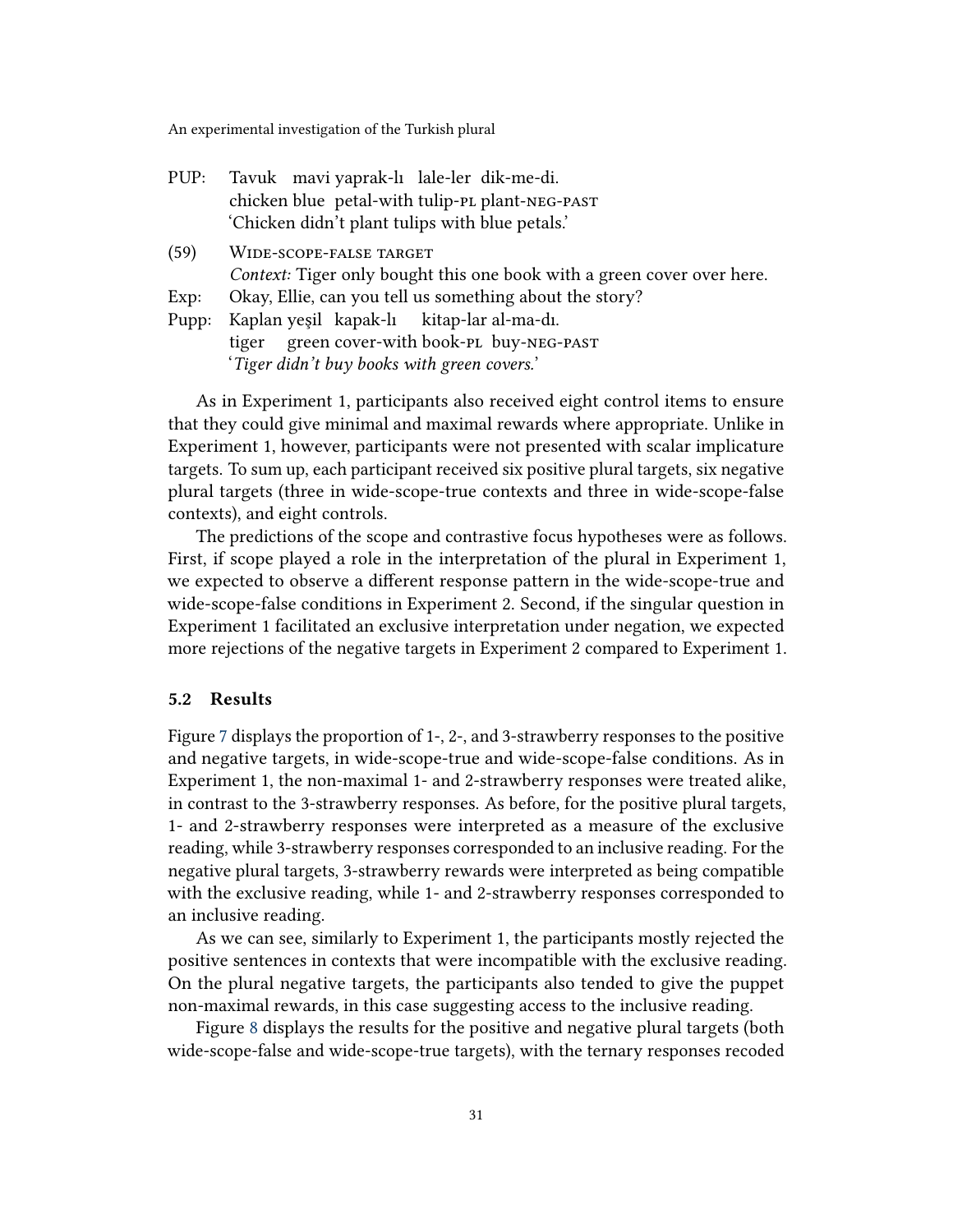

<span id="page-31-0"></span>Figure 7 Proportion of 1-, 2-, and 3-strawberry responses across conditions.

in binary terms (1 for the exclusive reading, 0 for the inclusive reading). Logistic regression models fitted to these data revealed a significant effect of Polarity  $(X^2(1) = 34 \, p < .001)$ : the participants gave more exclusive responses to the positive targets than to the negative targets  $-$  an effect that was not observed in Experiment 1.



<span id="page-31-1"></span>Figure 8 Percentage of exclusive responses in positive and negative conditions, after recoding the ternary responses in binary terms (1 for the exclusive reading, 0 for the inclusive reading). Each dot represents an individual participant's exclusive response rate for the given target.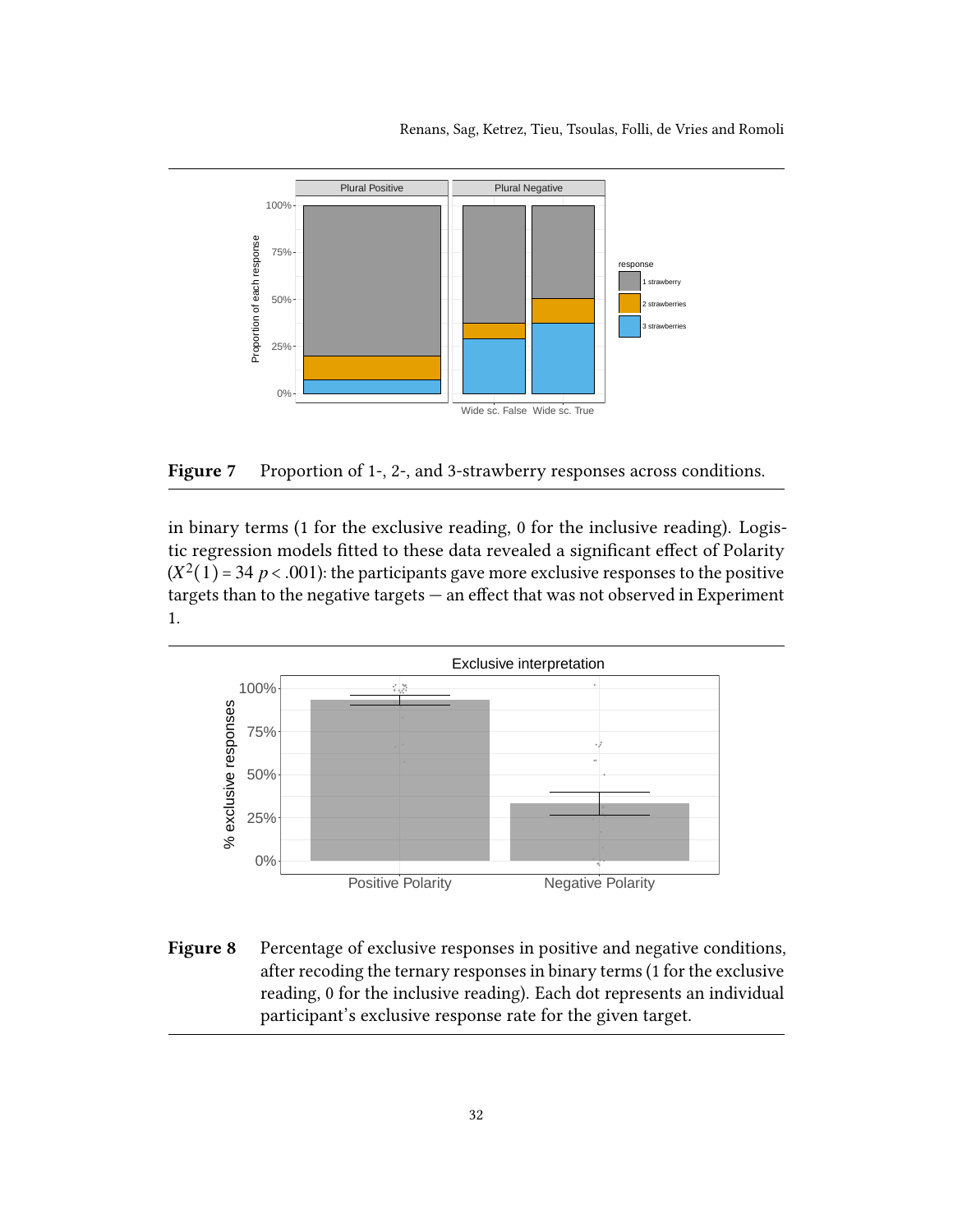Figure [9](#page-32-1) presents the results for the wide-scope-true and wide-scope-false negative targets, with the ternary responses recoded in binary terms (1 for the exclusive reading, 0 for the inclusive reading). Logistic regression models fitted to these data revealed no effect of scope.

<span id="page-32-1"></span>

Figure 9 Proportion of exclusive responses in the wide-scope-true and widescope-false negative conditions, after recoding the ternary responses in binary terms (1 for the exclusive reading, 0 for the inclusive reading).

#### <span id="page-32-0"></span>5.3 Discussion

The results of Experiment 2 provide further support for the inclusive approach. In particular, we found no evidence that scope played a role in Experiment 1, in terms of explaining the relatively high acceptance of the negative plural targets. The participants in Experiment 2 mostly rejected the sentences in the negative condition, whether they were presented in wide-scope-true or wide-scope-false contexts.

In addition, after changing the experimenter's question to the puppet so that it would not encourage the otherwise dispreferred exclusive reading under negation, acceptance of the negative sentences decreased from 55% in Experiment 1 to 33% in Experiment 2. Experiment 2 revealed an effect of polarity that was absent in Experiment 1, with more exclusive interpretations in the positive than in the negative conditions. The difference between Experiment 1 and Experiment 2 suggests that the experimenter's question containing the singular in Experiment 1 influenced participants' acceptance of the negative plural targets.

Finally, as mentioned above, while the multiple-events/types readings of the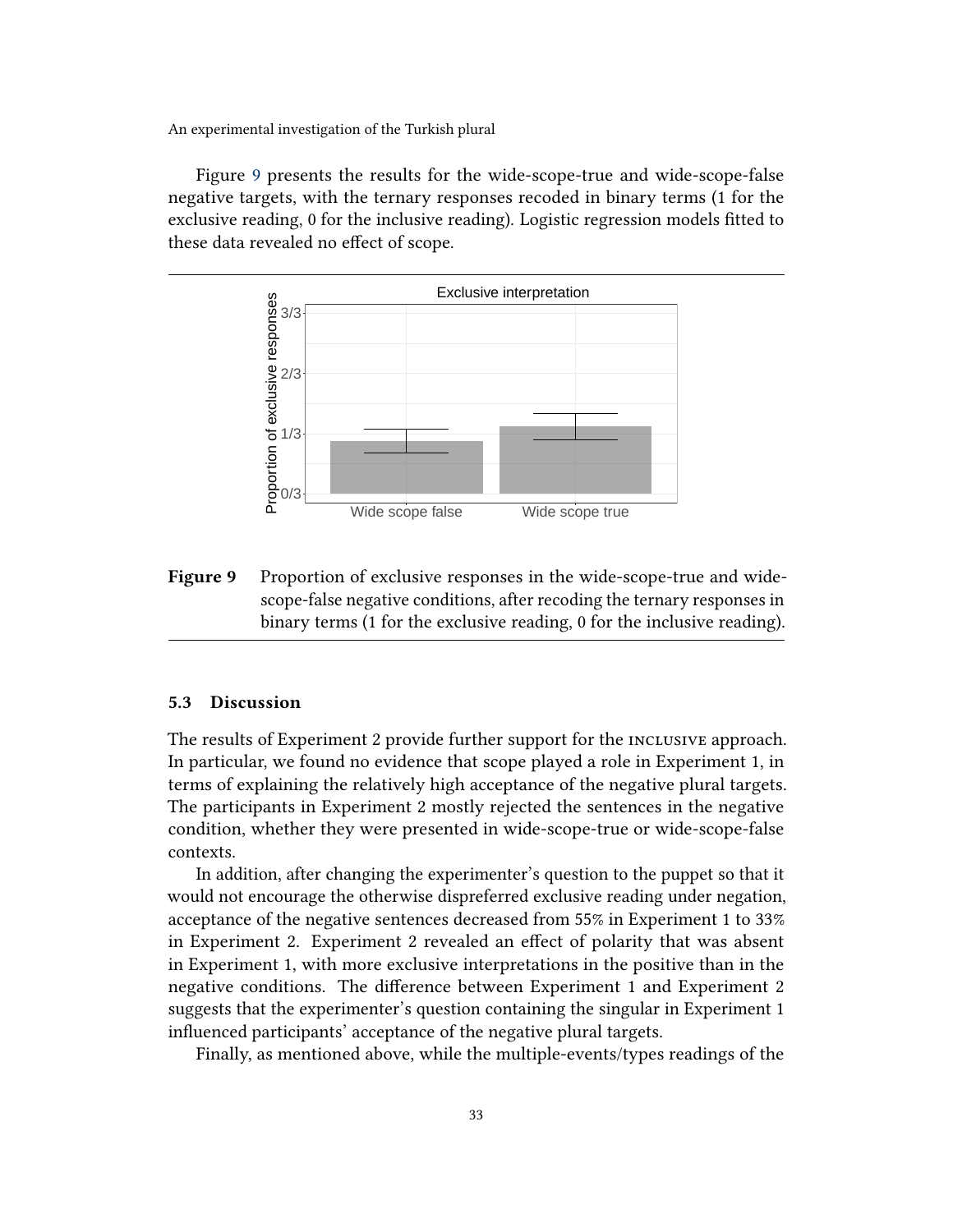plural could be the source of some of the apparent inclusivity in Turkish, these readings cannot account for the difference we found between positive and negative sentences, especially in Experiment 2. Therefore, while we cannot exclude that some of the observed inclusive interpretations can be traced back to these other readings, they cannot be the only factor behind these interpretations.<sup>[24](#page-33-1)</sup>

# <span id="page-33-0"></span>6 General discussion

The results of our experiments provide support for the inclusive approach to the interpretation of the plural in Turkish. The findings suggest that, in this respect, the Turkish plural is not so different from the English (or Greek) plural after all. In addition, as we discussed, while our results are in line with the inclusive approach, the children's behaviour in Experiment 1 are not entirely expected under any of the accounts within this approach (implicature, homogeneity, or ambiguity). Understanding how to best implement the INCLUSIVE approach to account for the Turkish plural and its acquisition will therefore require further investigation.

The question now is how the INCLUSIVE approach to the plural can be integrated with a more general theory of number in Turkish. As already discussed in Section [2.2,](#page-7-1) there are two main properties of the Turkish number system that make it different from that of English. The first has to do with inclusive interpretations of the singular, while the second has to do with the obligatory agreement between the singular and numerals. Our main point is that one does not need to assume an exclusive approach to Turkish to account for the properties of its number system. In other words, these other properties of the Turkish plural do not force an exclusive approach and are instead perfectly compatible with the inclusive one. This is relevant for us for two reasons. First, certain explanations of these phenomena in the literature (e.g., [Bale & Khanjian](#page-37-0) [2014\)](#page-37-0) rely on a purely exclusive

<span id="page-33-1"></span><sup>24</sup> An anonymous reviewer asks whether our data are compatible with a subset of the adult participants having only an exclusive interpretation of the plural. While we cannot exclude that there was a subgroup of our adult participants who consistently responded with an exclusive interpretation of the plural, we would caution against extrapolating from this to a more general claim that these speakers could only access exclusive interpretations of the plural. In addition, although we show individual dot points in Figures 5 and 8, our main arguments (and reported statistical evidence) are based on the group results. We do not wish to draw strong conclusions based on individual responses, especially as each participant only received three plural targets of each polarity. On the basis of the group results, the fact that the rate of exclusive responses is lower in Experiment 2 (Figure 8) (33% from 55%) suggests that there was an effect of the singular in the experimenter's question in Experiment 1 — this is another reason not to draw strong conclusions about the 'exclusive-only' individual response pattern in Experiment 1. Finally, as seen in Figure 8, there were far fewer individual participants who only gave exclusive responses in Experiment 2 compared to Experiment 1, further decreasing the plausibility that there was a group of speakers who could only access exclusive interpretations of the plural.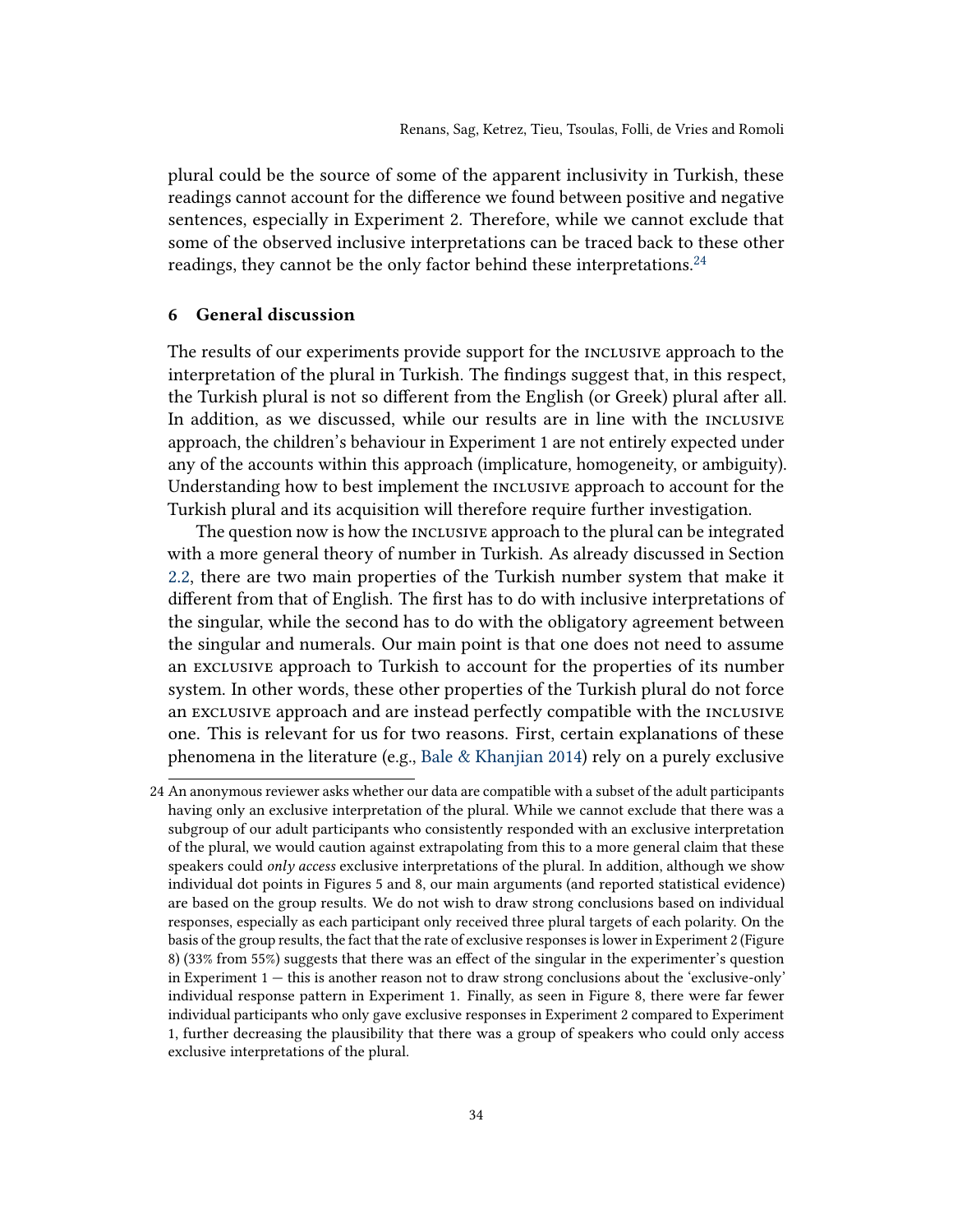interpretation of the plural and implicitly suggest that the latter is required to account for the relevant facts. Second, many versions of the inclusive approach to the plural assume some form of competition with the singular, associated with a singular non-inclusive interpretation. As we show below, however, there exist possible accounts of the two phenomena of the Turkish number system which are independent from the assumption about the plural and thus readily compatible with the INCLUSIVE approach.

## 6.1 Bare singulars

Let us first discuss the observation that Turkish bare singulars can give rise to an inclusive interpretation when in a non-case-marked direct object position [\(Bliss](#page-37-4) [2004,](#page-37-4) [Görgülü](#page-38-1) [2012,](#page-38-1) [Martí](#page-39-3) [2020b,](#page-39-3) [Sağ](#page-39-1) [2018,](#page-39-1) [2019\)](#page-39-2), as in [\(60\).](#page-34-0) Here we follow [Sağ](#page-39-1) [\(2018,](#page-39-1) [2019\)](#page-39-2) (see also [Martí](#page-39-3) [2020b\)](#page-39-3) who argues that the inclusive interpretation of bare singulars is a simple by-product of pseudo-incorporation, rather than arising directly from the denotation of the singular [\(Massam](#page-39-16) [2001\)](#page-39-16).<sup>[25](#page-34-1)</sup> Pseudo-incorporated nouns differ from canonical arguments, such as definites, quantified expressions, etc., in that they form a syntactic unit with the verb immediately preceding them and they do not receive case marking [\(Öztürk](#page-39-17) [2005,](#page-39-17) [Sağ](#page-39-1) [2018,](#page-39-1) [2019\)](#page-39-2).

<span id="page-34-0"></span> $(60)$ Ali book read-past kitap oku-du. 'Ali did book-reading (one or more books).'

[Sağ](#page-39-2) [\(2019\)](#page-39-2) argues that bare singulars in Turkish are singular terms, denoting sets of atoms, and that the apparent number neutrality in the case shown above follows from their singular kind reference. The gist of Sağ's account is that pseudoincorporated bare singulars are singular kind terms that are incorporated to the verb via a special thematic function to yield a sub-event type interpretation (cf. [Sağ](#page-39-1) [2018,](#page-39-1) [Dayal](#page-37-13) [2011,](#page-37-13) [2015\)](#page-37-14). For example, in (60), Ali is involved in the book-reading event type as an agent, and the existence of a book-reading event type generates the interpretation of reading one or more books, the instantiations the singular kind is associated with.[26](#page-34-2) Of relevance for our purposes is that this account maintains that the interpretation of the singular is simply a set of atomic individuals, which is

<span id="page-34-1"></span><sup>25</sup> See also [Sağ](#page-39-2) [\(2019\)](#page-39-2) for syntactic and semantic arguments against extending a pseudo-incorporation analysis from bare singulars to bare plurals in Turkish.

<span id="page-34-2"></span><sup>26</sup> [Sağ](#page-39-1) [\(2018,](#page-39-1) [2019\)](#page-39-2) follows [Dayal](#page-37-15) [\(2004\)](#page-37-15) in that singular kinds are impure atomic taxonomic kinds that do not allow grammatical access to instantiation sets via type-shifting operators like pred. The relation between a singular kind and its instantiations, therefore, is established at the conceptual level. However, [Sağ](#page-39-2) [\(2019\)](#page-39-2) argues that pseudo-incorporation in Turkish establishes this relation in the grammatical component.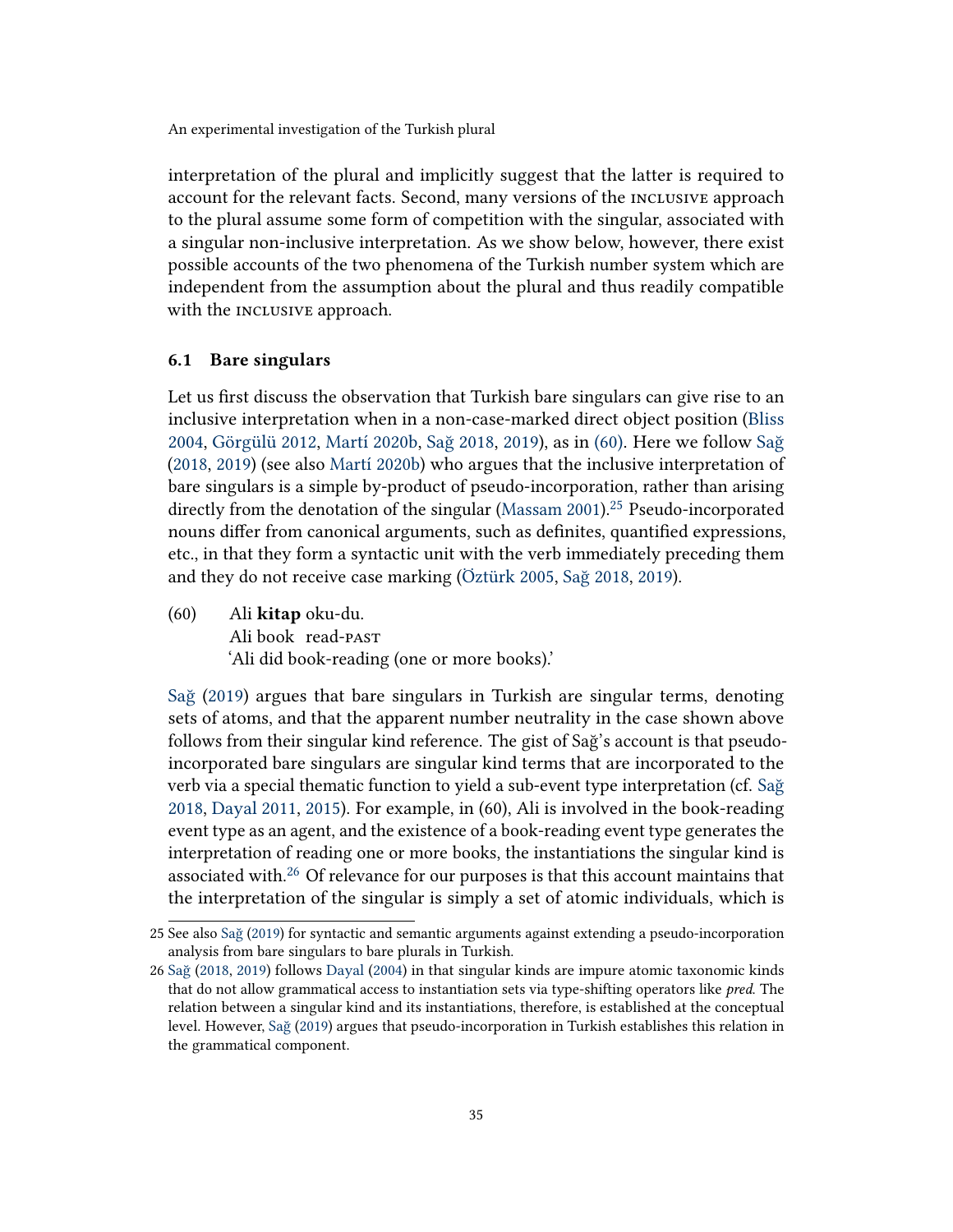compatible with an inclusive approach to the plural. That is, the apparent number neutrality of the singular doesn't force an exclusive approach to the plural in Turkish.[27](#page-35-0)

#### 6.2 Numerals and number marking

As mentioned, numerals in Turkish, unlike in English, do not combine with bare plurals but rather with bare singulars, as shown in [\(61\).](#page-35-1) This disparity is particularly surprising under the assumptions defended above that the denotations of singulars and plurals are the same in both languages.

<span id="page-35-1"></span> $(61)$ two book-pl iki kitap<sup>\*</sup>-lar) 'two books'

[Bale et al.](#page-36-0) [\(2010\)](#page-36-0) give an account of cases like (61) based on their number-neutral treatment of bare singulars and their exclusive approach to bare plurals. Here again we want to sketch how alternative proposals to the facts in (61) are compatible with an INCLUSIVE approach to the plural instead. In other words, the idiosyncratic interaction between numerals and number in Turkish doesn't necessitate an exclusive approach to the plural.

We sketch [Sağ'](#page-39-1)s [\(2018\)](#page-39-1) proposal as an example of an account which is compatible with the INCLUSIVE approach to the plural; see also [Martí](#page-39-3) [\(2020b\)](#page-39-3) and [Scontras](#page-39-9) [\(2014\)](#page-39-9) for similar accounts. Sağ's proposal is based on [Ionin & Matushansky'](#page-38-8)s [\(2006\)](#page-38-8) analysis of numerals as modifiers, the lexical complement of which has to be atomic. [Ionin & Matushansky](#page-38-8) [\(2006\)](#page-38-8) claim that in languages like English, numeral constructions exhibit number agreement (semantic concord). That is, -s in "two books" would not be a genuine plural marker, but rather the realisation of number agreement. Importantly, true plurals cannot combine with numerals because only individuals of the same cardinality can be counted. By contrast, the plural marker in Turkish (-lar), as in "kitaplar" would be a genuine plural marker. Since "kitaplar" denotes a set of plural individuals of different cardinalities, it cannot combine with numerals. On the other hand, as singular nouns would denote sets of atoms, under

<span id="page-35-0"></span><sup>27</sup> Existential copular constructions that are roughly translated into English as 'have'-predicates are another place where bare singulars have number-neutral interpretations. [Sağ](#page-39-2) [\(2019\)](#page-39-2) considers them an instance of pseudo-incorporation. In addition, [Bale et al.'](#page-36-0)s [\(2010\)](#page-36-0) claim is based on the ability of bare singulars to occur in the predicate position of both singular and plural subject terms. In [Sağ](#page-39-1) [\(2018,](#page-39-1) [2019\)](#page-39-2), this is argued to follow from the fact that they occur as singular kind terms in this position, rather than from their alleged number neutrality. They participate in kind specification constructions in which the subject term is associated with a kind it belongs to, regardless of its number.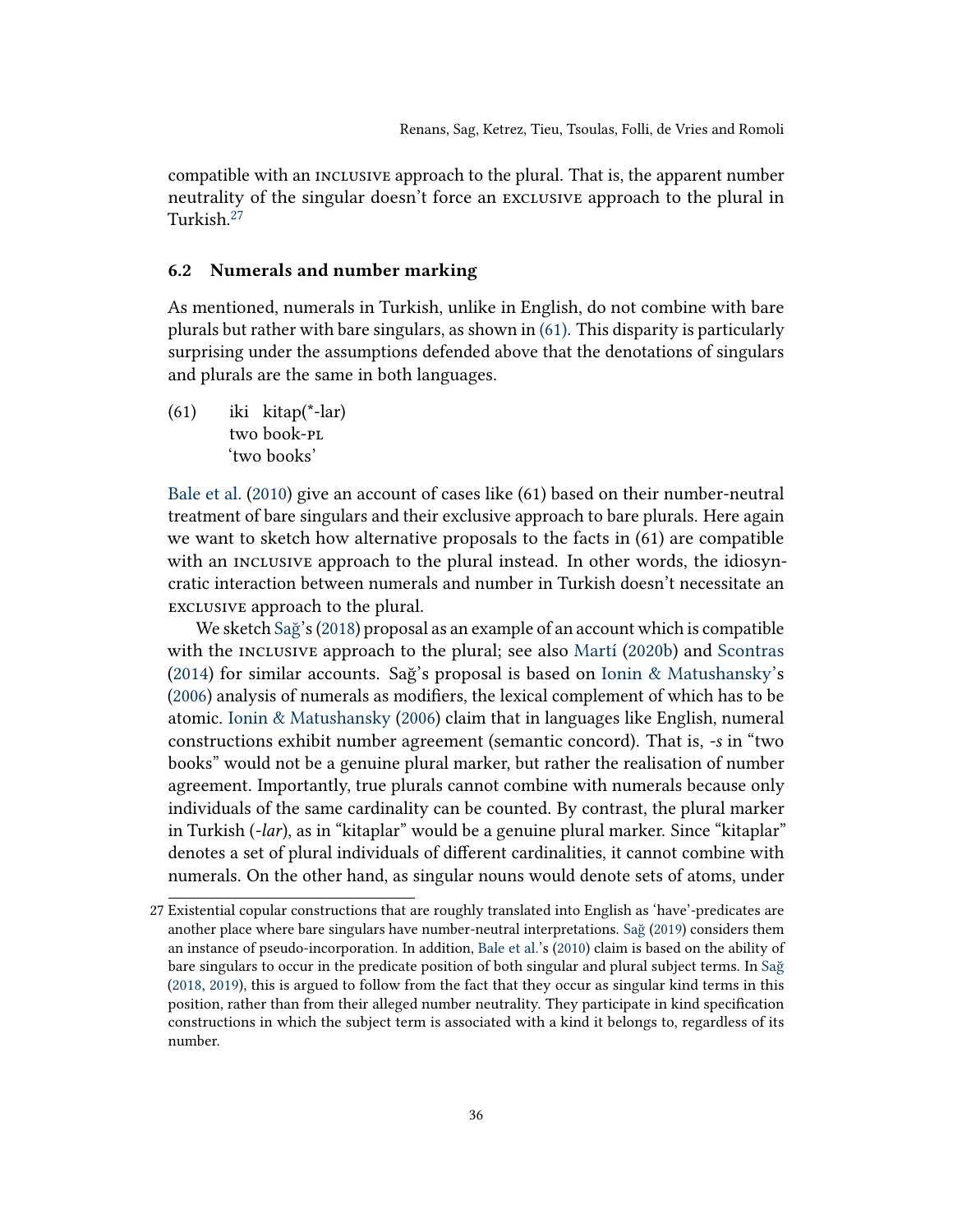this approach, they are able to combine with numerals. Again, this shows that there is a way to account for the numeral facts in Turkish that can be combined with the INCLUSIVE approach to the plural.

## <span id="page-36-1"></span>7 Conclusions

In English and many other languages, plural nouns are associated with two possible readings: an exclusive reading in positive contexts and an inclusive reading in negative ones. By contrast, Turkish is generally cited as a language in which the plural only has an exclusive interpretation. In this paper, we reported two experiments conducted with Turkish-speaking adults and 4–6-year-old children, the results of which suggest that the Turkish plural is in fact similar to the English plural in this respect: it gives rise to the exclusive interpretation in positive contexts and to the inclusive one in negative contexts. This result supports an inclusive approach to the plural in Turkish [\(Sağ](#page-39-1) [2018,](#page-39-1) [2019,](#page-39-2) among others). In addition, while our results are in line with the INCLUSIVE approach, the children's behaviour in Experiment 1 are not entirely expected by any of the accounts within this approach (implicature, homogeneity, or ambiguity). Understanding how best to implement the INCLUSIVE approach to account for the Turkish plural and its acquisition therefore requires further investigation.

We also discussed how this approach to the plural can be integrated within a theory of the Turkish number system. This is important beyond understanding the properties of the Turkish number system, as it can tell us more about the different meanings that the plural can obtain across languages, thereby furthering our understanding of number marking and its cross-linguistic variation. In particular, the main question in the background of our study is whether there is any language that only allows an exclusive interpretation of the plural. Our results suggest that Turkish is not such a language. We hope our study will pave the way for further experimental investigation of languages like Western Armenian and Korean, which are other possible candidates for languages with exclusive-only plurals.

# References

- <span id="page-36-2"></span>Backscheider, Andrea G. & Susan A. Gelman. 1995. Children's understanding of homonyms. Journal of Child Language 22(1). 107-127. [http://dx.doi.org/10.](http://dx.doi.org/10.1017/S030500090000965X) [1017/S030500090000965X.](http://dx.doi.org/10.1017/S030500090000965X)
- <span id="page-36-0"></span>Bale, Alan, Michaël Gagnon & Hrayr Khanjian. 2010. Cross-linguistic representations of numerals and number marking. In Nan Li & David Lutz (eds.), Semantics and Linguistic Theory (SALT) 20, 582–598.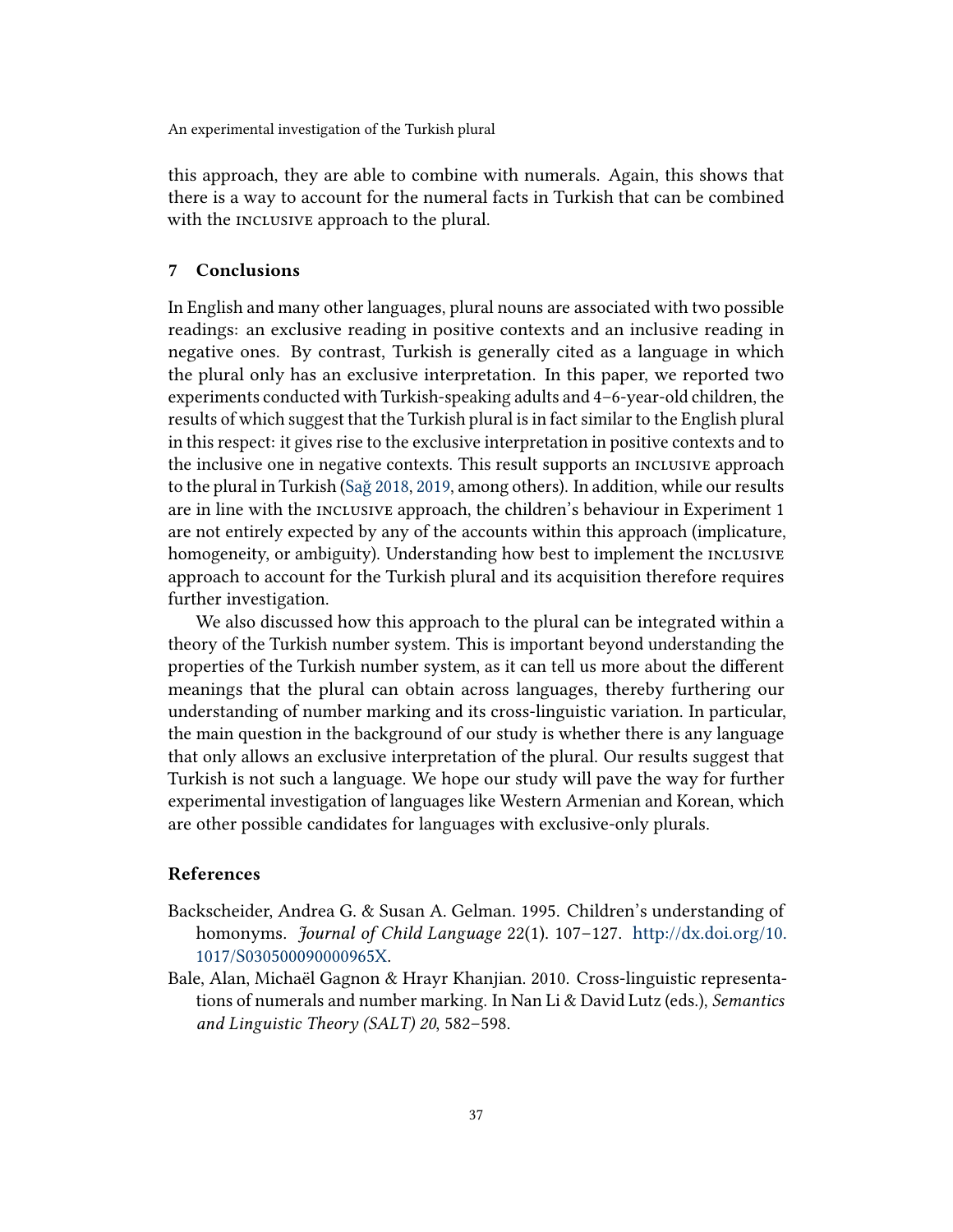- <span id="page-37-3"></span>Bale, Alan & Hrayr Khanjian. 2009. Classifiers and number marking. In T. Friedman & S. Ito (eds.), Semantics and Linguistic Theory (SALT) 18, 73–89.
- <span id="page-37-0"></span>Bale, Alan & Hrayr Khanjian. 2014. Syntactic complexity and competition: The singular-plural distinction in Western Armenian. Linguistic Inquiry 45(1). 1–26.
- <span id="page-37-8"></span>Berwick, Robert C. 1985. The acquisition of syntactic knowledge. Cambridge, Massachusetts: MIT Press.
- <span id="page-37-4"></span>Bliss, Heather. 2004. The semantics of bare nuoun in Turkish. Calgary Papers in Linguistics 25(1). 1–65.
- <span id="page-37-2"></span>Bylinina, Lisa & Alexander Podobryaev. 2017. Plurality in Buriat and structurally constrained alternatives. In Alexander Cremers, Thom van Gessel & Floris Roelofsen (eds.), 21st Amsterdam Colloquium, 175–184.
- <span id="page-37-11"></span>Cairns, Helen Smith, Dava Waltzman & Gloria Schlisselberg. 2004. Detecting the ambiguity of sentences: Relationship to early reading skill. Communication Disorders Quarterly 25(2). 68–78.
- <span id="page-37-12"></span>Carlson, Gregory N. 1977. Reference to kinds in English: University of Massachusetts, Amherst dissertation.
- <span id="page-37-7"></span>Chierchia, Gennaro, Stephen Crain, Maria Teresa Guasti & Rosalind Thornton. 2001. 'Some' and 'or': A study on the emergence of logical form. In S. Catherine Howell, Sarah A. Fish & Thea Keith-Lucas (eds.), Boston University Conference on Language Development (BUCLD) 24, 22–44. Somerville, Massachusetts: Cascadilla Press.
- <span id="page-37-10"></span>Clark, E.V. 1993. The lexicon in acquisition Cambridge Studies in Linguistics. Cambridge University Press. [https://books.google.co.uk/books?id=tjnoZ9zGSgoC.](https://books.google.co.uk/books?id=tjnoZ9zGSgoC)
- <span id="page-37-9"></span>Crain, Stephen, Weijia Ni & Laura Conway. 1994. Learning, parsing, and modularity. In Jr. Clifton, Charles, Lyn Frazier & Keith Rayner (eds.), Perspectives on sentence processing, 443–467. Hillsday, New Jersey: Lawrence Erlbaum.
- <span id="page-37-15"></span>Dayal, Veneeta. 2004. Number marking and indefiniteness in kind terms. Linguistics and Philosophy 27(4). 393–450.
- <span id="page-37-13"></span>Dayal, Veneeta. 2011. Hindi pseudo-incorporation. Natural Language and Linguistic Theory 29(1). 123–167. [http://dx.doi.org/10.1007/s11049-011-9118-4.](http://dx.doi.org/10.1007/s11049-011-9118-4)
- <span id="page-37-14"></span>Dayal, Veneeta. 2015. Incorporation: morpho-syntactic vs. semantic considerations. In O. Borik & B. Gehrke (eds.), The syntax and semantics of pseudo-incorporation, syntax and semantics 40.,.
- <span id="page-37-1"></span>Farkas, Donka & Henriette de Swart. 2010. The semantics and pragmatics of plurals. Semantics & Pragmatics 3(6). 1–54.
- <span id="page-37-5"></span>Göksel, Aslı & Celia Kerslake. 2005. Turkish: A Comprehensive Grammar. London NY: Routledge. [http://dx.doi.org/10.4324/9780203340769.](http://dx.doi.org/10.4324/9780203340769) [http://www.](http://www.tandfebooks.com/action/showBook?doi=10.4324/9780203340769) [tandfebooks.com/action/showBook?doi=10.4324/9780203340769.](http://www.tandfebooks.com/action/showBook?doi=10.4324/9780203340769)
- <span id="page-37-6"></span>Görgülü, Emrah. 2011. Plural marking in turkish: additive or associative? Working Papers of the Linguistics Circle of the University of Victoria 21. 70–80.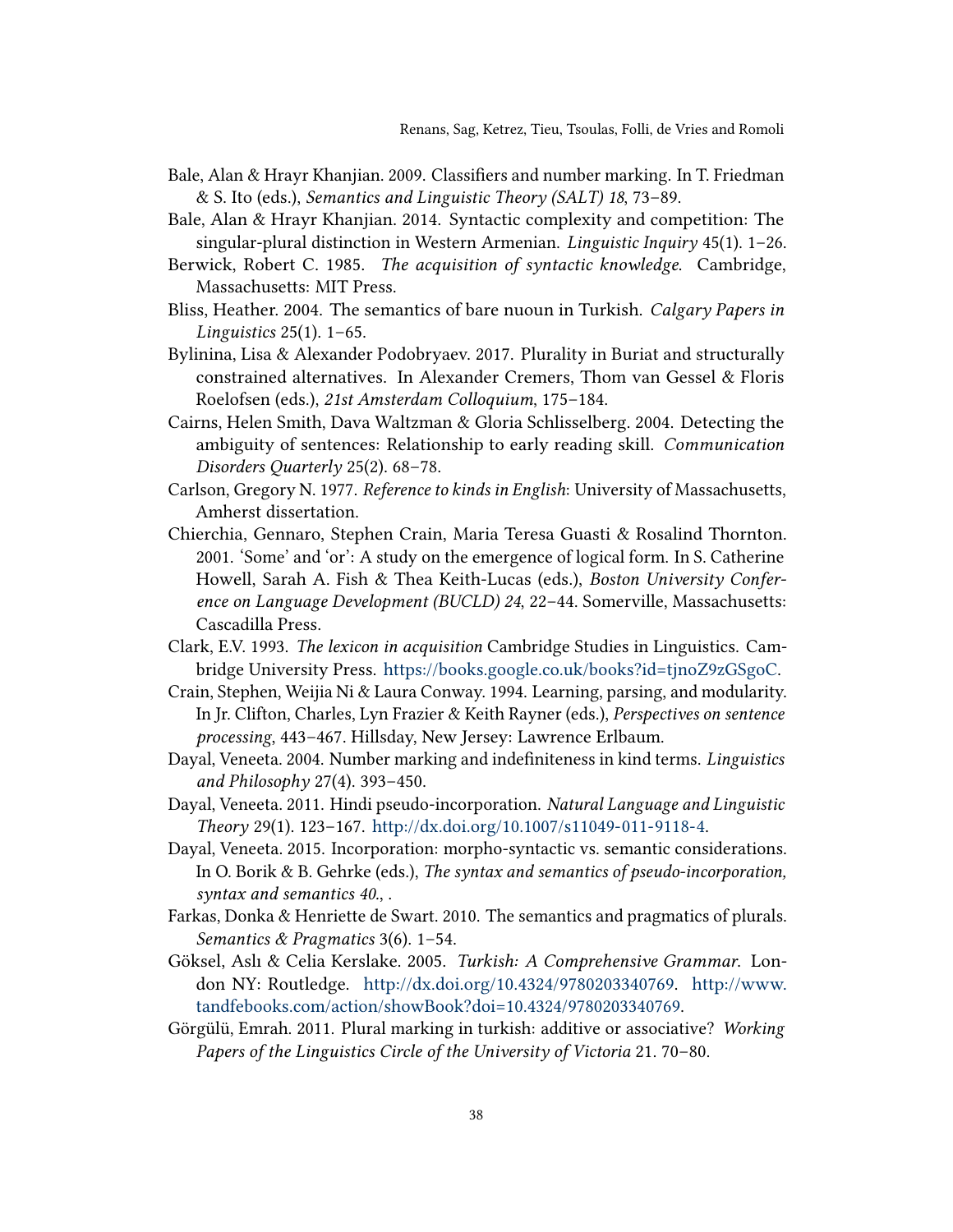- <span id="page-38-1"></span>Görgülü, Emrah. 2012. Semantics of nouns and the specification of number in Turkish: Simon Fraser University dissertation.
- <span id="page-38-7"></span>Grice, Paul. 1975. Logic and conversation. In Donald Davidson & Gilbert H. Harman (eds.), The logic of grammar, 64–75. Encino, CA: Dickenson Publishing Company.
- <span id="page-38-4"></span>Grimm, Scott. 2013. Plurality is distinct from number-neutrality. In Proceedings of the 41st meeting of the North East Linguistic Society (NELS) 41, .
- <span id="page-38-14"></span>Gualmini, Andrea & Bernhard Schwarz. 2009. Solving the learnability problems in the acquisition of semantics. Journal of Semantics 26. 185-215.
- <span id="page-38-8"></span>Ionin, Tania & Ora Matushansky. 2006. The composition of complex cardinals. Journal of Semantics 23(4). 315–360. [http://dx.doi.org/10.1093/jos/006.](http://dx.doi.org/10.1093/jos/ffl006)
- <span id="page-38-3"></span>Ivlieva, Natalia. 2013. Scalar implicatures and the grammar of plurality and disjunction: Massachusetts Institute of Technology dissertation.
- <span id="page-38-10"></span>Kabak, Barış. 2001. The phonological word & stress assignment in Turkish. Phonology 18. 315–360.
- <span id="page-38-16"></span>Kamowski-Shakibai, Margaret T. & Helen Smith Cairns. 2016. Kindergarten children can be taught to detect lexical ambiguities. Journal of Child Language 43(2). 442–456.
- <span id="page-38-2"></span>Kan, Seda. 2010. Number marking and Turkish Noun Phrases. Ms., Universiy of Massachusetts, Amherst.
- <span id="page-38-13"></span>Katsos, Napoleon & Dorothy V.M. Bishop. 2011. Pragmatic tolerance: Implications for the acquisition of informativeness and implicature. Cognition 120(1). 67–81.
- <span id="page-38-9"></span>Ketrez, Nihan. 2003. -lAr-marked nominals and three types of plurality in Turkish. In Chicago Linguistics Society, vol. 39, 176–193.
- <span id="page-38-18"></span>Khanna, Maya M. & Julie E. Boland. 2010. Children's use of language context in lexical ambiguity resolution. Quarterly Journal of Experimental Psychology 63(1). 160–193.
- <span id="page-38-0"></span>Krifka, Manfred. 1989. Nominal reference, temporal constitution and quantification in event semantics. In Renate Bartsch (ed.), Semantics and contextual expressions, 75–116.
- <span id="page-38-5"></span>Križ, Manuel. 2015. Aspects of homogeneity in the semantics of natural language: University of Vienna dissertation.
- <span id="page-38-6"></span>Križ, Manuel. 2017. Bare plurals, multiplicity, and homogeneity. Ms Ecole Normale Supérieure.
- <span id="page-38-11"></span>Lewis, G. L. 1971. Turkish-English Contrastive Analysis. Turkish Morphology and Corresponding English Structures. Mouton.
- <span id="page-38-12"></span>Lewis, G. L. 2000. Turkish Grammar. Oxford University Press second edi edn.
- <span id="page-38-15"></span>Markman, Ellen M. 1990. Constraints children place on word meanings. Cognitive Science 14(1). 57–77.
- <span id="page-38-17"></span>Marmurek, Harvey H. C. & Mary Rossi. 1993. The development of strategic pro-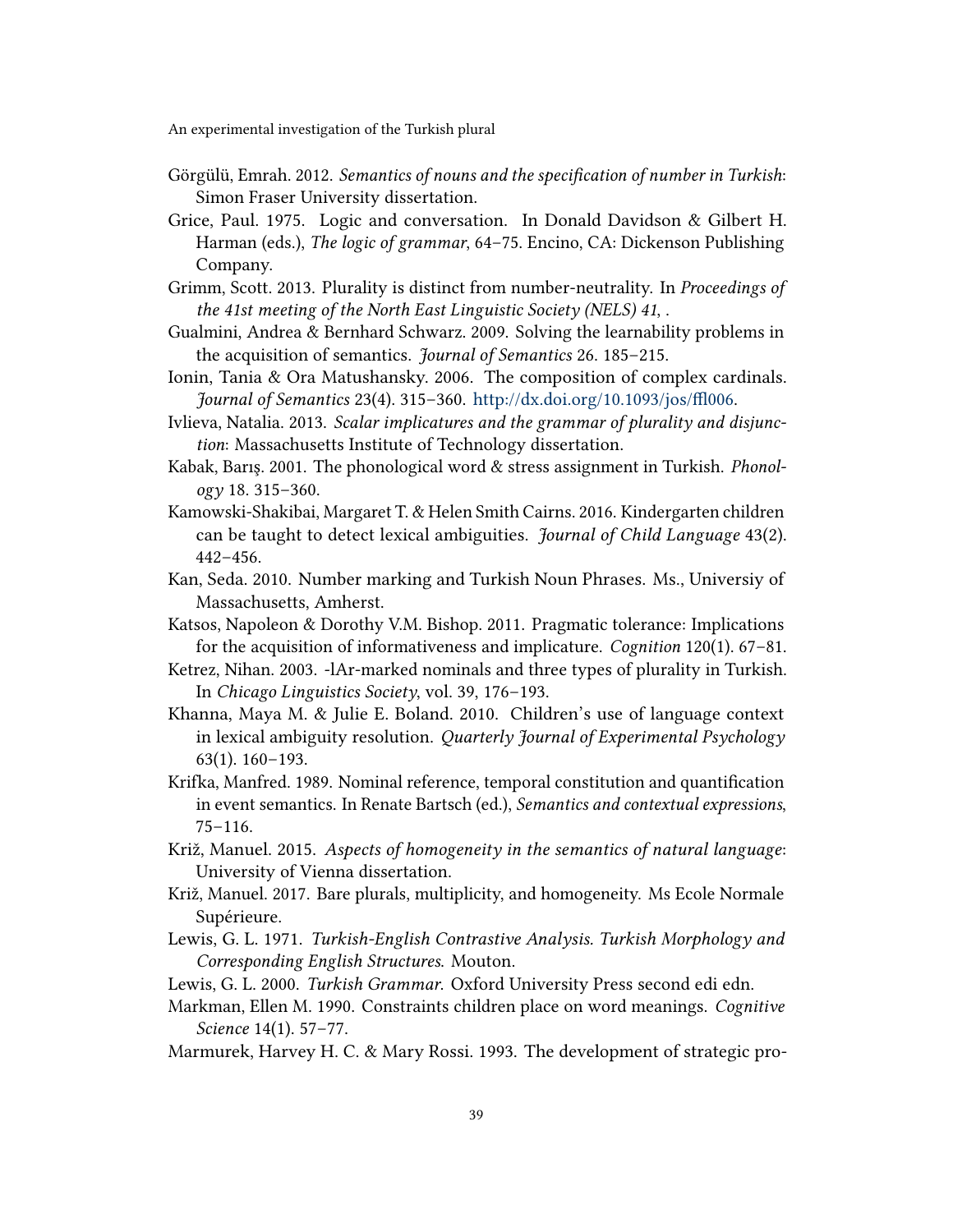cessing of ambiguous words: Riddles versus neutral context. The Journal of Genetic Psychology 154(4). 475–486.

<span id="page-39-6"></span>Martí, Luisa. 2020a. Inclusive plurals and the theory of number. Linguistic Inquiry 51(1). 37–74.

<span id="page-39-3"></span>Martí, Luisa. 2020b. Numerals and the theory of number. Semantics & Pragmatics.

- <span id="page-39-16"></span>Massam, Diane. 2001. Pseudo Noun Incorporation in Niuean. Natural Language  $\&$ Linguistic Theory 19(1). 153–197. [http://www.jstor.org/stable/4047915.](http://www.jstor.org/stable/4047915)
- <span id="page-39-5"></span>Mayr, Clemens. 2015. Plural definite NPs presuppose multiplicity via embedded exhaustification. In Semantics and Linguistic Theory SALT 25, 204-224.
- <span id="page-39-13"></span>Noveck, Ira. 2001. When children are more logical than adults: experimental investigations of scalar implicatures. Cognition 78(8). 165–188.
- <span id="page-39-17"></span>Öztürk, Balkız. 2005. Case, Referentiality, and Phrase Structure Linguistics today. J. Benjamins Publishing Company. [https://books.google.com/books?id=](https://books.google.com/books?id=CMptCPZ6yGgC) [CMptCPZ6yGgC.](https://books.google.com/books?id=CMptCPZ6yGgC)
- <span id="page-39-14"></span>Papafragou, Anna & Julien Musolino. 2003. Scalar implicatures: experiments at the semantics–pragmatics interface. Cognition 86(3). 253–282.
- <span id="page-39-12"></span>Renans, Agata, Jacopo Romoli, Maria-Margarita Makri, Lyn Tieu, Hanna de Vries, Raffaella Folli & George Tsoulas. 2018. The abundance inference of pluralised mass nouns is an implicature: Evidence from Greek. Glossa: A Journal of General Linguistics  $1(3)$ .  $1-34$ .
- <span id="page-39-8"></span>Sauerland, Uli. 2003. A new semantics for number. In Semantics and Linguistic Theory (salt) 13, 258–275. Cornell University, Ithaca, NY: CLC Publications.
- <span id="page-39-0"></span>Sauerland, Uli, Jan Andersen & Kazuko Yatsushiro. 2005. The plural is semantically unmarked. In Stephan Kepser & Marga Reis (eds.), Linguistic evidence: Empirical, theoretical, and computational perspectives, 413–434. Mouton de Gruyter.
- <span id="page-39-1"></span>Sağ, Yağmur. 2018. The semantics of numeral constructions in Turkish. In Sinn und Bedeutung (SuB) 22, 307–324.
- <span id="page-39-2"></span>Sağ, Yağmur. 2019. The semantics of number marking: Reference to kinds, counting, and optional classifiers: Rutgers University dissertation.
- <span id="page-39-7"></span>Schwarzschild, Roger. 1996. Pluralities. Dordrecht; Boston: Kluwer Academic.
- <span id="page-39-9"></span>Scontras, Greg. 2014. The semantics of measurement: Harvard University dissertation.
- <span id="page-39-10"></span>Sigler, Michele. 1996. Specificity and Agreement in Standard Western Armenian: Massachusetts Institute of Technology dissertation.
- <span id="page-39-4"></span>Spector, Benjamin. 2007. Aspects of the pragmatics of plural morphology: On higher-order implicatures. In Uli Sauerland & Penka Stateva (eds.), Presupposition and implicature in compositional semantics, 243–281. Palgrave.
- <span id="page-39-15"></span>van Tiel, Bob, Emiel van Miltenburg, Natalia Zevakhina & Bart Geurts. 2014. Scalar diversity. Journal of Semantics doi:10.1093/jos/ffu017.
- <span id="page-39-11"></span>Tieu, Lyn, Cory Bill, Jacopo Romoli & Stephen Crain. 2018. Testing theories of